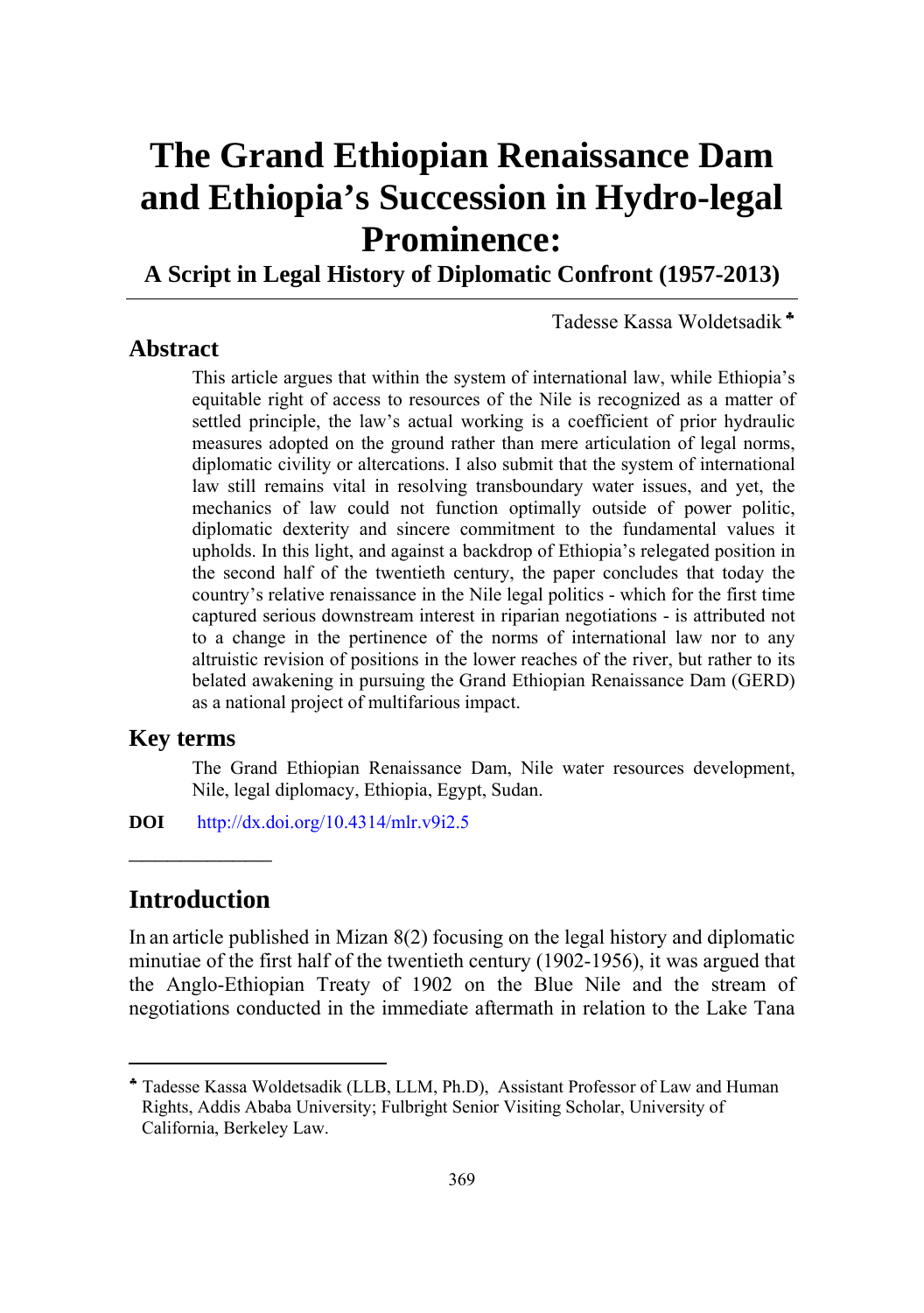Dam concessions engendered detrimental impacts on Ethiopia's riparian rights in the subsequent decades.<sup>1</sup> Paradoxically, the same period also witnessed a relative highpoint in Ethiopia's hydro-legal eminence which, although never pursued, presented the country a rare opportunity for propelling its own canoe with regard to utilization of the Nile within its jurisdiction. Carrying-over the legal and diplomatic account on Ethiopia's multifaceted glitches on the Nile, this article covers important episodes of the post-1950 period  $(1957-2013)$  – particularly featuring the fall and gradual rise of the country's hydro-legal posture in transboundary river discourses.

Unlike the pre-independence period in the Nile Basin where Ethiopia had to deal with the imposing maneuvers of Great Britain in defending its riverine interests, by the mid-1950's and the subsequent decades, the country was confronted with two more pressing threats. The first emanated from reinvigorated proprietary perception over the Nile which downriver states 'inherited' from their colonial past and the second originated from the unilateral moves they embarked upon in the immediate aftermath –carrying out grand Nile control works on the Aswan High and the Roseires dams.

Disturbed by the exclusionary negotiations processes and detrimental resource development patterns downstream, Ethiopia was forced to put in place a national strategy that strove to counter, or at least undermine, Egypt's hegemonic control that would inevitably ensue from construction of the Dam and consequent expansion of irrigational uses. A two-track approach was adopted: first, to diplomatically stake Ethiopia's claims of 'water quotas' with the Egyptian and Sudanese governments, and secondly, to work expeditiously on complete survey of the Blue Nile River within its jurisdiction so as to create opportunities for a pre-emptive use of the resource upstream –before Egypt and Sudan could claim prior use rights. In the second half of the twentieth century, neither approach was wholly implemented; Ethiopia's actions proved ineffective in safeguarding its equitable rights in the Nile waters.

Analytically reconstructing geographical, historical, diplomatic and developmental minutiae in a context relevant to legal discussions, the first section in this article highlights how decades of 'British water imperialism' in the basin eventually humbled Ethiopia's standing in basin-wide discourses and further entrenched nationalist beliefs along the downstream Nile. The second section investigates the evolution and chief causes of Ethiopia's waning influence in the hydro-legal dialogues of the post-1956 period –mainly concentrating on negotiations on the Aswan High Dam and re-division of the

<sup>1</sup>  *See*: Tadesse Kassa Woldetsadik (2014), 'The Anglo-Ethiopian Treaty on the Nile and the Tana Dam Concessions: A Script in Legal History of Ethiopia's Diplomatic Confront (1900-1956)', *8.2Mizan Law Review*, pp.271-298.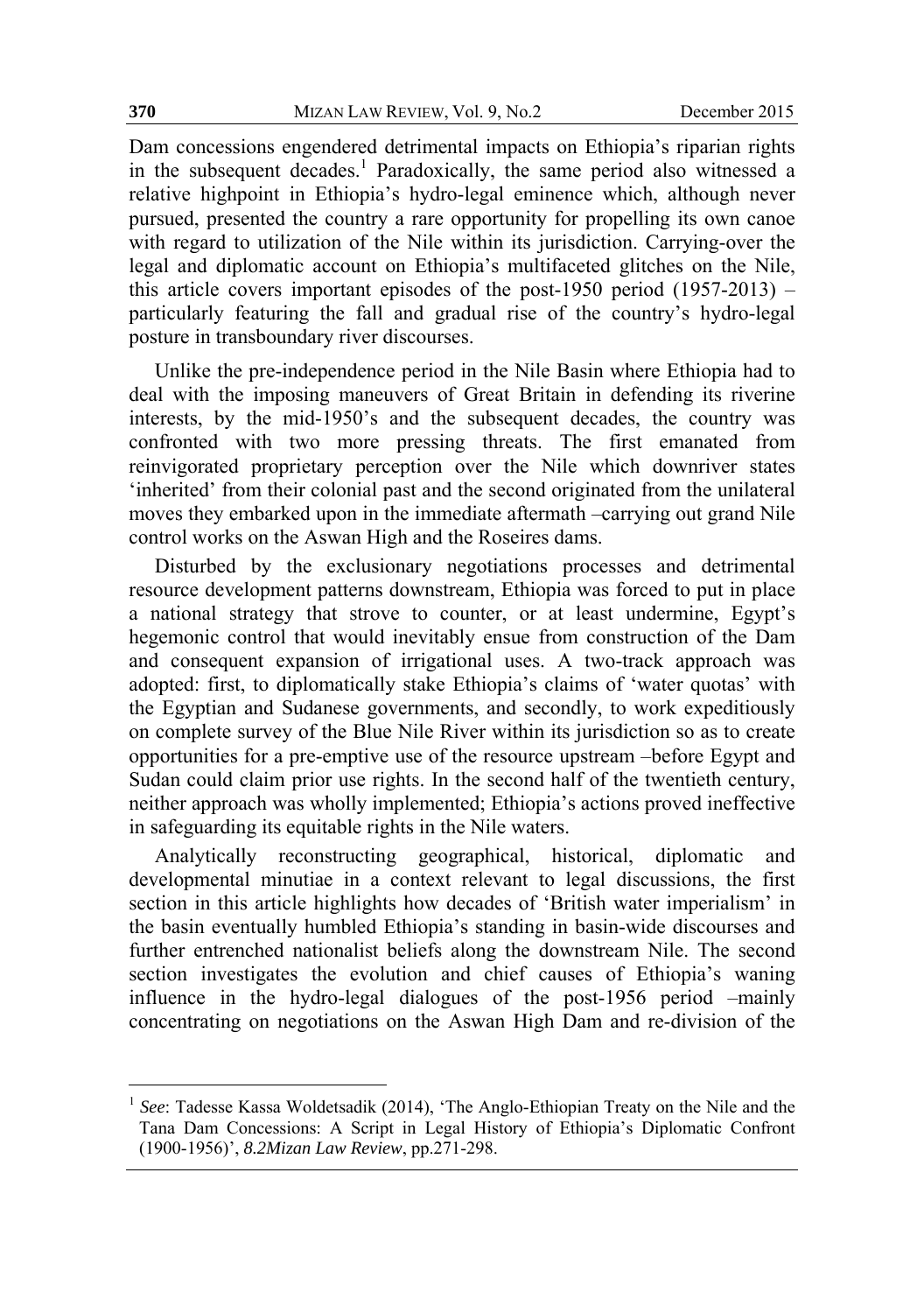Nile waters– pursued without any reference to it. With the collapse of British colonialism in the region at about the same period and the loss of its protective role of downstream interests, the second section also presents on how the new geo-political development prompted Egypt and Sudan to work on plans that offset the inevitable setback.

Section 3 discusses the clause under the 1959 Nile Waters Agreement which included the accommodation of 'future requests of share' by upstream Nile, and how, over time, the allocations regime constituted the 'absolute floor' below which neither country was willing to go. Section 4 narrates the unilateral water control schemes carried out in Egypt/Sudan in the post-High Dam period. The analyses in Section 4 centers on the effects of Egyptian long-standing strategy that the ultimate security of its claimed entitlements lay in the volume of waters preemptively withdrawn, and discusses how, from upstream perspective, such a growth trajectory trumped the bargaining vigor of Ethiopia for many decades to come. The fifth section discusses Ethiopia's countering actions during the 1951- 1972 period, aiming on key institutional processes of the past century with regard to the gathering of basic hydraulic information on the Blue Nile and the plans for its harnessing. This theme islinked to the examination of how domestic factors –relating to fiscal and technical limitations, governmental procrastination and want of visionary insight– led Ethiopia pay the ultimate price in defending its interests and in raising its hydro-legal prominence.

Section 6 covers the 1972-1990 period –featuring further stagnation in Ethiopia's hydro-political eminence; it recites the studies and declarations which, inopportunely, were attended by very limited government actions during an era that saw the state's continuous preoccupation with the proliferation, structuring and redefinition of the powers of institutions accountable for the development of water resources in Ethiopia. The analysis in section 7 twirls on the changed facets of Ethiopia's water resources development and national security policies which, following the advent to power of a new regime, were fundamentally reformed; it scrutinizes futile enterprises of the Ethiopian state in 1991-1993 in its bid to restructure relationships with the Sudan and Egypt, and presents the earliest marks of regression in the extreme water uses policy of Sudan. As Ethiopia came to grasp that diplomatic and legal tools alone could not assure its equitable entitlements nor strengthen its prominence, the last section depicts the fundamental makeover in Ethiopia's river use policy in the post-1996 period –which increasingly reflects legitimate unilateralism as means of triggering genuine cooperation. The last section discusses four sweeping developments that furthered Ethiopia's sovereign interests and long term hydropolitical standing in the basin's legal discourse.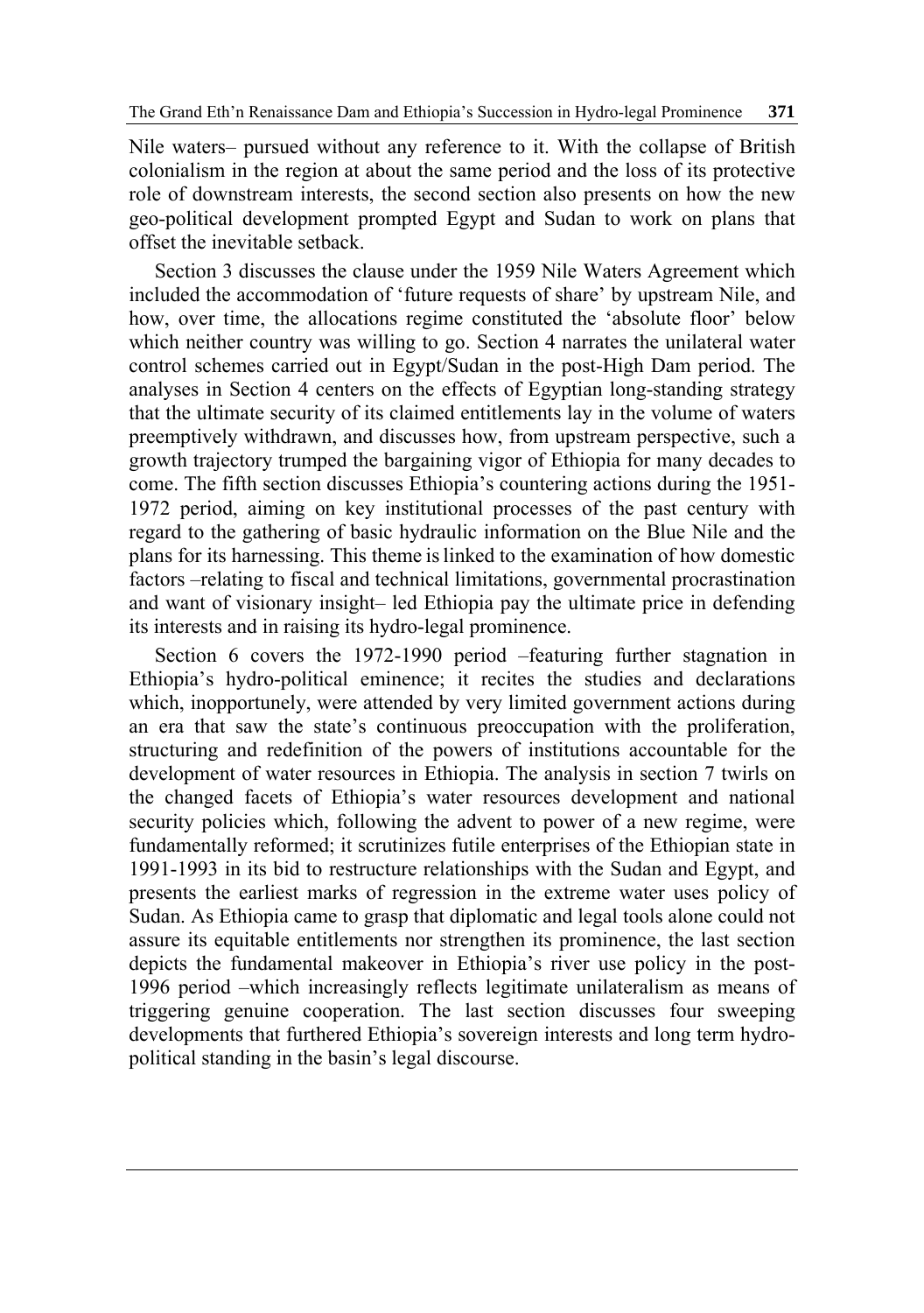### **1. The Demise of British 'River Imperialism' in the Nile Basin: Ends and Upshots**

In 1908, Lord Cromer, the long-time British viceroy in Cairo and one of the pioneers of Great Britain's basin-wide policies in the Nile, declared that the Englishman had taken the entire Nile in hand; for the first and only time in the Nile's history, one might talk of a 'King of the Nile Waters –Lord Cromer'. This rhetoric was voiced at a time when 'his and the government's plans for taming the entire river were very ambitious in water systems –with projected dams and water infrastructure installations designed to serve the overall interests of one imperial authority', i.e., Great Britain.<sup>2</sup> In the subsequent years, W. Garstin and Wilcocks (1904) wrote one of the first 'comprehensive volumes' of Nile development schemes, followed by Sir M. McDonald and later by J. Hurst (1919, 1921, 1946), each working in agency of the Egyptian Ministry of Public Works. Since then, British engagements in relation to Ethiopia had been framed *solely* on the basis of its imperial objectives and strategies in the basin.

The Anglo-Ethiopian treaty of May 1902 on the Nile was conceived in this context.<sup>3</sup> Attended by a stream of negotiations on Lake Tana conducted in the succeeding decades, the accord left behind profound marks on user-right perceptions along the downstream Nile and heralded the struggling position in which Ethiopia found itself in the twentieth century. Between 1882-1951, decades of British imperial river politics –espoused in the greater good of its political, economic and strategic interests in Egypt, the Suez Canal, Sudan and the Near East– did not only humble Ethiopia's standing in basin-wide discourses, it also entrenched extreme nationalist beliefs in the states of Egypt and Sudan that brandished the river as exclusive resource domain. With changing facets in the pre and post-Egyptian revolution of 1919, British water imperialism endeavored to *solely* increase supplies downstream –by retaining the excess inflows of wet years to make good for short years by storing water in the lakes where the White and Blue Nile have their sources. $4$ 

Since the 1950's, the independence movement surged in many African countries, including in Egypt who had already gained greater autonomy since 1922, in Sudan and the British East African Territories. The demise of colonialism, and with it, the closure of grand imperial designs such as those

 $2$  Terje Tvedt (2015), 'Water systems, Water Agreements and State Sovereignty: The Case of the Nile Waters Agreement of 1929', *eds. Sovereignty and International Water Law,*  Series III, vol.2, I.B. Tauris, New York/London, p.604

<sup>3</sup> For thorough discussions, *see:* Tadesse Kassa Woldetsadik (2014), *supra* note 1. 4

<sup>&</sup>lt;sup>4</sup> Memorandum of International Aspects of the Waters of the Nile for Presentation to the Emperor of Ethiopia, E.B. Boothby, Foreign Office to D.L. Busk (Addis Ababa), 5 February 1954, JA 1421/3, London.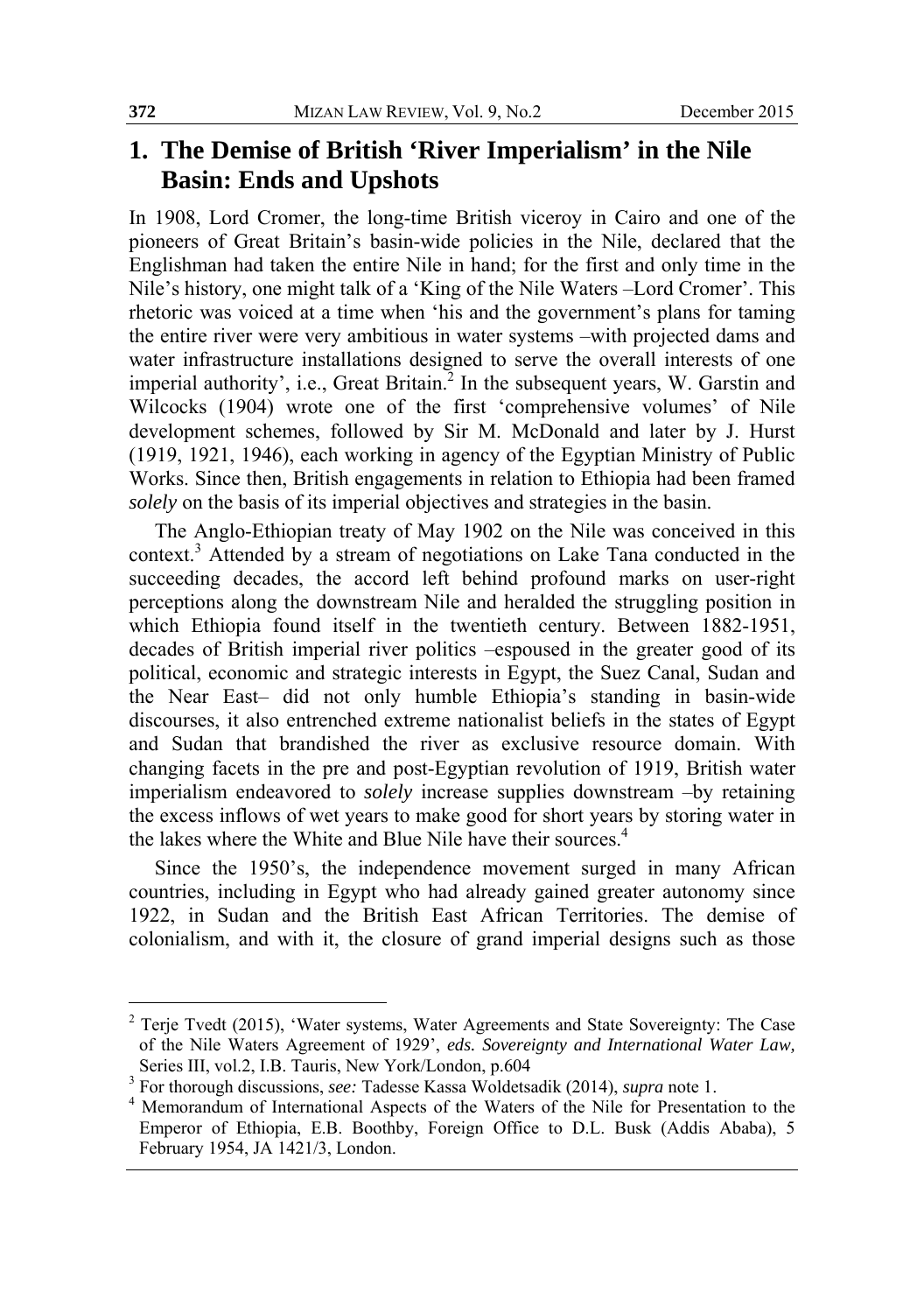proposed under the 'Century Storage Scheme' (1920) and 'Future Conservation of the Nile' (1946) projects for the control, use and management of the Nile waters was only inevitable. Yet, the injurious effects of British river imperialism and with that the works of monopolistic mind-set which its colonial administration in Cairo nurtured, lingered. In the post-independence period, while it is evident that no single state could garner basin-wide political leverage as the British had, Great Britain's imperial schemes which failed to present the Nile as a truly shared amenity of all riparian communities, were acceded to in the lower reaches of the river with sheer zeal and political resolve.

On the other hand, the collapse of colonialism in the region also occasioned that British protective roles, scheming on non-interference regimes of the Nile waters upstream, could no longer be availed. Whereas it is true that following its formal exit from the region, Great Britain had still endeavored not to be 'reduced to a policy of inaction while matters of importance were being settled' in the basin, $5$  in practice there were clear indications that it was unable to 'regain through diplomacy the massive influence it had formerly exercised' in safeguarding downstream interests –by overlooking the sovereign stakes of Ethiopia and other upriver states.

For Egypt and Sudan, the new geo-political development was, in a way, a wakeup call –that they had to work on plans that offset this setback and rewrite previous British and (in part Egyptian) plans for the supply of Nile waters from hydraulic works situated elsewhere in the basin.

Alarmed by Great Britain's political manipulations on the Nile, Egypt had already revealed its inclination to embark on water control works within its own jurisdiction –trusting that this undermines British hydro-political leverages in the region. Hence, pushing forward the Aswan High Dam project –to which the Egyptian national administration had been committed since 1952– was perceived as the most inevitable course.<sup>6</sup> The dam's construction as over-year storage started in 1960 and was completed in 1966, effectively replacing earlier proposals such as the 1946 plans by Hurst, Black and Simaika for a system-wide Century Storage Scheme –with facilities spread in Ethiopia, Uganda and Sudan.

The new political realty in the basin presented Ethiopia with grave challenges, prompting the adoption of measures in defense of national riverine interests. Unlike the pre-independence epoch during which Ethiopia had to deal with the imposing maneuvers of Great Britain *only*, the country was confronted with more concerning threats since the 1950s and 1960s –one emanating from

<sup>5</sup> Ralph S., British Embassy to Honorable Harold Macmillan, M.P., 16 May 1955, JE 1428/13/55, Cairo.

<sup>6</sup> For details, *see*: United Arab Republic and Sudan Agreement for the Full Utilization of the Nile Waters, 8 November 1959, Cairo.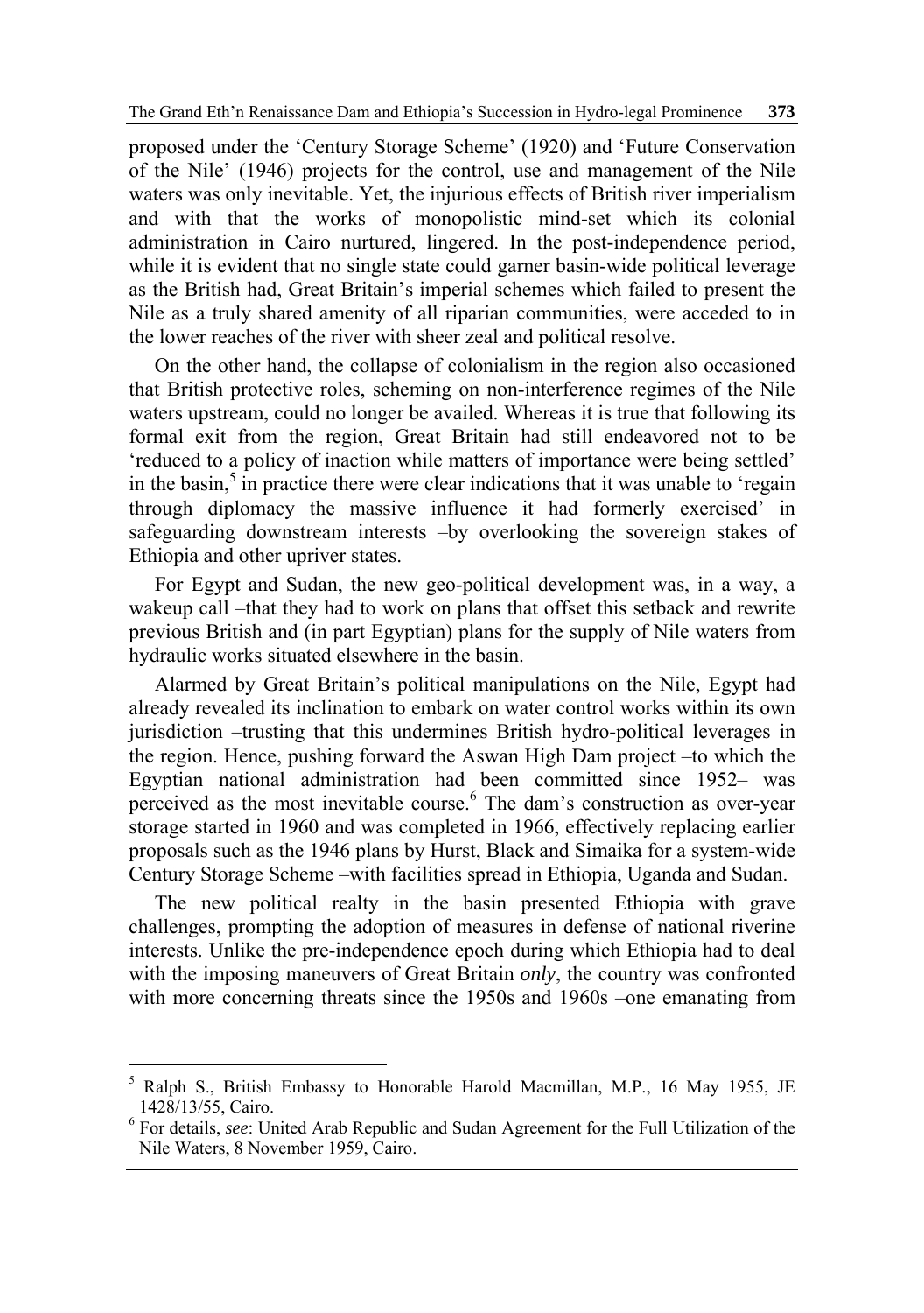deeper proprietary perception over the Nile which downstream states 'inherited' from colonial past, and a second originating from unilateral moves which they embarked upon in the immediate aftermath– on the High Aswan and Roseires dams.

The High Dam project had occupied a central element in Egyptian nationalists' thinking for some time; the project was retailed as a means for transforming Egypt's serious economic predicament –affected by inadequate water-flow regimes, destructive floods and inefficient models applied in basin irrigation. The scheme sought to ensure Egypt's two strategic pillars of all time –water and food security– through the protection of water quotas and continued expansion of irrigational uses of the resource.<sup>7</sup>

Disturbed by the new exclusionary processes, Ethiopia's strategy strove to counter, or at least undermine Egypt's hegemonic status that would unavoidably result from construction of the Dam. A two-track approach was adopted: first, to diplomatically stake claims of water quotas with the Egyptian and Sudanese governments –given both had resolved to embark on construction of the Dams withholding the entire river flow within their territory, $\delta$  and second, to work on complete survey of the Blue Nile River within its jurisdiction so as to create opportunities for a pre-emptive use of the resource upstream– before Egypt and Sudan could claim to have acquired prior use rights. $9$  In the following decades, neither approach was wholly implemented. Outflanked by realist approaches of the downstream states who over-stressed 'self-interest' in the development of shared resources, Ethiopia's strategy was not effective in safeguarding its equitable rights in the Nile waters.

### **2. Ethiopia's Waning Influence in Hydro-legal Discourses: the Post-1956 period**

By the mid-1950s, the diplomatic language and legal postures of the states of Egypt, Sudan and Ethiopia, hitherto articulated from positions of comparable strength, started to falter. In 1954 and through 1959, the relationship between Egypt and Sudan was itself extremely strained over Egypt's initial reluctance to

**<sup>7</sup>** Incidentally, it is worth noting that not a few authors had concluded previously that 'optimum national water security' is unattainable and in any case incompatible with policies of 'food security' or the 'principles of international law'.

Adelphi Series (1992), 'Conclusions: The agenda for the 1990s -Water and Instability in the Middle East', vol.32:273, p.65.

<sup>8</sup> Tadesse Kassa Woldetsadik (2013), *International Watercourses Law in the Nile Basin: Three States at a Crossroads*, New York/Abingdon, Routledge*,* Taylor and Francis, pp.152-156. 9

Ibid.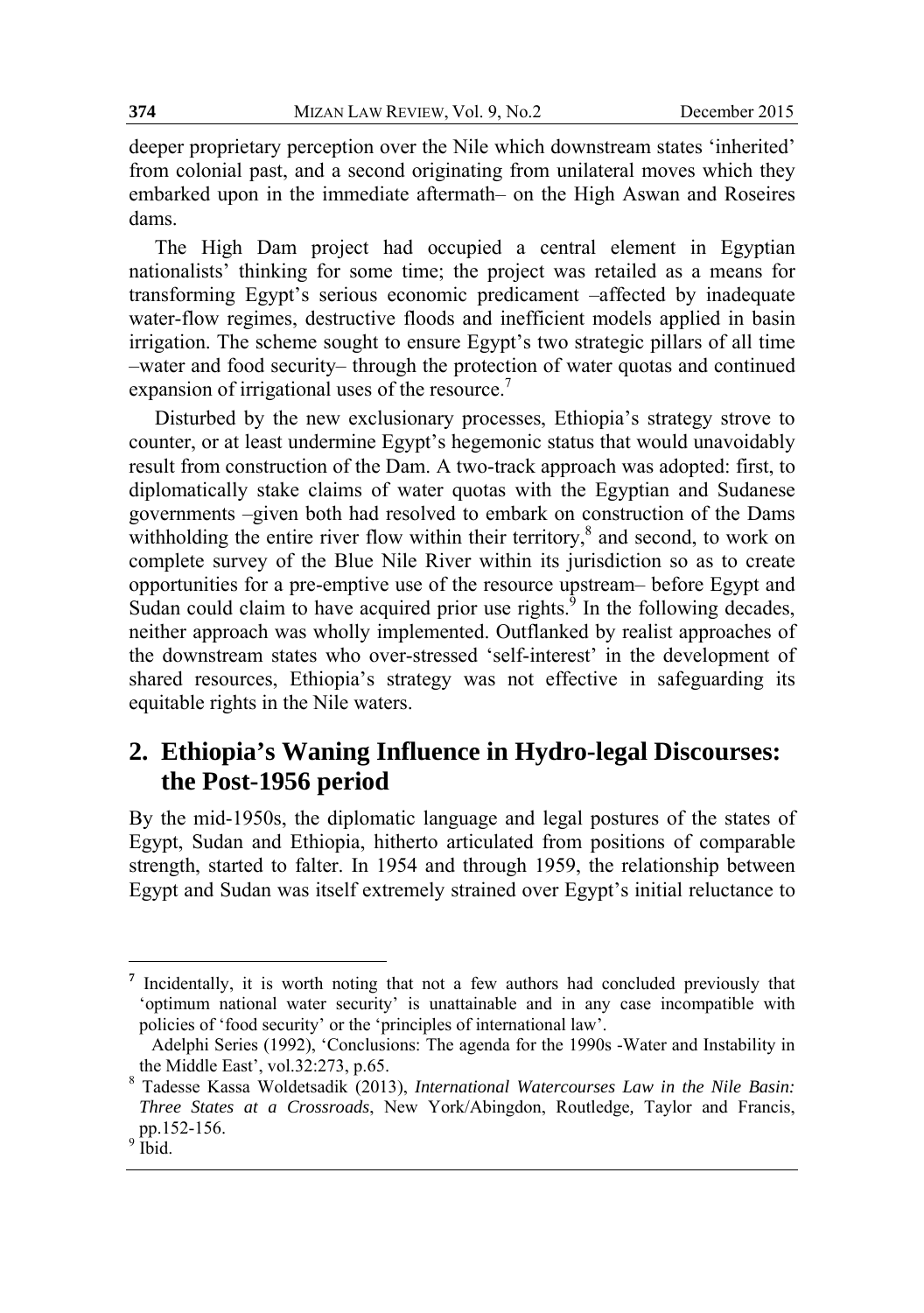involve Sudan as a bilateral cooperative partner, and subsequently, over issues of revision of the 1929 Treaty on the division of the Nile waters. Yet, from Ethiopia's perspective, Egypt's nationalist resolve to eventually proceed with construction of the dam preordained that the downriver states no longer needed to stick to the decades-long unyielding negotiations on the Lake Tana dam concessions. Against such background, the Eritrean question over which Egyptian support had been solicited, and the proven fear that Ethiopia might 'not (even) take a firm and satisfactory line with the Egyptians or anybody  $else'$ ,<sup>10</sup> prompted Egypt to stop its participation in the talks on Lake Tana projects.

On the other hand, Sudan's resolution to initiate the Roseires dam plan in 1956, while still engaged in the Lake Tana Dam negotiations with Ethiopia, signified a radical policy shift, reducing its reliance on an Ethiopian scheme. The same year, the Sudanese government announced it would give first priority to the Roseires dam, gradually replacing its need for hydraulic works on the Ethiopian Blue Nile.<sup>11</sup> Following a meeting with the Ethiopian Emperor and his Minister of Foreign Affairs in Addis Ababa in April 1956, Sudanese officials concluded their government had neither the money nor the need for works on the Ethiopian Blue Nile for many years to come –unless Ethiopia, mainly interested in Lake Tana and the Blue Nile from the point of view of power generation, went ahead with its own plans which would force the former to counter-advance alternatives and seek to influence the schemes in a direction that benefits the irrigational needs of Sudan.<sup>12</sup> The construction of the Roseires dam which started in 1960 and was completed in 1966 with a storage capacity of 3 BCM, fulfilled this objective. It was part of a chain of projects designed for the full utilization of the Nile waters which both Sudan and Egypt worked on within the framework of the negotiations for a revised Nile waters agreement. These projects involved the Aswan High Dam and re-division of the Nile waters without the courtesy of informing Ethiopia –a major upstream source of the river's flows.

The specific circumstances that led to Ethiopia's relegation in the Nile legal discourse, and in particular, the historic deliberations on the Aswan High Dam could not be understood properly without resorting to the rudiments that molded contemporaneous perceptions in Egypt, Sudan and in some degree, Great Britain. In addition to Ethiopia's imperial vacillation of the time on key

<sup>&</sup>lt;sup>10</sup> British Embassy to African Department (Foreign Office - London), 5 June 1950,

<sup>1421/54/50,</sup> Addis Ababa. 11 Sudan Government to British Embassy (Addis Ababa), 23 April 1952, FO 371/96805,

Khartoum.<br><sup>12</sup> C.O.I Ramsden, British Embassy to J.H.A. Watson, Esq., African Department (Foreign Office), 14 April 1956, 1421/1, Addis Ababa.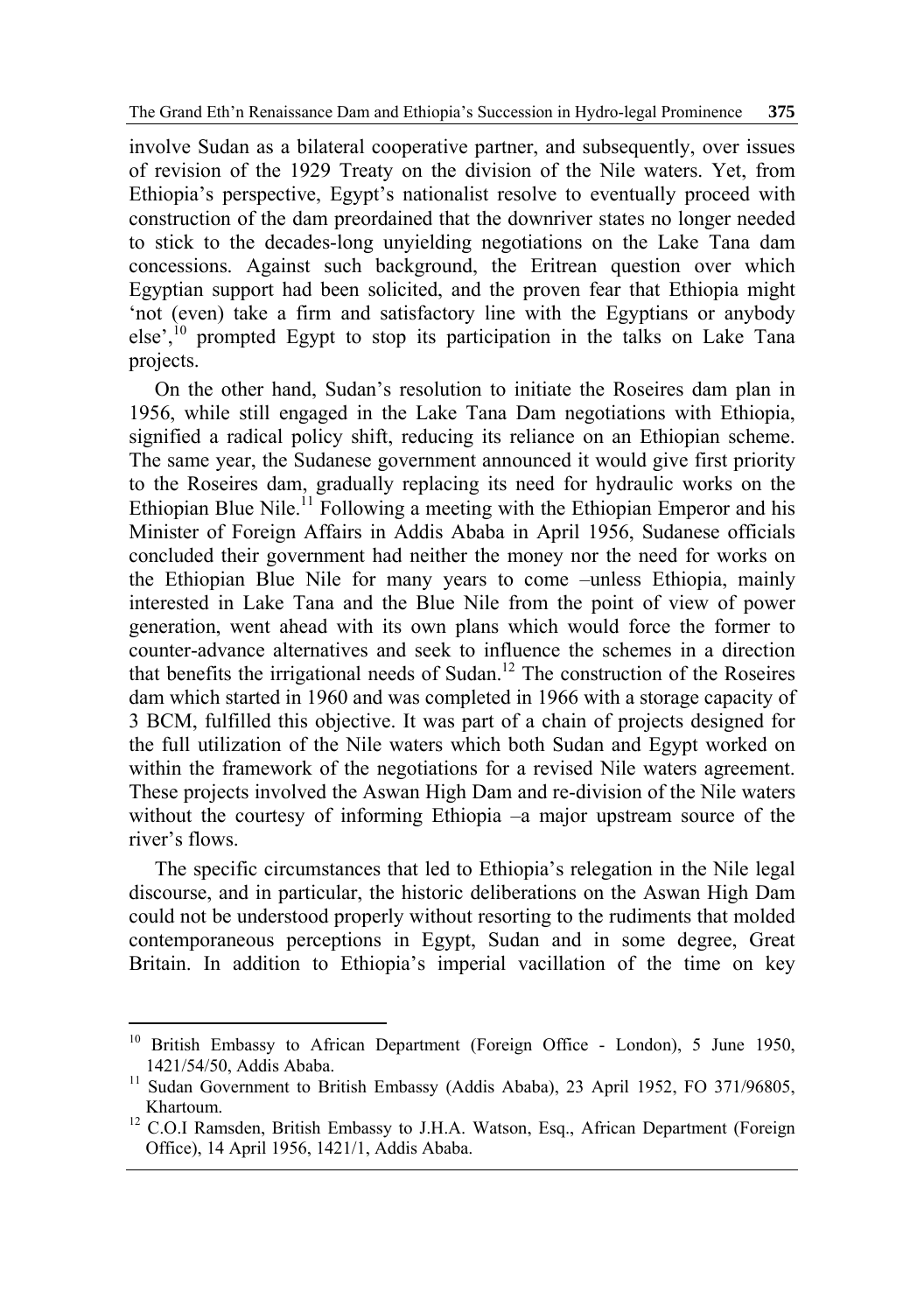development initiatives, the country lacked the financial and technical means required for embarking on major water resource projects. Yet, the country's legal and political resolve to *reserve* its shares and take part in the High Dam negotiations had been fairly robust.

Ethiopia had recognized that its failure to attend in such processes would certainly entail heavy toll on its long-term stature. In reality, however, apart from the 'desperate' and 'politically inspired' letters of formal reservation of rights issued in 1956 and 1957, Ethiopia did little to force downstream states for talks in serious diplomatic settings or to conduct comprehensive surveys of the Nile waters within its jurisdiction.<sup>13</sup> Despite his extra-ordinarily long and stable reign, the Emperor, who relentlessly promoted the 'centralization of the Ethiopian state', reconstructed 'a new and answerable bureaucracy', saw to the 'modernization of the Ethiopian army' and resumed 'the educational revolution'14 –failed to get it right when it comes to the Nile legal politics. With growing feelings of indignation, Ethiopia continued to bewail facts that, through time, kept it out of the picture of the convoluted Nile *politic* in the late 1950's.

The first main reason accounting for Ethiopia's troubled stature in the basin could be traced to the knotty British approaches adopted at the time. Of course, in the post-independence period, Great Britain had tried to shift-away its traditional spotlight from Sudanese and Egyptian interests. At least in theory, its colonial officials in London as well as at the Embassy in Cairo and the Governor General's Office in Khartoum concurred that the East African Governments' claims to a share in the Nile waters should not go by default, and that the bilateral negotiations (between Egypt and Sudan) had to be pursued 'without prejudice to their (certain but not quantified) claims.'15 At one point, the East African colonies were even pressured to put forward rights for specific volumes which shall be utilized in the future and it was declared that Great Britain should 'be prepared at the right moment to bring in the Governments of Ethiopia and the Belgian Congo' to similarly stake their claims.

What is more, in relation to shares of the upriver states, Great Britain suggested that 'the division of the Nile waters between Egypt and Sudan should be made on a *proportionate* basis, not in terms of absolute quantities, i.e., each

1

<sup>&</sup>lt;sup>13</sup> Nile waters and economic aid to Ethiopia: reports conversation with the United States Ambassador, D.L. Busk, British Embassy to J.H.A. Watson, African Department (Foreign

Office), 17 February 1956, 1423/28, Addis Ababa. 14 Haggai Erlich (2000), 'Identity and Church: Ethiopian Egyptian Dialogue 1924-59', *32.1International Journal of Middle East Studies*, p.33 15 W.H. Luce to Tom, Governor General's Office, 5 May 1955, FO 371/113733, Khartoum;

Ralph Stevenson to Harold Macmillan, British Embassy, 16 May 1955, FO 371/113733, Cairo.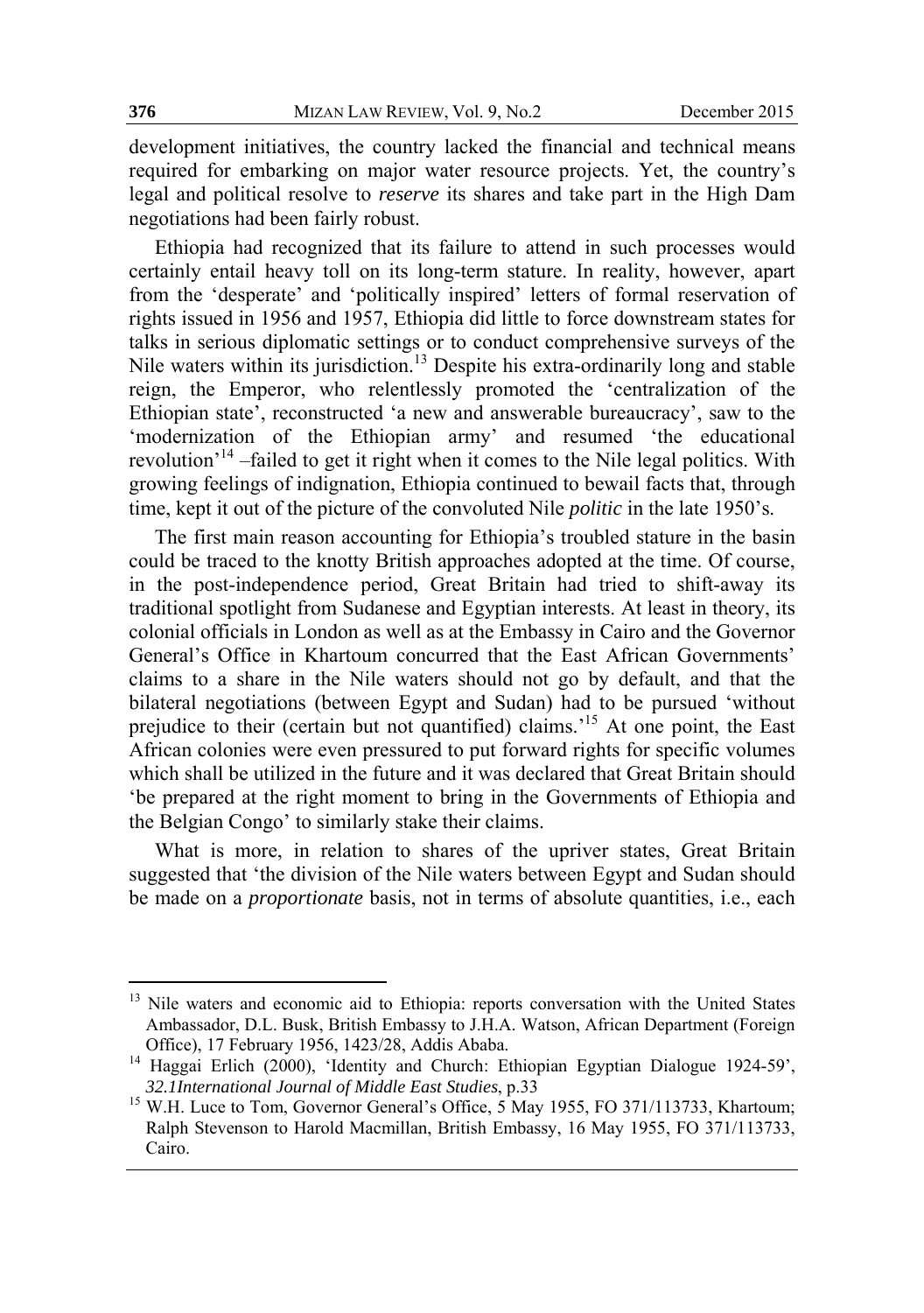country would be given a stated proportion of the natural flow at Aswan'.16 A few months after Sudan's independence, British representatives held discussions with Ethiopia's Minister of Foreign Affairs, emphasizing how important it was that an agreement should be reached between Sudan and Egypt on the division of the Nile waters - with Great Britain (on behalf of Kenya, Uganda and Tanzania), and the Ethiopian governments registering their respective claims once this had been achieved'.17 Clearly, in light of the changed political circumstances and its fading powers along the downstream Nile, Great Britain was trying to 'lean more heavily towards Ethiopia than ... (it had) done in the past, with a view to increasing the bargaining power of the up-river states in any negotiations with the down-river users.'<sup>18</sup>

While the British continued to recommend such a seemingly practical basis for durable settlement of the issues through multilateral division of the Nile waters,<sup>19</sup> this objective was never pursued seriously in the subsequent years, and if any, it was promoted only in a context that served British vested interests in the basin. Actually, Great Britain never took Ethiopia's interests earnestly. In the words of its own legate at the British Embassy in Addis Ababa, 'there is without doubt some justice in criticisms of us voiced in certain Ethiopian quarters that we have dealt *unfairly* with her in the past by imposing servitudes such as that in Article III of the 1902 Treaty, by insisting on certain conditions for Ethiopian negotiations with the J. White Corporation, and by offering money to help build the High Aswan Dam without reference to them'; indeed, 'at no time have we (i.e., the British) ever seriously taken into account the necessity of protecting Ethiopia's rights equally with those of down-river countries' although our wrong deeds are 'pardonable in that Ethiopia has never been in a position to express her need for a share in the Nile waters –backed up by any real plans for using that share.<sup>20</sup> This penitent statement by the British government was partly correct; Ethiopia's 'real plans' that rushed Egypt and Sudan to forthwith plead for negotiations on equal footing came only six decades after the 1950s, i.e., following the commissioning of the Grand Ethiopian Renaissance Dam, as highlighted in Section 8.2 of this article.

Great Britain assumed that Ethiopia's involvement in the talks between Sudan and Egypt would needlessly strain the promises of a deal being struck. Its

1

<sup>&</sup>lt;sup>16</sup> W.H. Luce, Governor General Office to T.E. Bromley, African Department (Foreign Office-London), 5 May 1955, FO 371/113763, Khartoum.<br><sup>17</sup> J.E. Killick, British Embassy to J.H.A. Watson, African Department (Foreign Office -

London) 29 September 1956, FO 371/119063, Addis Ababa. 18 J.E. Killick, British Embassy to Adam, 29 September 1956, FO 371/119063, Addis

Ababa. 19 Ralph Stevenson, British Embassy to Harold Macmillan, *supra* note 15. 20 J.E. Kellick, British Embassy to J.H.A. Watson, *supra* note 17.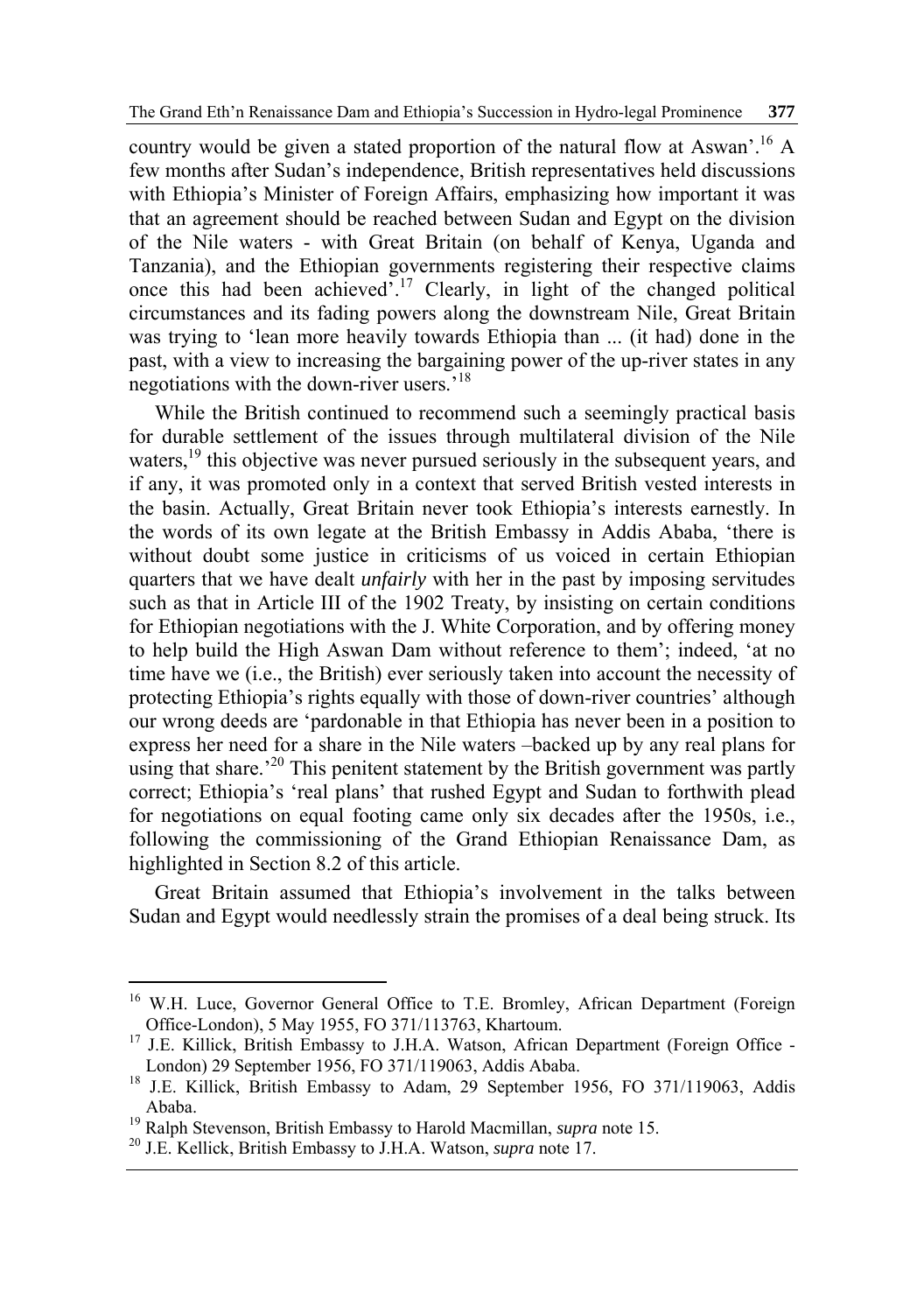authorities corresponded their country's main objective should rather be 'to reach an early and sufficiently comprehensive agreement to enable work start on developments –including the Aswan High Dam and others in Sudan (from which British entrepreneurs had hoped to benefit) and in East Africaunhampered by lack of certainty as to the share of Nile waters to which each country is entitled'. Hence, talks of 'getting bogged by claims from the Belgian Congo and Ethiopia', they submitted, should be avoided –hoping to satisfy them 'by some such arrangement as inviting at some stage to send observers'.<sup>21</sup> In this light, a strategic visit proposed by Ethiopia in June of 1956 to send its representative and discuss Nile waters with the East African Territories was shrugged-off by Kenya's British colonial administration who believed that Kenya 'derives little benefit from such visit' and by Uganda who 'chose not to be involved in the melee of Middle East politics'.<sup>22</sup>

Overwhelmed by the complex British diplomatic machinations, Ethiopia had no choice but watch helplessly as negotiations on the High Dam as well as the re-division of the whole Nile waters were pursued, and in such context, its misfortune was clearly sealed. In contrast to the pre-1954 order where it commanded a fairly strong position and ran the talks on equal grip, this time Ethiopia had to yearn and tacitly implore for participation in the processes. Even Emperor Haileselassie's high profile visit to Egypt in June 1959 - shortly before the treaty was concluded  $-a$  visit which he accepted 'after three years of embarrassing courtship by Nasser<sup>23</sup> could not turn the tides back. Egypt and Sudan 'calmly sat down to negotiate a comprehensive agreement for division of the whole water without any reference to [Ethiopia]<sup>'.24</sup>

On the other hand, Ethiopia's stressed position in the basin during this period could as well be narrated by reference to the hard-line attitude which Sudan and Egypt espoused in rebuking its stakes. Both states –geographically vulnerable as recipients of the river's flow from Ethiopia and Uganda– were barely impressed by British and Ethiopian diplomatic maneuvers for a *prior settlement* of water rights between all riparian communities in the basin. The 1956 publication of Sudan's *Government pamphlet on The Nile waters Question* referred to the division of the whole waters *solely* between Egypt and Sudan –without any mention of the rights of Ethiopia. In reality, in the post-1956 period, the values that informed Sudanese and Egyptian *legal politic* on the Nile remained hugely fixated with their past, and in official dealings both states replicated the old

<u>.</u>

 $21$  Cairo to African Department, Foreign Office, FO Telegram No.2027.

<sup>&</sup>lt;sup>22</sup> Ministry of Natural Resources to W.A. Mathieson, Colonial Office (London), 24 July 1956, JE1423/89, Uganda. 23 Haggai Erlich (2000), *supra* note 14, p.39. 24 J.E. Killick, British Embassy to J.H.A Watson, *supra* note 17.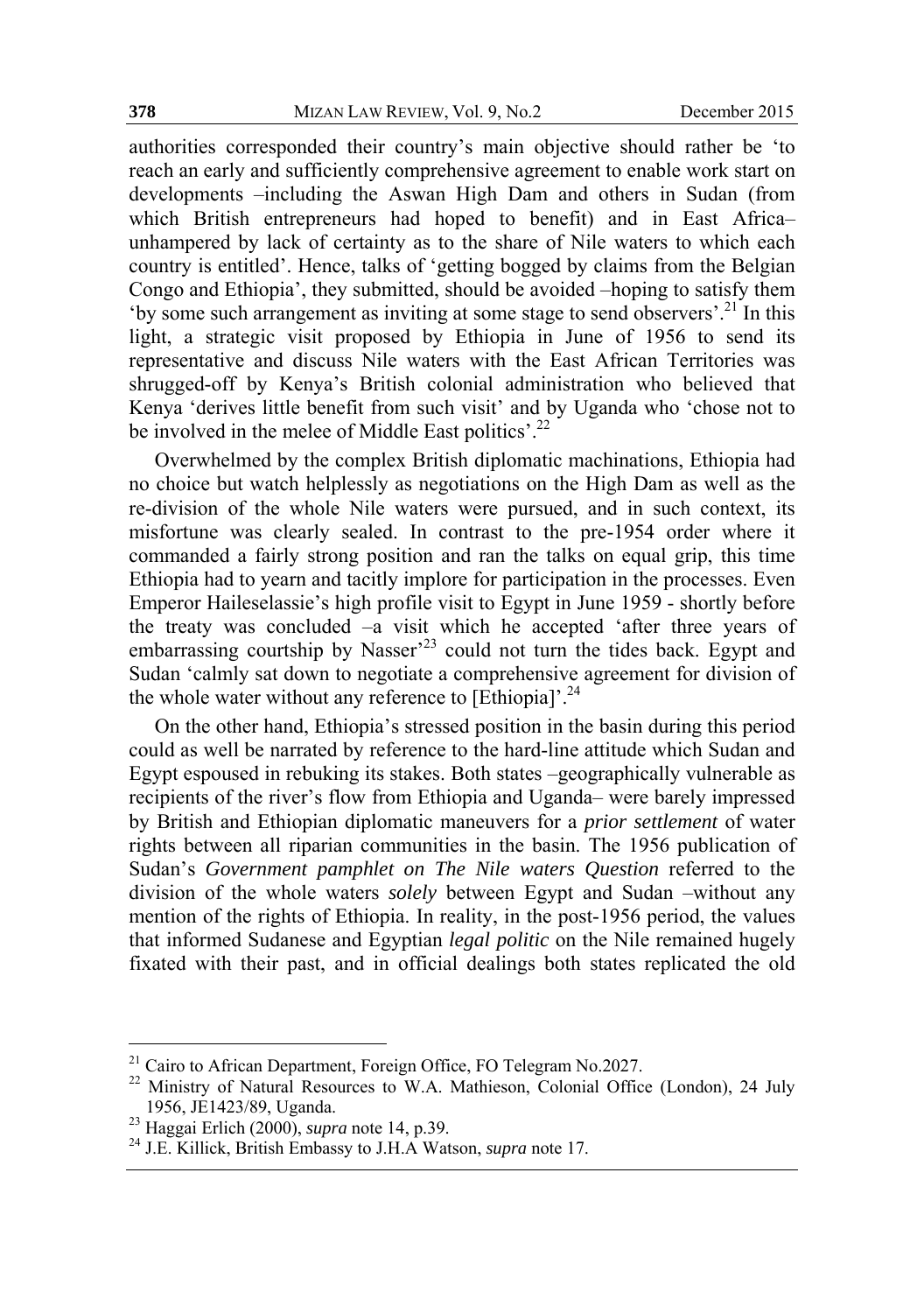tricks adopted by their mentor, Great Britain, since the advent of the latter's colonial empire in the basin in the last legs of the nineteenth century.<sup>25</sup>

The quintessence of the Egyptian narrow nationalistic philosophy, which, later, the British Embassy in Cairo branded a 'chauvinistic rubbish' - was movingly compiled by Dr. Abdul Aziz Ahmed, a technical advisor at the Egyptian Ministry of Public Works, and published with official sanction in *The Egyptian Gazette* –only after *The Times* declined to print it in its editorials.<sup>26</sup> In broad unfamiliarity with the notion of state sovereignty over natural resources, the article submitted the problem associated with the Nile waters is 'not an international one –for Egypt and Sudan are the *only* states which utilize the … waters for irrigation at the present and for many years to come'; secondly, the paper argued, the 'Nile flow regime –which is the decisive factor in the matter of water distribution, limits its use to the two countries *only*'.27 Hence, it was held in a forewarning tone: the institution of any basin-wide organization not only 'jeopardizes Egypt's vital interest in the Nile waters (as ostensibly political move), it also touches the national ego on a sore spot'. From this followed that 'no others states could possibly partake' in the negotiations of the division of the Nile waters; whereas it may be argued Ethiopia, which supplies all the flood water, might participate in the discussions, the fact that the river flows through 'mountainous regions of almost uninhabitable wilderness and far from where it could be put to any use' serves no useful purpose 'for Ethiopia to be present at that discussion *merely* to witness how Egypt and Sudan would share the flood water<sup>,28</sup>

Naturally, this perspective should not be perceived as a sporadic manifestation of an officer in charge of Egyptian *politic*. It is the outcome of centuries of interwoven naiveté that derived from the very early conjectures of Greco-Roman writers on the Nile, the major cartographic presentations of the Arabs and the Portuguese  $(14<sup>th</sup> c)$ , and the great explorations of John Speke, Samuel Baker, Richard Burton, Henry Stanley and David Livingstone  $(19<sup>th</sup> c.)$ on the sources of the Nile and its extraordinary impact on Egyptian civilization.

<sup>-</sup><sup>25</sup> British position of the time held that Congo's interests were confined to the 'amount of compensation' that ensue from realization of Nile control works flooding parts of its territory, and Uganda's stakes limited to 'the development of hydro-electric power without affecting the flow of the Nile.' Ethiopia's only profit was assessed as the 'development of hydro-power for which there is no market in the near future', and its key water diplomacy directed to focus on 'the amount of money it can secure from Egypt and

Sudan in return for permission to construct the Lake Tana Dam.' 26 British Embassy to African Department, Foreign Office, 25 August 1956, JE 1428/108/56,

Cairo. 27 British Embassy to African Department, Foreign Office, 25 August 1956, JE 1428/108/56, *Enclosure:* 'Sharing Waters of the Nile'; Cairo. 28 Ibid.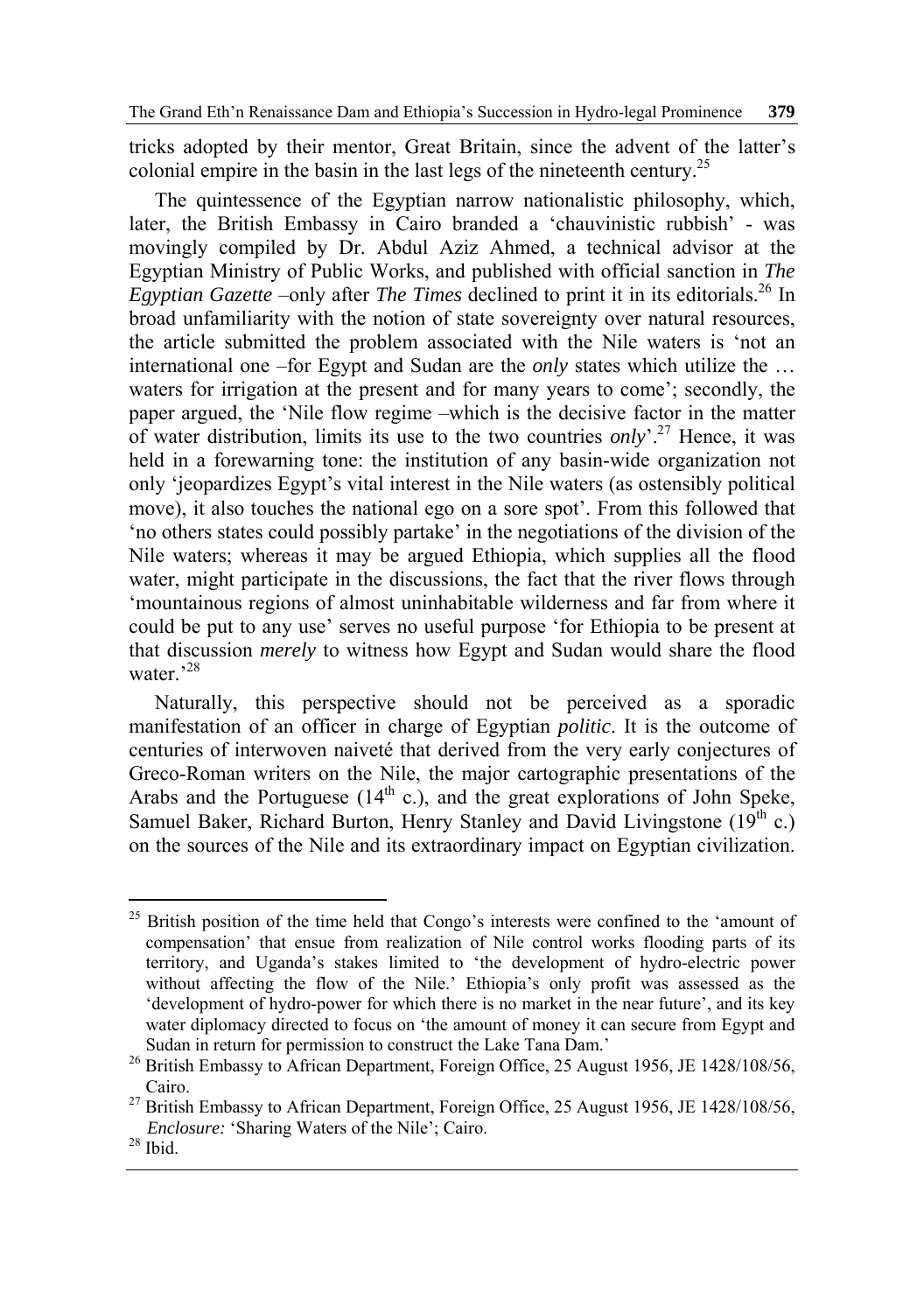The Nile River and its profound intertwine with Egypt had been addressed in various geographical, historical, developmental, social and cultural writings. These conjectures had prompted its lower-reach societies to crave for and construct a unique identity around the resource which tended to regard the watercourse as 'Egyptian River'.

Today, such thoughts prevail as critical constituents of the national consciousness in Egypt, affecting perspectives and actions at all levels of the cultural and political establishment. Hence, it would not be surprising to note that in the 1950s the construction of the High Dam 'within and controlled by Egypt, and not by Ethiopia' was pursued under a clear impression of proprietary ownership that 'Lake Nasser would become the *main source* of the Nile',<sup>29</sup> not Ethiopia.

Third, Ethiopia's beleaguered position could also be explained in relation to another closely related fact: the claims of 'natural' and 'vested' rights. The legal implication of the assertions notwithstanding, Egypt had consistently projected the natural and historical rights theories as providing indisputable grounds for exclusive use rights so much so that no new legal arrangement could work against such thinking. As early as in 1920, a Report of the Nile Projects Commission had already recommended that Egypt and Sudan be considered as each having a vested right to *all the natural flow* (of 40 and 18 BCM/annum of waters respectively); $30$  in the same year, the growing economic import of the Sudanese territory prompted Great Britain to issue the Milner Mission Report which, among others, recognized that Egypt has an indefeasible right to an ample and assured supply of water for the land at present under cultivation and to a fair share of any increased supply which engineering skill may be able to provide.<sup>31</sup> This over-sentimentality of exclusive proprietorship was formally acknowledged by Great Britain on numerous occasions and expressly incorporated under the 1929/1959 Nile waters agreements, rejecting, in effect, any meaningful stake of upstream states in the resource, and hence in the negotiations.

Such was the fabric of the national predisposition in both Egypt and Sudan, stuffed with greater scales of bigotry. Therefore, it would not come as surprise that the 1959 Treaty on the division of the Nile waters was recast not on a proportionate basis of shares owed to each state in the basin –as would have been imagined following international law, but only in a context that created riparian uncertainty. Upstream states were not afforded the opportunity for

<sup>&</sup>lt;sup>29</sup> Haggai Erlich (2000), *supra* note 14, p.39.<br><sup>30</sup> Report of the Nile Projects Commission (1920), Printed with the authority of the Egyptian Government, 25 August London. 31 R. K. Batstone (1959), 'Utilization of the Nile Waters', 8 *Int'l & Comp LQ*, p.527.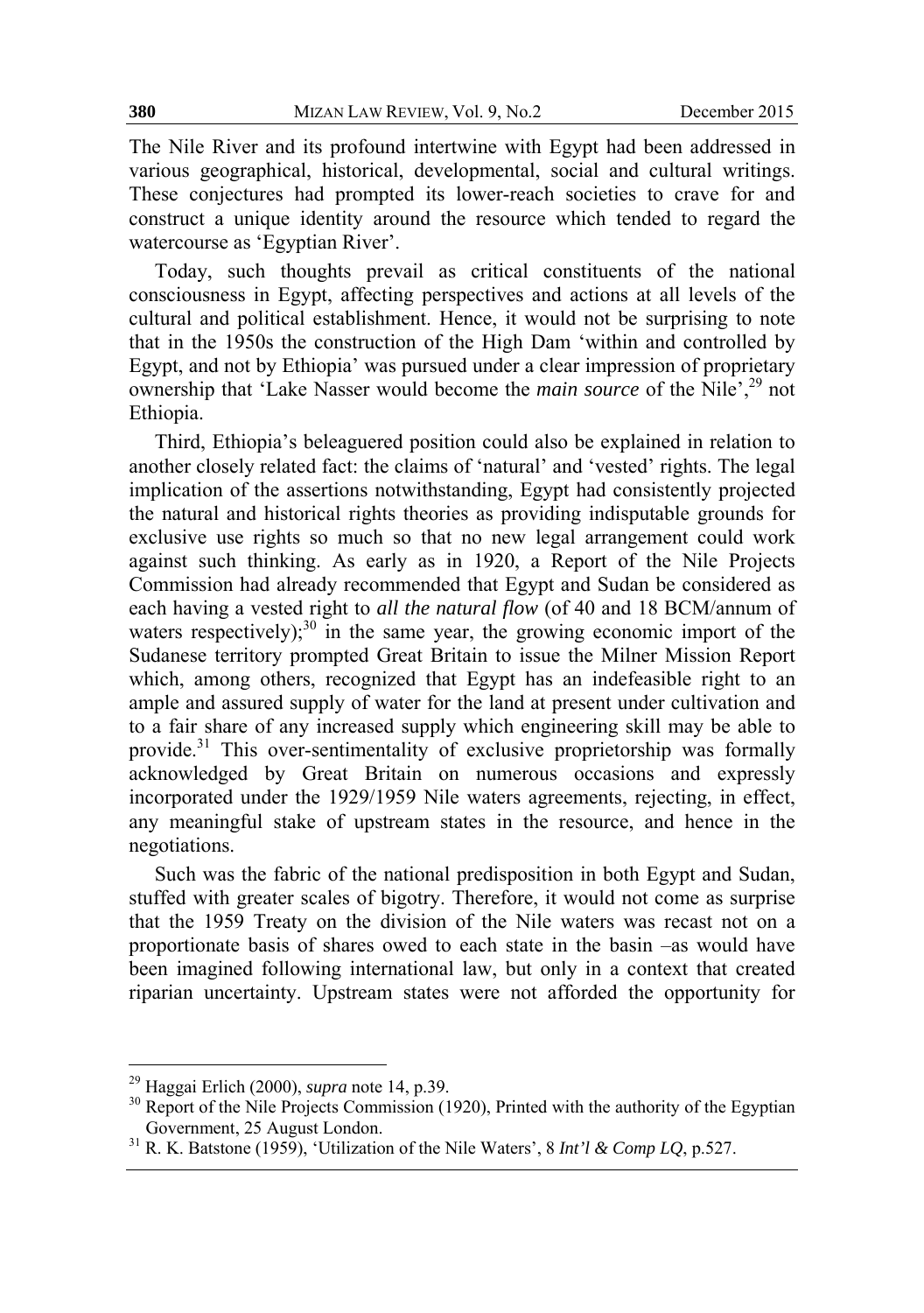staking their shares through negotiations. In the subsequent decades, the perception of exclusive title remained entrenched; it was attended by new developmental trajectory which expanded user rights to the additional waters made available under the 1959 treaty –through the construction of the Roseires and the High dam facilities. Against such odds and besieged by its own inaction, Ethiopia was reduced to mourning its situation, with far-reaching implications on its stature in the basin.

# **3. A Positive Treaty Clause: Accommodating 'Future Requests of Share' by Upstream Nile**

Unlike the 1929 agreement between Great Britain and Egypt, the 1959 treaty for full utilization of the Nile waters introduced a paragraph that intended to deal with future requests of water share from upstream Nile. Given the national ego that informed the bilateral negotiations, it was surprising that a provision lukewarmly admitting the stakes of upstream states was included in the treaty regime. True, Sudan and Egypt were always convinced that Ethiopia did have neither a firm plan nor the means for pursuing significant development projects on the Blue Nile. Yet, the fact that both states (under the treaty) expressed intent to 'jointly consider' claims of other riparian states in the future and deduct their respective shares –'if any such consideration results in acceptance'– was in itself exceedingly progressive.

Most probably, this approach was adopted in reaction to the concerted diplomatic charges pursued at the time by Great Britain (representing the East African Territories) and Ethiopia –forewarning that their shares in the Nile waters should not be established by simple default. If anything else, the intense political setting and preconception under which the treaty was drafted and the subsequent practices of both Sudan and Egypt attests to the fact that neither was ready to acknowledge the 'equal sovereign right' of all riparian states in the Nile basin. This is particularly evident from the framing of the pertinent provision in the treaty which bestowed the power of deciding on whether or not to accommodate upstream requests of shares *wholly* on the good will of the two countries –as though the other states were vested with reduced sovereignty under international law.

In practice, profound details accounted in political history confirm that Sudan and Egypt harbored firm reservations and endeavored to forestall threats that potentially originate from prospective uses of the Nile waters upriver. Of course, with the passage of time, Waterbury wrote, the original spirit of the 1959 Agreement had been mostly lost ..., the shares in absolute terms had now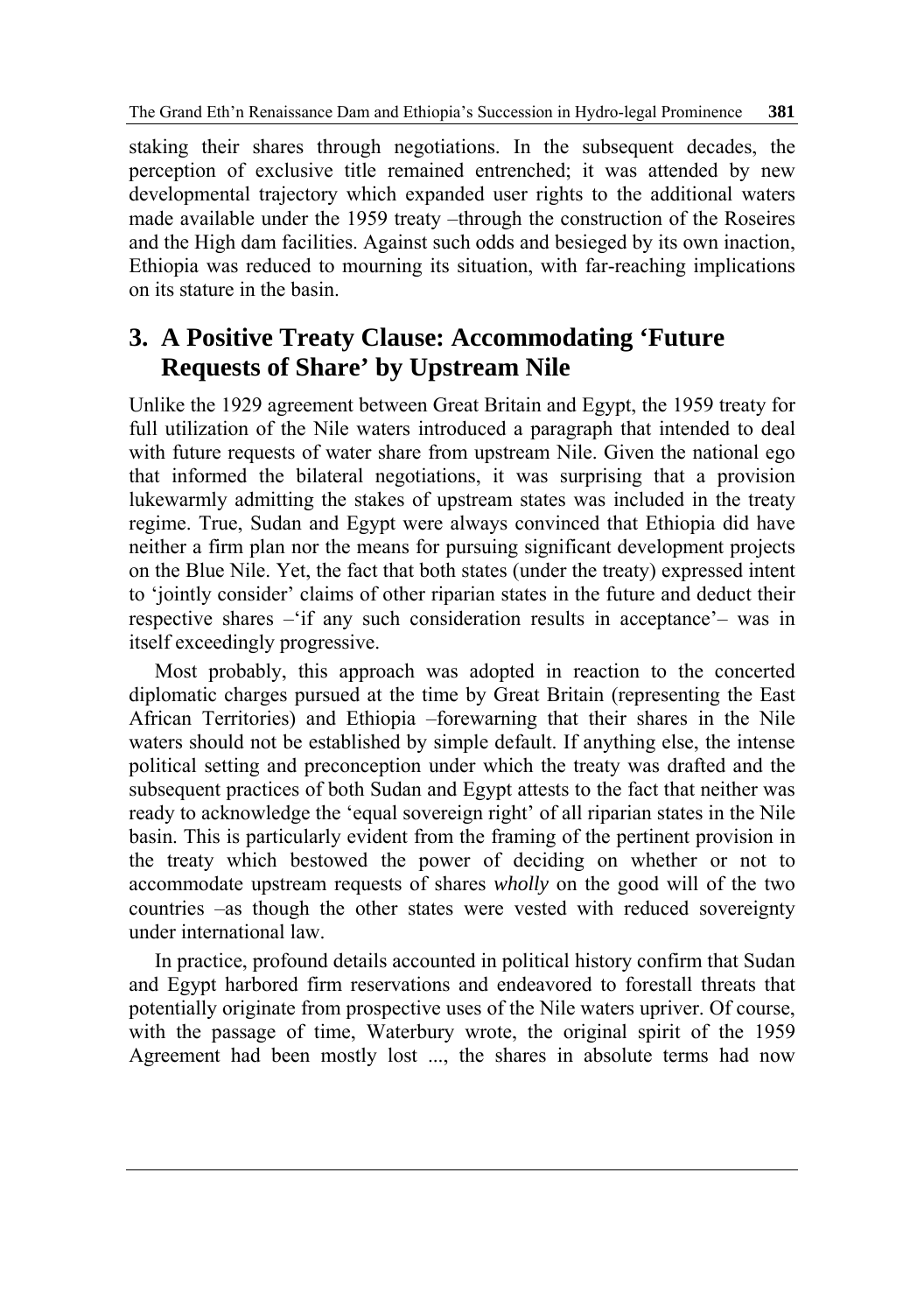become sacrosanct, absolute floors below which neither country will go.<sup>32</sup> A vigorous pattern denunciating upper riparian rights emerged –rebuffing Ethiopia's right of pursuing *even* the measured 'local irrigational rights of inhabitants dwelling on both sides of the Blue Nile' which Great Britain had acknowledged in the past –when it was in charge of Egyptian and Sudanese hydraulic developments,<sup>33</sup> and the similar rights admitted by Sudan and Egypt within the framework of the draft Tana dam agreements exchanged in 1933, 1935, 1946 and 1951<sup>34</sup>

Buoyed by longer periods of inaction and donors' disinclination to devote capital in contested rivers, the post-1957 epoch in Ethiopia was attended by increased orientation of downstream policies along the contours of the now defunct conception –the absolute territorial integrity principle. Through time, not only did Ethiopia's position in the basin deteriorate, the import of the 'positive clause' in the Nile waters agreement also paled in the thin air; this created a perfect setting for unabated development of water resource programs downriver –creating new facts that made Ethiopia's legitimate quest for utilization of the resource harder to accomplish.

# **4. The Downstream Nile: Subsequent Water Resource Developments**

Between 1954-1980, Sudan commissioned nine large and medium-scale irrigational projects, developing approximately one million ha of land,  $35$ including the projects executed at New Halfa (on the Atbara) and under the Rahad I project in the vicinity of the Gezira. In addition, the old Gezira Scheme, established in 1925, was doubled in the first decade of independence from 404,685 ha to 809,371 ha through the Managil extension completed in 1963,  $36$ heightening Sudan's overall irrigation areas to 3.9 million ha. Today the Gezira schemes stretch over 882,000 ha and withdraw about 13 BCM of waters pledged

<u>.</u>

<sup>32</sup> John Waterbury (2002), *The Nile Basin, National Determinants of Collective Action*, Yale

University Press, New Haven, London, p.75. 33 Draft Telegram to Cromer, 16 February 1907, FO 371/14591, Addis Ababa; Draft Agreement, Huge Dodds to Viscount Allenby, 26 December 1922, FO 371/8403, Addis

Ababa. 34 *Seefor e.g.,* Lake Tana Dam Project: Draft Agreement or Treaty, Sir Miles Lampson to

Mr. Becket, 22 June 1935, J2606/318/1, Cairo.<br><sup>35</sup> Government of the Democratic Republic of Sudan, Ministry of Irrigation (1979), *Nile Waters Study*, vol.III, Supporting Reports, p.3.

<sup>&</sup>lt;sup>36</sup> Bret Wallach (1984), 'Irrigation in Sudan Since Independence', *74.2 The Geographical Review*, pp.127-144.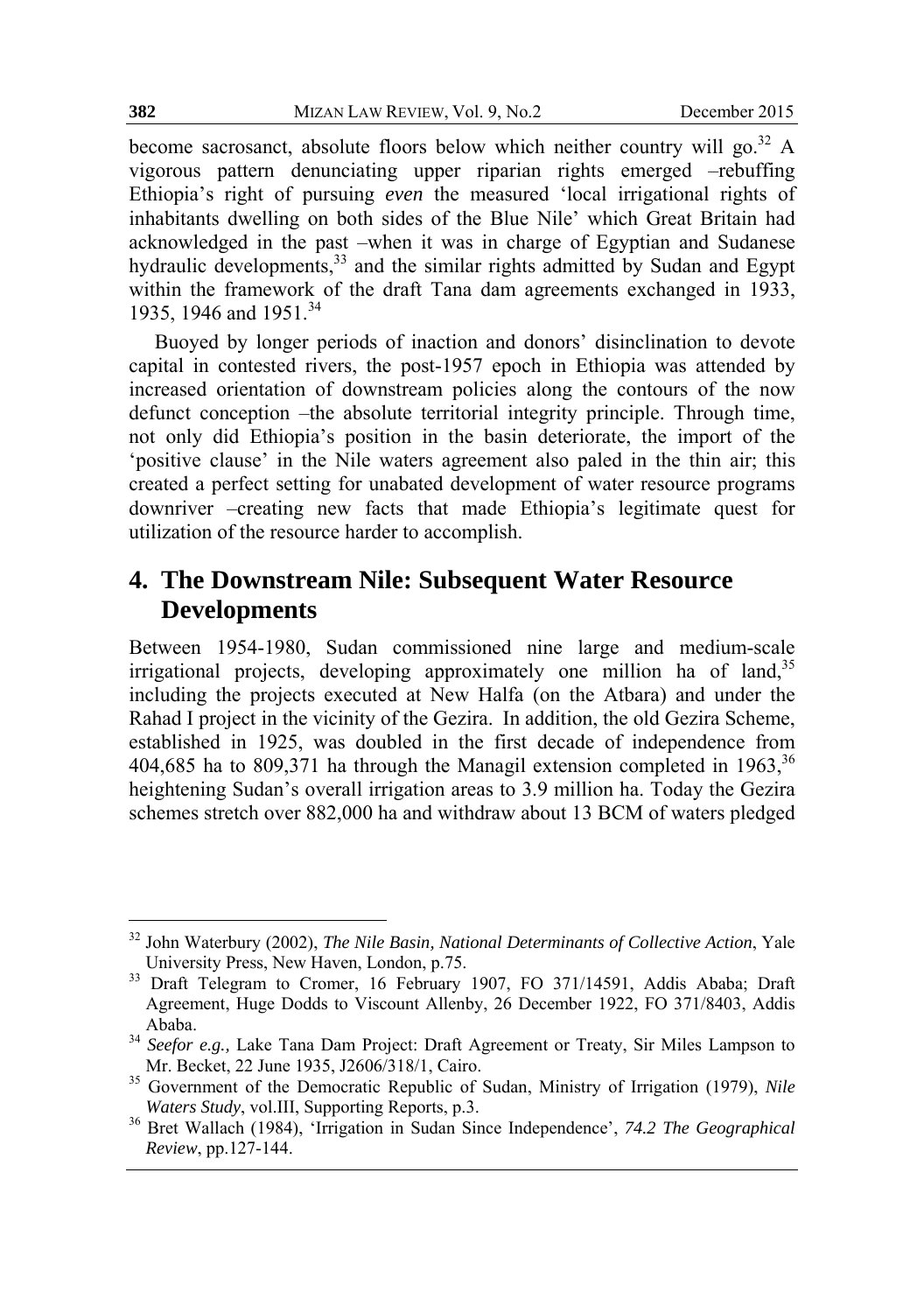under the 1959 Nile Waters Agreement with Egypt.<sup>37</sup> Constructions on the Roseires and the Khashim El Girba dams –impounding the Blue Nile and Atbara Rivers respectively and designed to facilitate Sudan's full consumption of its water quota– were concluded in 1966. On the other hand, construction on the Jonglei Canal in the Sudd swampy region –now located in the South Sudan Republic– started in 1970 jointly by Sudan and Egypt 'with the object of increasing the Nile yield to meet their future water requirements needed for the expansion of irrigated agriculture'. The Canal, with a length of 360 km, will run from Bor or Baher El Jebel to the confluence of the Sobat and the White Nile, with expected yield of 5 BCM per year at Malakal which will be shared equally between both countries.<sup>38</sup> However, work on the Sudd project –an area accounting for the loss of about 42 BCM waters every year through evaporation, overspreading and evapotranspiration<sup>39</sup> had to be interrupted in 1983 following the civil war in the region. Attempts to revive it did not succeed. Sudan's last major venture on the Nile River was the Merowe multipurpose dam –built near the fourth cataract downstream of Khartoum in 2009– with installed producing capacity of 1250 MW of hydro-electric power.

In retrospect, such a dynamic development by a state that gained formal independence only in January 1956 and was plagued by ravaging civil wars is simply outstanding. From upstream perspective, the growth trajectory of Sudanese water resources trumped the bargaining vigor of Ethiopia for many years to come.

Egypt had already acquired alternative supplies from the Gebel Aulia Dam on the White Nile in Sudan as early as in 1932, and had been engaged in the successive heightening of the old Aswan dam over the decades. It embarked on the construction of the High Dam that heralded a concluding stage in its timehonored petition for dispensation of concessions on the Lake Tana. In 1951, Egypt formally shelved negotiations on the project. $40$ 

In the post-1960 period, Egypt read the new geo-political reality sufficiently in time and with clearer foresight; it realized that thoughts of 'grand imperial

<u>.</u>

<sup>&</sup>lt;sup>37</sup> Nile Basin Country Paper (1996), 'Comprehensive Water Resources Development of the Nile Basin: Action Plan', IVth Nile 2002 Conference, Kampala, Uganda, Proceedings, p. 2-3, C-26.

In 1996, Sudan reported it had virtually consumed its water-share of 20.55 BCM and projected to utilize 32 BCM by 2025 after the planned construction of dams on the Atbara

and Merowe and the heightening of the Roseires were completed. <sup>38</sup> A.M. Ibrahim (n.a.), 'The Environmental Impact of the Jonglei Canal in the Sudan', Projects Implementation Division AAAID, Sudan, p.1.<br><sup>39</sup> Ibid.

<sup>&</sup>lt;sup>40</sup> Sudan Government to British Embassy (Addis Ababa), 23 April 1952, FO 371/96805, Khartoum.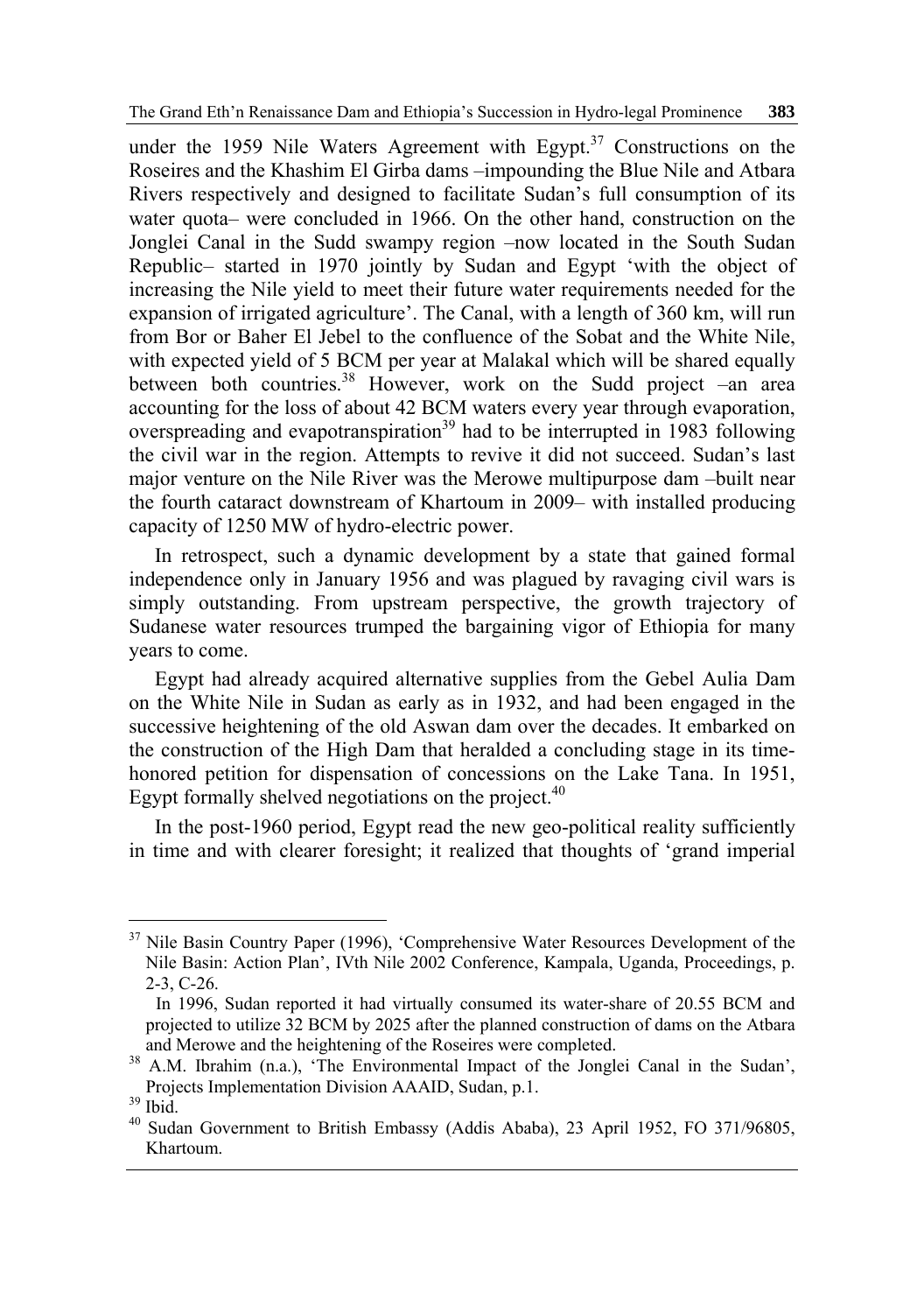schemes' analogous to the Owen Falls Dam, the Lake Tana Dam or the Equatorial Nile Projects that contemplated to institute water control works upstream with a view to advancing the economic welfare of Egypt or Sudan represented antiquated approaches in Nile waters management. In this light, it was only imperative for both Egypt and Sudan to work on plans that lessen their dependence for the supply of Nile waters on hydraulic works situated across the Great Lakes region and in Ethiopia.

In a long-term strategic perspective, Egypt also foresaw that the ultimate security of its claimed entitlements lay on the volume of waters it preemptively withdraws. In this spirit, streams of water control works were commissioned over the decades on a unilateral basis. Protected by the huge reserves of the High Dam, large-scale agricultural expansions were initiated since 1982 by reclaiming tracts of desert lands beyond the fertile Nile valley. Similar plans were also instituted in 1997 which aimed at the development of about 1.4 million ha of land until 2017 –including the two grand projects in the Sinai region and along the Toshka depression.<sup>41</sup>

Under the El Salam/Northern Sinai Agricultural Development Project, the Al-Salam Canal whose construction began in 1976 to bring water from the Damietta branch of the Nile –crossing under the Suez Canal south of Port Seid by means a siphon– was inaugurated in 1997; it diverted water from the Nile basin to reclaim desolate lands by irrigation in the western parts of the Sinai desert.<sup>42</sup> In 1994, as an eastward extension, excavation of the second phase of the Peace Canal commenced to irrigate 1700 sq. kms of the Sinai from El Arish, near the Israeli border, to accommodate 3 million Egyptian settlers through the Northern Sinai Agricultural Development Program.<sup>43</sup> On the other hand, the reclamation and development program in southern Egypt basically depended on the South Valley Development Project, commissioned in 1997 within the framework of the 25-years national plan; the scheme featured three important components along the Toshka (226,800 ha), East Oweinat (187,740 ha) and the New Valley Oases west of the Lake Nasser.<sup>44</sup>

Implementation of the plans on the Roseires, the High Dam and the subsequent agricultural expansions were attended by little countering reactions in upriver Nile, whether legal or institutional. The effect was that with the

1

<sup>41</sup> Arab Republic of Egypt (2005), *National Water Resources Plan for Egypt 2017*, Cairo, Ministry of Water Resources and Irrigation, Planning Sector, pp.2-6. 42 Ibid, pp.4-7, 8; Kristin Wiebe (2001), 'The Nile River: Potential for Conflict and

Cooperation in the Face of Water Degradation', *41 Natural Resources Journal*, p.731. 43 Robert O. Collins (1997), 'The Inscrutable Nile at the Beginning of the New

<sup>&</sup>lt;sup>44</sup> Tadesse Kassa Woldetsadik (2013), *supra* note 8, p.44; Arab Republic of Egypt (2005), *supra* note 41, pp.3, 4-7, 8.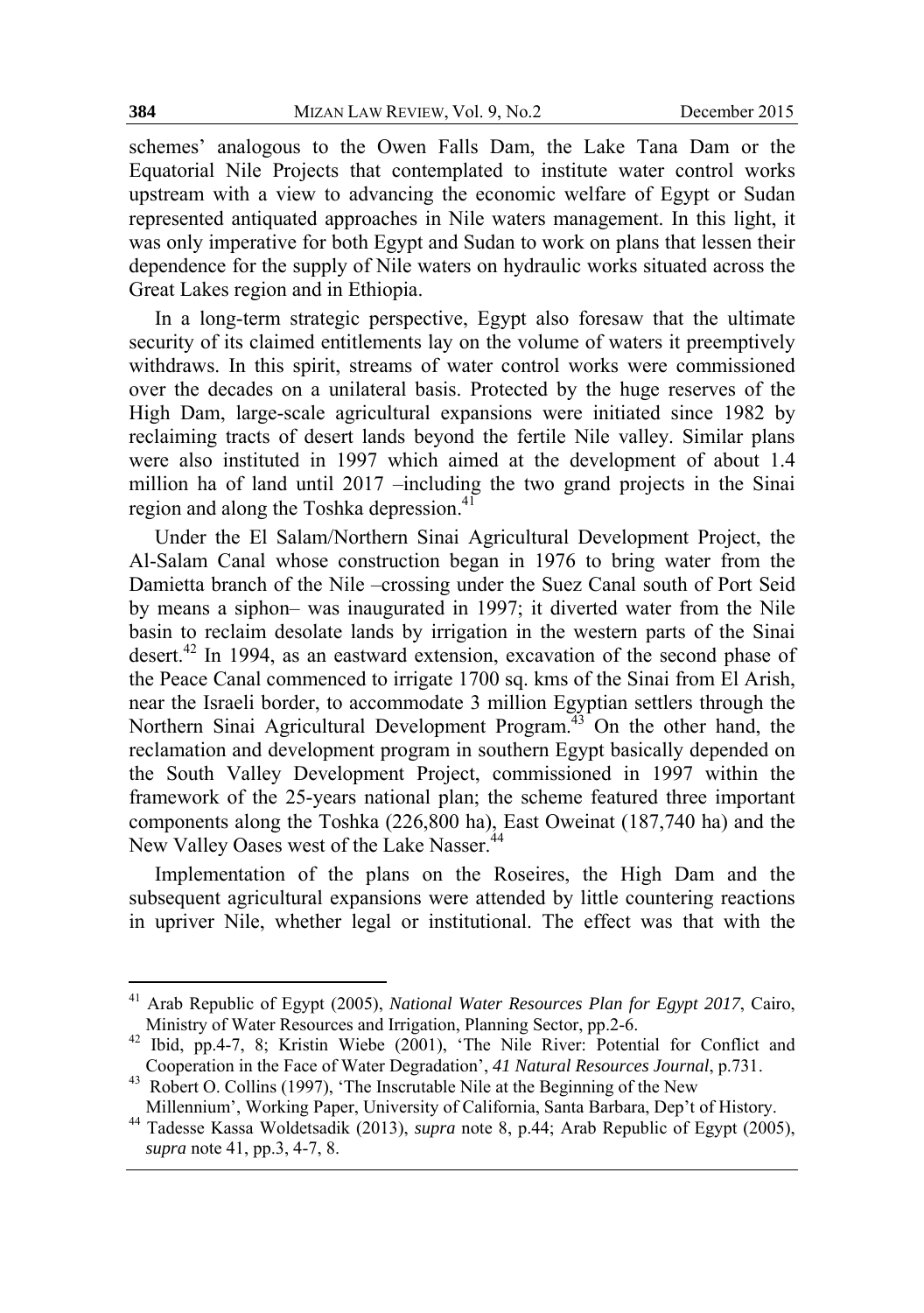intensified uses of the Nile, the new projects periled future utilization of the waters in upstream countries by creating *de facto* regimes of *prior use* in respect of all the water conserved in the High Dam. The massive reclamations, Caponera submitted, made it difficult for Egypt to reduce its water allocation in order to adjust to new upstream uses;<sup>45</sup> as a whole, the non-participatory process epitomized a highpoint in Ethiopia's fading influence over the Nile affairs – which continued unabated until the preceding decade.

# **5. Ethiopia's Countering Actions: Meager Surveys and Water Control Works (1951-1972)**

In the 1950s and through the 1960s, as Egypt sketched a cogent river development roadmap and solicited finance from the West and East for its picturesque dam project and as Sudan stretched its hydraulic infrastructures on an inconceivable tempo, Ethiopia loitered as a spectator. Time and again, it failed to engage in the pursuit of a single course that could have enthused material impact under the circumstances: a comprehensive survey, design and development of the Blue Nile River basin. Obviously, Ethiopia's diplomatic proclamations alone –issued in the mid 1950s– had not prompted Egypt or Sudan to embrace it in the negotiations on the Nile legal regime or to acknowledge its rights of utilization *per se*.

Indeed, decades ofits ardent participation in the Nile politics notwithstanding, Ethiopia failed to take matching actions on the ground. This may appear very ironic considering that the systemic synthesizing of hydraulic information on the Blue Nile River and firm plans for its harnessing crossed the threshold of its hydro-political landscape so early –with the ascent to power of Ras Teferi as Crown Prince and Regent. By 1902/3, C.E. Dupuis had already undertaken an expedition around Lake Tana based on the instructions of Sir William Garstin, then Advisor to the Egyptian Ministry of Public Works.<sup>46</sup> Between 1921-24, a team led by G. W. Graham from Sudan and R. P. Black from the Physical Department of the Egyptian Government spent considerable time around Lake Tana, and the result of their studies –*Report on the Mission to Lake Tana 1920-* 21– was published by the Egyptian Government in  $1925<sup>47</sup>$  Hence, by the mid-1920s, basic hydrological knowledge on the Nile in Ethiopia had already metamorphosed; not only had the Blue Nile and Lake Tana represented central mainstays in the government's actions for development, the resources also

<sup>45</sup> Dante A. Caponera (1993), 'Legal Aspects of Transboundary River Basins in the Middle

East, the Al Asi (Orentes), the Jordan and the Nile', *33 Natural Resources Journal*, p.656. 46 D. E. Dupuis (1936), 'Lake Tana and the Nile', *35.138 Journal of the Royal African Society*, pp.18-25. 47 Ibid, pp.19-20.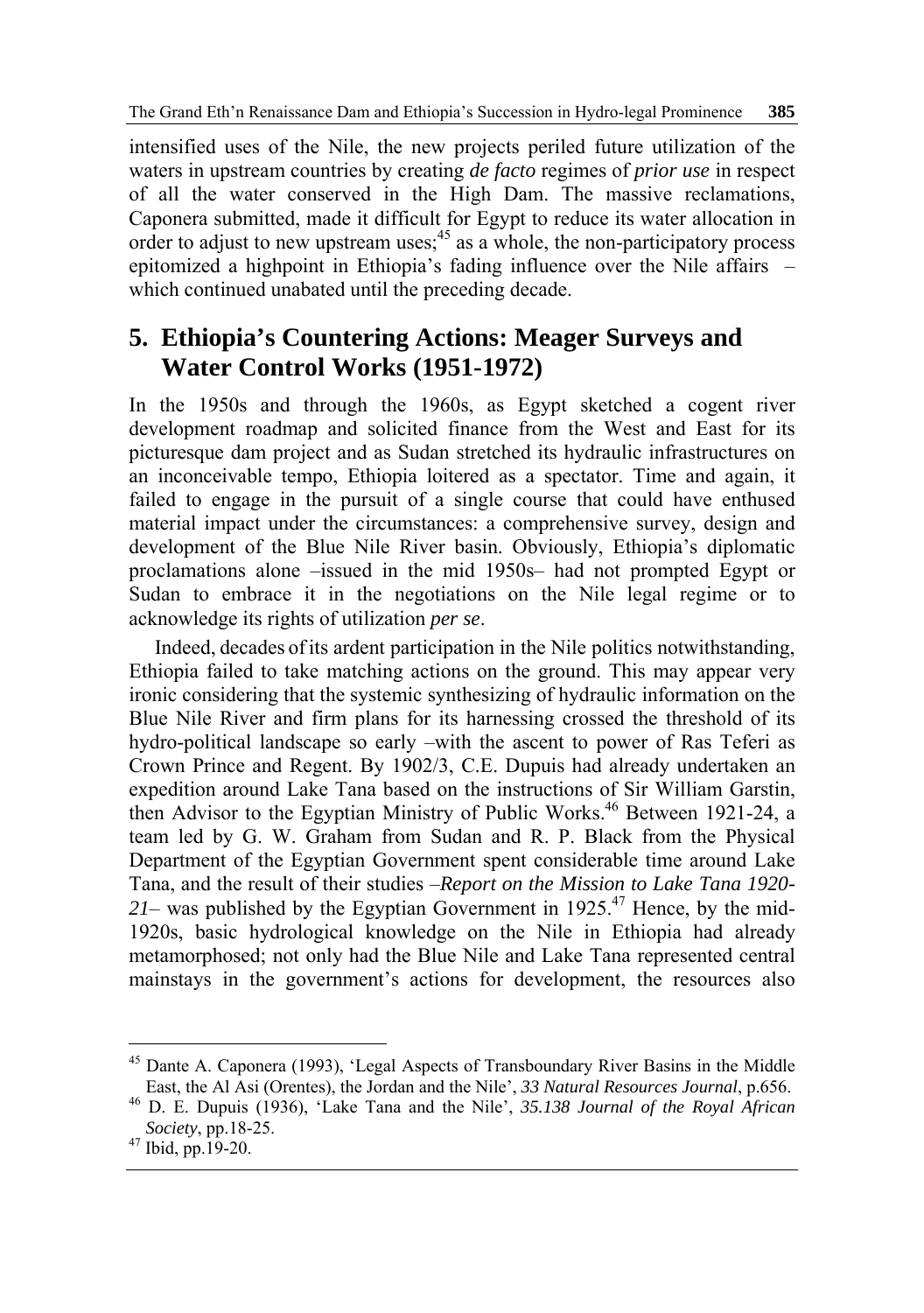became vital tools of maneuver in foreign policy. The organizational and fiscal competence of state institutions charged with the use of the water sector also expanded slowly, but considerably.

In this light, the Ras started setting the stage very early by employing in '1924-25…a Swiss hydrologist to survey the Lake Tana'48 for national developmental purposes. By 1925, report of studies produced by Graham and Black (two years earlier) was received.<sup>49</sup> In 1931, a fairly elaborate plan was conducted by J. G. White Engineering Co. in the context of the Lake Tana dam project,<sup>50</sup> and in 1952, the first reconnaissance report on the whole Blue Nile River was compiled as part of the 'Point Four General Agreement for Technical Cooperation' signed in Addis Ababa in June  $1951$ <sup>51</sup> During the latter period, US policy on Ethiopia was informed by multifaceted issues which included 'fears of communist inroads in the region', 'hostile Egyptian activities', 'the Somali problem' and 'US interests to counteract forces menacing its influence in Ethiopia'. From 1952-1956, several agreements were concluded and longterm military and economic assistance programs designed. In this context, Point Four was followed by 'Agreement for Mutual Defence Assistance' (1952, 1953), 'Technical Cooperation Program for Water Resources Development' (1953), and the 'Agreement Relating to Economic Assistance' (1957).

The 1952 reconnaissance mission's report identified several areas feasible for irrigation - through direct diversions - particularly focusing on the flat plains immediately surrounding Lake Tana; areas along the Little Abai, Rib and Gumara tributaries; the fertile plains of the Andassa River; the valley between Little Abay River and Lake Tana; the valley along the meandering low-banked tributary of the Didessa River along the Ethio-Sudanese border; and the Mugher and Guder river regions.<sup>52</sup> The study concluded that major storage reservoirs would be required before any large-scale developments –mostly undertaken by reclaiming desert lands – could be pursued. $53$ 

Still, the investigations were regarded 'inadequate' –not to mention that the Emperor also procrastinated against further studying of the Blue Nile basin against the learned advises of his ministers– except for the US Bureau of

<sup>48</sup> Harold Marcus (1987), *Haileselassie I The Formative Years 1892-1936*, The Red Sea P.,

Lawrenceville, p.72. 49 From Sudan Government Secretariat to British Embassy (Addis Ababa), JA.1422/4, 23 April 1952, Khartoum. 50 Ibid.

<sup>51</sup> US Department of Interior, Oscar L. Chapman, Secretary, Michael W. Straus, Commissioner, Bureau of Reclamation, *Reconnaisance Report, Blue Nile River Basin, Ethiopia,* August 1952, Washington D.C. 52 Ibid, pp.17-18.

<sup>53</sup> Ibid.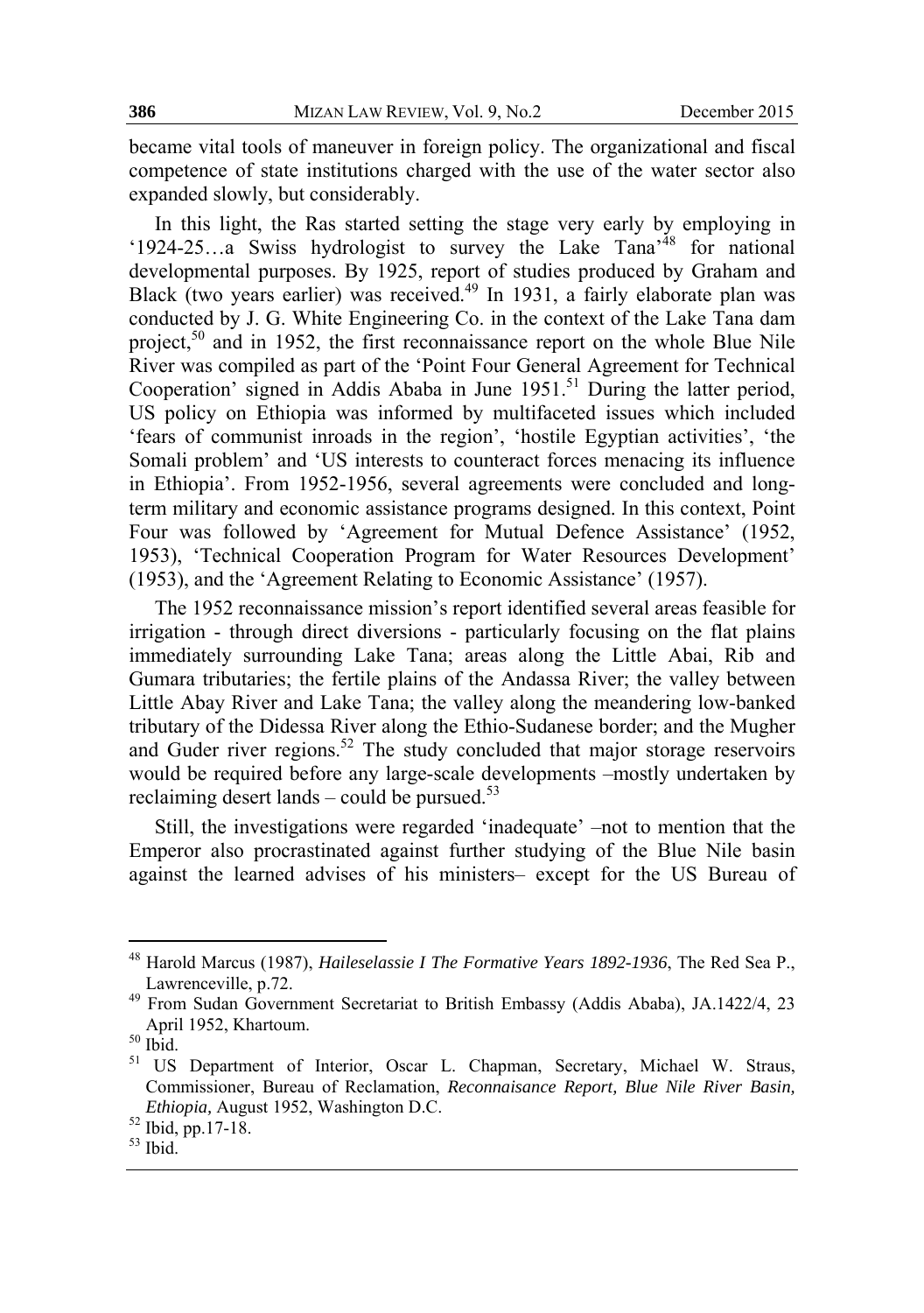Reclamation's (USBR) elaborate surveys conducted by *Sewell and Hough* in 1964.54 In this light perhaps, British officials were correct in observing in 1956 that although 'it was over three years ago that Huntings first became interested in this question (Point IV) and began to make proposals to the Ethiopian Government' and that 'the Bureau of Reclamation and Point IV have also been working on it for a couple of years', the Ethiopian Government had 'always received the proposals amicably and usually implied that [it was] interested' where *in actual fact* 'nothing was ever done'.<sup>55</sup>

In 1956, the 'Third Operational Agreement for the Extension of the Program for the Study of the Water Resources of Ethiopia for the Multi-purpose Blue Nile River Basin Investigation' was signed –proposing to 'assist the Ministry of Works to initiate multi-purpose Blue Nile River basin investigations designed to facilitate the determination of the economic potential of the land, water and other resources of that area to the end that the data thus gained may be used in the future for planning specific projects.'56 From this followed the USBR's final report published in 1964. The report recommended thirty-three irrigational, hydro-power and multipurpose projects in the Blue Nile basin –most of which were later identified in the reconnaissance stages; this included the construction of four dams –Karodobi, Mabil, Mendela and Border Projects, the latter now pursued as the GERD with greater modification.

The irrigational potential across the Blue Nile was re-assessed as extending over an area of 433,754 ha, with a total annual water requirement of 6.36 BCM and the total installed potential of generating hydro-power at 6,965,165 kilowatts.<sup>57</sup> Only two hydro-power plants, the Tis Abay I and the Fincha I hydro-power projects, with installed capacities of 11.4 and 100 MW were commissioned in 1964 and 1974 respectively.

The full implementation of the USBR's schemes could have heralded a wholly distinct legal, hydro-political and developmental configuration in the Nile River basin today, investing in the Ethiopian state a differential riparian status. Not least, it would have offered Ethiopia the opportunity to counterpoise downstream unilateralism in some measures. Ethiopia would have positioned to surprise Egypt and Sudan in own plans for Nile developments well before they could assume to have acquired extended 'prior use' rights –a pattern of physical

1

<sup>&</sup>lt;sup>54</sup> Limited studies were also conducted on the Gilgel Abbai basin by Lahmeyer Consulting Engineers in 1962. Dessalegn Rahmato (1999), Discussion Papers, Forum for Social

Studies, Addis Ababa. 55 British Embassy to African Department, (Foreign Office - London), 31 July 1956,

JE1423/104, Addis Ababa. 56 British Embassy to Foreign Office (African Department - London), 4 July 1956, JE 1423/95, *enclosures*, Addis Ababa. 57 Tadesse Kassa Woldetsadik (2013), *supra* note 8, p.241.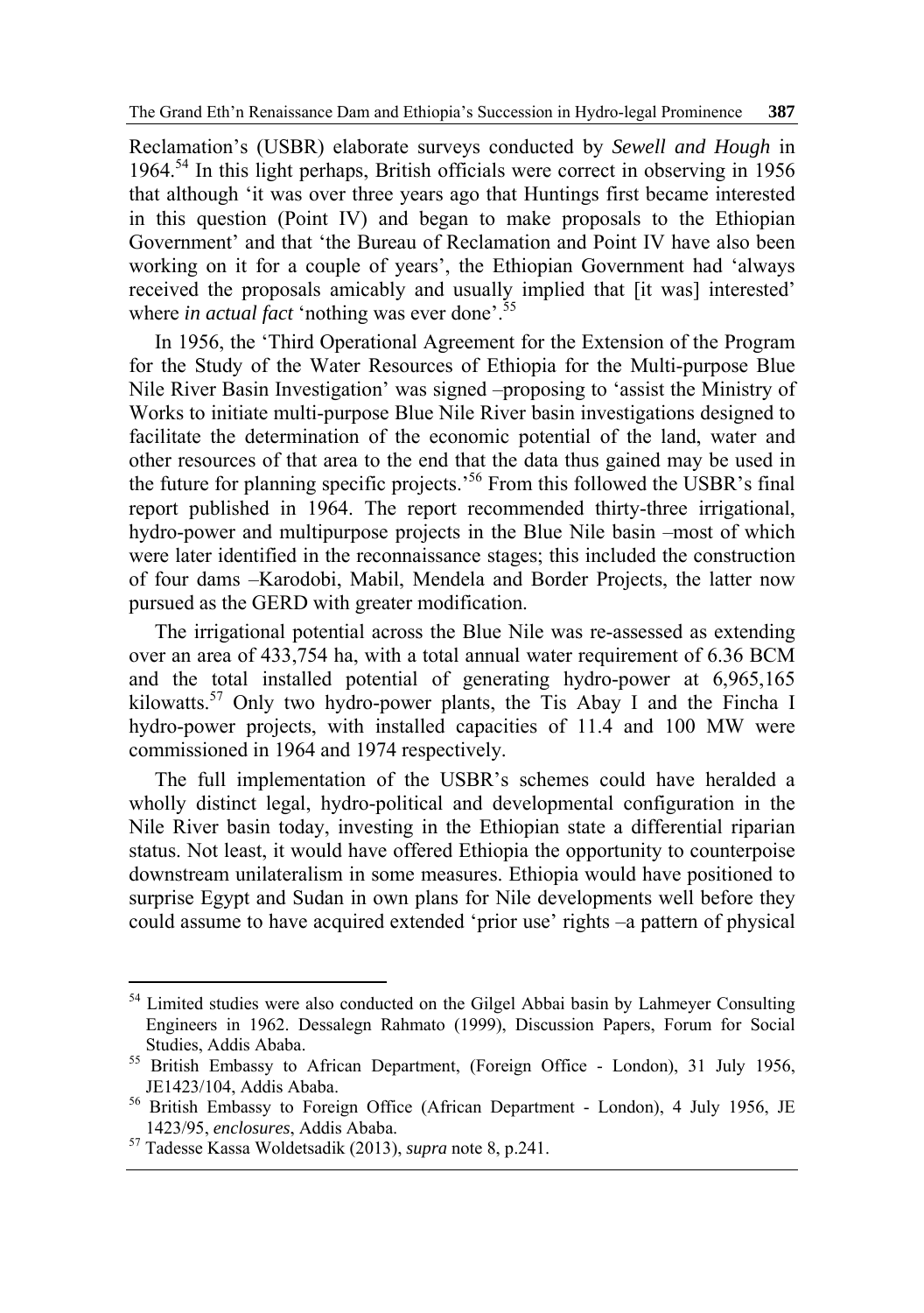facts which, even when inequitable, becomes difficult to overturn at a later stage.

Pressed by exigencies of this period, Ethiopia concluded the legal security of its water rights as *partly* laying in the formal declaration of its shares in the Nile waters,58 and *half-heartedly*, in the accelerated surveying and development of the Blue Nile basin. In 1956, Pierre Petridis, a Counselor at the Ethiopian Embassy in Cairo –and a Greek citizen with extended services at the Foreign Affairs office– was seconded to work on Ethiopian plans for the development of the Blue Nile. Petridis was aware of the urgency of the situation from Ethiopia's perspective; and he strongly advised the government to adopt a simplified plan – surveying the whole river basin (as opposed to the elaborate plans of Point IV).59 His final policy brief for the Imperial Government, which was to be followed by 'a more specific letter to the Nile Valley States', advocated the 'clear and immediate reservation of Ethiopian rights' for irrigational and hydropower projects.<sup>60</sup> More importantly, his proposal, presumably based on old technical investigations of the past, put forward six alternatives of developing the Tana dam for power and irrigation, including Sudan's likely involvement in joint development schemes.<sup>61</sup>All components of the proposed project, intended to be implemented either jointly or as alternatives, involved the utilization of Lake Tana as a natural reservoir with a regulator, barrage and hydro-electric power stations in different parts of the river basin.<sup>62</sup>

It is unsettling, though, to note that whereas limitations relating to fiscal and technical facilities had been imposing at the time, at least at the start, Emperor Hailesselasie's reaction to the Bureau's surveys had been cold. Although the Emperor's utter indifference was apparent, the degree of criticism he was subjected to was attributable to a wrong reading of the state of facts.

The Emperor, whose heart was then set on the development of Port Assab, the civil aviation industry and an eastwards expansion of modern farming, labelled the study report as 'unduly concentrating on big water control works in

<sup>58</sup> In this line, the Ministry of Foreign Affairs issued a communiqué outlining the need for calling international tenders with a view to 'opening up new agricultural regions and sources of power' necessitated by 'the impressive growth of the Ethiopian economy ... increased population and enormous expansion of internal and external trade.'

Communiqué Released by the Ministry of Foreign Affairs of Ethiopia, Addis Ababa,

Tuesday, February 7, 1956. 59 P.R.A Mansfield, British Embassy to J. F. S. Philips, Foreign Office (London), 27 April 1956, FO 371/119061, Addis Ababa. $^{\rm 60}$ Ibid

 $61$  Ibid.

<sup>&</sup>lt;sup>62</sup> 'Translation of a brief prepared by Mr. P. Petridis on the Blue Nile Basin for the Ministries of Foreign Affairs and Public Works', Annexed in Busk to Foreign Office (London), 5 May 1956, FO 371*/*119061, Addis Ababa.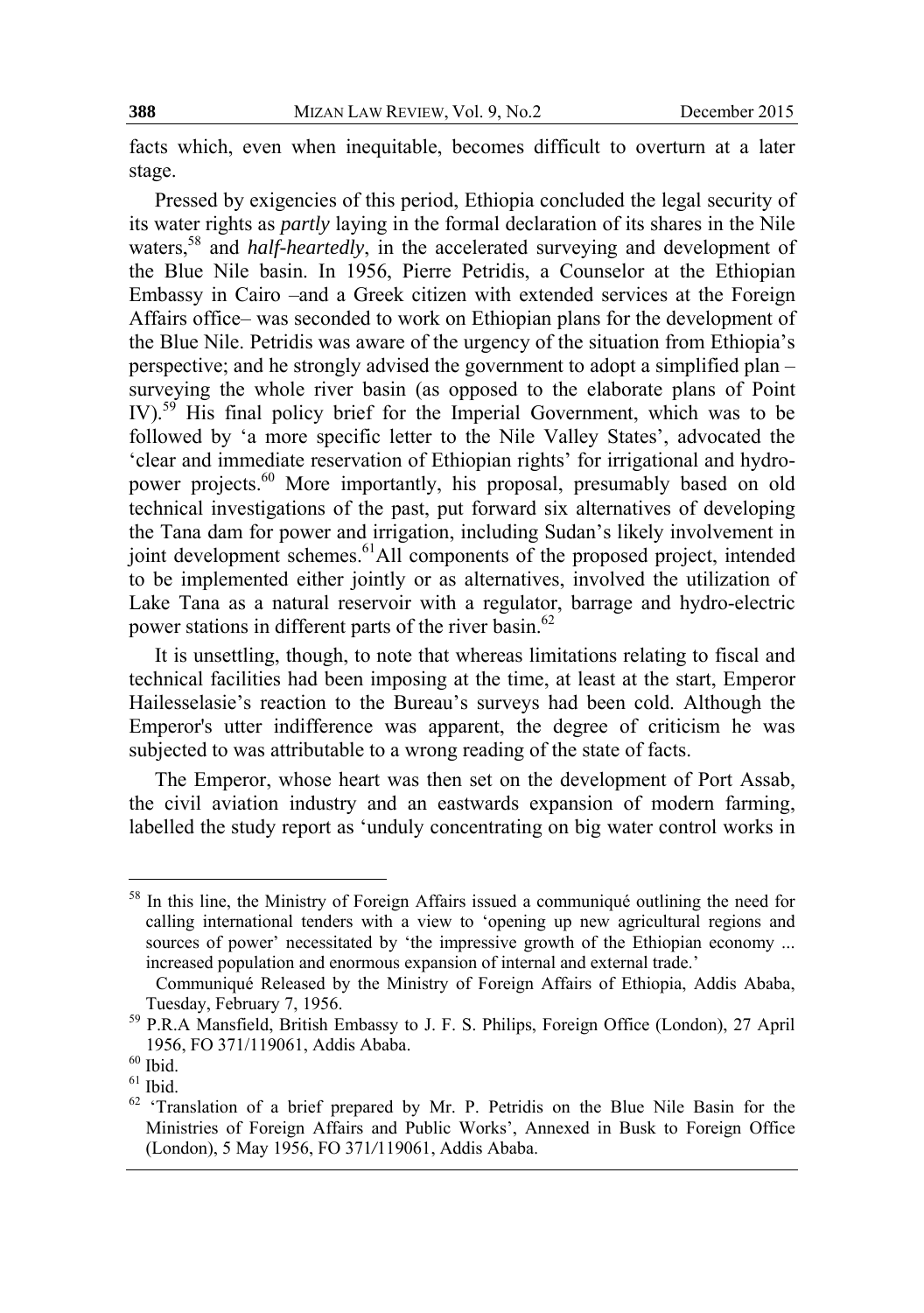areas where no population settles, with limited indications of beneficial works for Ethiopia'.<sup>63</sup> The technical findings that Ethiopia's paybacks largely derive from hydropower schemes and that dams in Ethiopia hoarding waters for dry season irrigation downstream would alleviate alluvial concentration in Egypt and Sudan –were not earnestly welcome.<sup>64</sup>

Political stunt in commissioning the survey was also to account for Ethiopia's subsequent inaction on the USBR's recommendations. As Zewdie Gebreselassie, Minister of Works during the Imperial era recounted, the primary objective of the investigation was rather 'to use the information obtained from the study to negotiate with the lower riparian states, so that they can revise their estimates of how much water each riparian state should be allotted.' The actual development agenda, which was never pursued anyway, resurfaced only when this strategy failed, in the context of avenging 'downstream unilateralism'.65 The truth remained that since the proposition on the Century Storage Scheme was put forward at the turn of the century to use Lake Tana as an over-year reservoir, Ethiopia's interest was never more than lukewarm.<sup>66</sup> This partly explains why none of the major projects identified by the USBR study were carried out in the following decades.

Separately from these exertions of the period, the early years of the twentieth century also saw less systemic reports composed by explorers that served as vital sources of hydrologic information. During the early periods, attempts by explorers and travelers to trail the Blue Nile's whole course using boats and other means had proffered unprecedented measures of geographical minutiae.<sup>67</sup>

In 1972, Ethiopia presented a quantified claim on the Nile waters, the first of its kind. The National Water Development Commission estimated that for three decades the country would require 18,789 BCM of Nile waters per annum for irrigations, domestic uses, and out-of-basin diversions.<sup>68</sup> The Commission also

<sup>63</sup> National Water Development Commission (1972), *Note on the Blue Nile*, Addis Ababa, (unpublished), p.21. 64 Ibid.

<sup>65</sup> Zewdie Gebreselassie (2000), 'The Nile River Question in a New Era of Cooperation among Riparian States', VIIth Nile 2002 Conference, Proceedings, Addis Ababa,

Ethiopia, p.524. 66 John Waterburry (1982), *Riverine and Lacustrine: Toward International Cooperation in* 

*the Nile*, Discussion Paper No.107, Princeton University, p.86. <sup>67</sup> Notable explorers of the time that cleared the way for later development of the resource included Oscar Crosby (1901), Lewis (1903), H. Weld Blundell (1906), the W. N. Macmillan Expedition of B. H. Jensen (1902 and1906), R.E. Cheesman (1926), and later, Herbert Rittingler (1962) and Arne Rubin (1965) on the main river course, and Samuel Baker (1861) on the Atbara-Tekeze-Anegereb Rivers and effluents draining to Tekeze River. 68 National Water Development Commission (1972), *supra* note 63.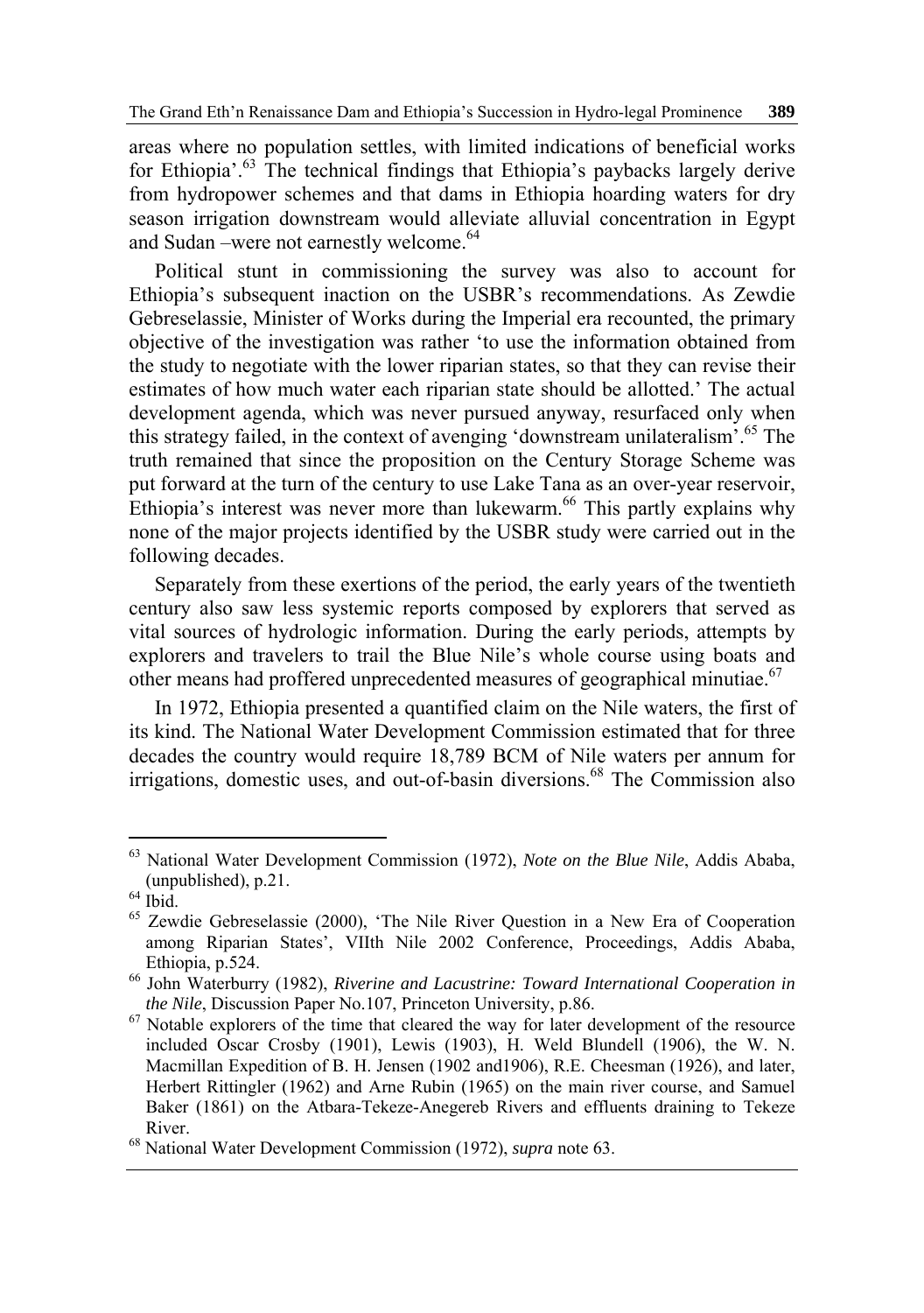advised the Ethiopian Government to frame a 'clear policy guideline' in respect of the use of its international rivers, and design a three-thronged stratagem: to preemptively use the river with or without foreign aid, work in concert with upper stream states to weaken the legitimacy of the 1959 agreement, and unequivocally state Ethiopia's position in regard to the resource.<sup>69</sup> It would be noted, in the subsequent sections, that since the last decade of the twentieth century, Ethiopia's key involvement within the framework of the Nile Basin Initiative had been informed by these strategic considerations.

## **6. Stagnation in Ethiopia's Hydro-political Standing (1973- 1990)**

Between1972-1996, Ethiopia's national enterprise in relation to the Nile River concentrated on establishing, restructuring and redefining the powers of state institutions responsible for the development of water resources. Rahmeto accounted that no less than eight public agencies were superfluously involved in the water sector –each specializing in irrigation, planning, feasibility, design, construction, or operation of water control works– creating duplication, confusion and resource wastage. $70$ 

In September 1974, a violent popular revolution deposed the Emperor and his antiquated imperial establishment –the institution that in the past had lacked the visionary acumen and proactiveness required in complex transboundary water control works and diplomacy. But, all the same, the Dergue's assent to power was attended by decades-long civil wars which devoured national resources and a Marxist ideology which drifted the country away from global financial institutions and technical assistance programs offered by the West. During the Cold War, Ethiopia's faithful alignment with the Soviet bloc also entailed increased confrontation with Egypt and Sudan over a range of geopolitical and strategic interests, with down-beating effects on the implementation of hydraulic projects within its jurisdiction.

Despite such unfavorable setting, the second half of the 1970's and 1980's saw modestly extensive 'studies' and 'declarations' and 'very limited' actions proposing irrigational and related developments in the Blue Nile River basin.

1

Dessalegn Rahmato (1999), *supra* note 54.

 $69$  Ibid.

<sup>70</sup> These included the National Water Resources Commission (NWRC), Water Resource Development Agency (WRDA), Ethiopian Water Works Construction Agency (EWWCA), Ethiopian Valleys Development Studies Authority (EVDSA), Development Projects Studies Authority (DEPSA), Water Supply and Sewerage Authority (WSSA), Water Well Drilling Agency (WWDA), and Irrigation Development Department (IDD) within the Ministry of Agriculture.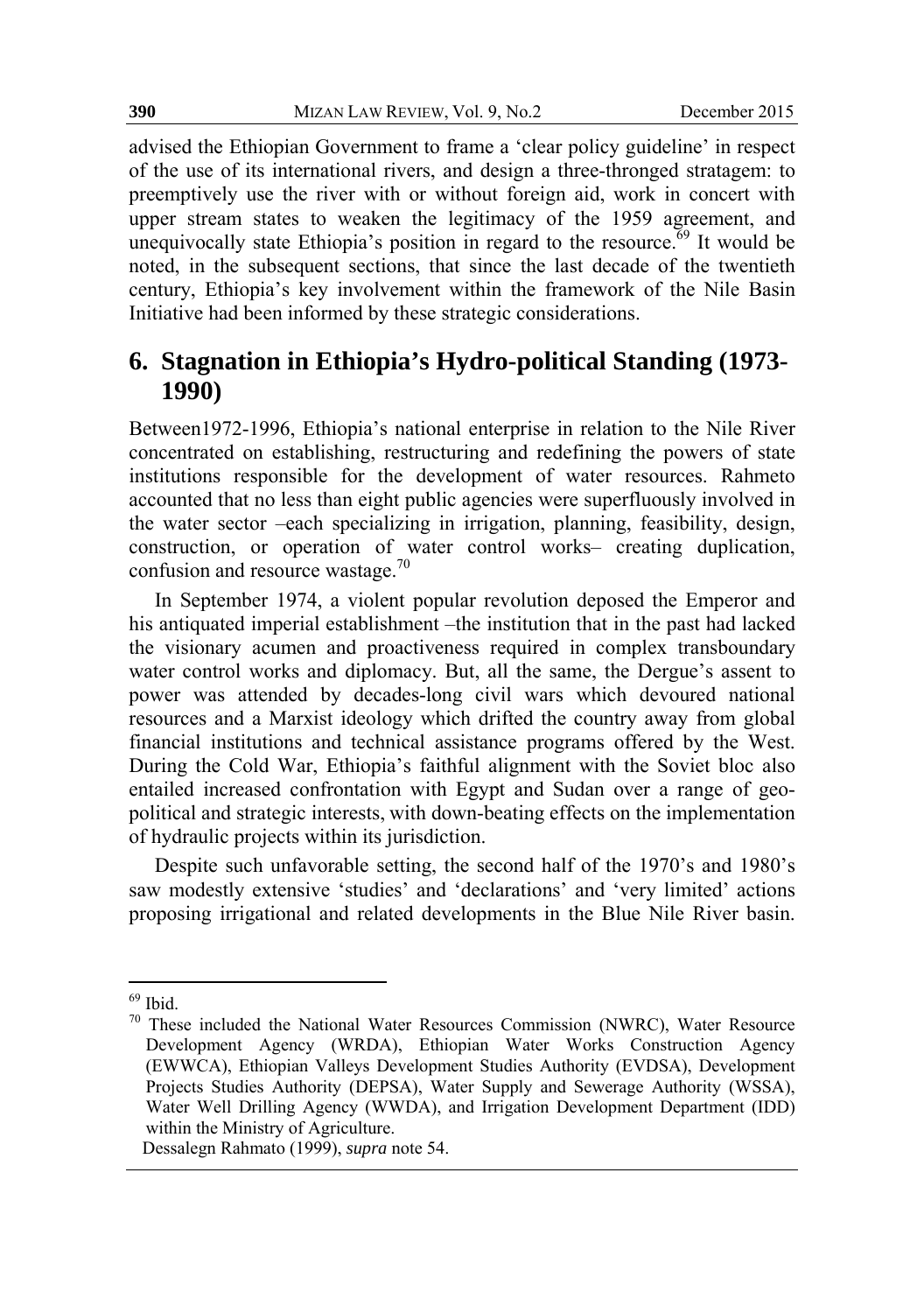These were limited to the Ribb, Gumara, Anger, Koga and the Gilgel Abai watersheds, and included the commissioning of Fincha I hydro-power plant. Since the 1970's, Ethiopia also pursued its largest project on the Alwero dam in the Gambella region, a tributary of the Baro River, with irrigation potential of over 10,000 hectares; however the project remained unutilized for several years even after its completion.<sup>71</sup> Most of the other investigations were undertaken at a reconnaissance, prefeasibility or feasibility levels. For instance, of the fifty irrigational and drainage projects identified by ten studies over a span of five decades (between the same period and the 1990's), many were pursued at a master-plan and reconnaissance levels; only a few passed the pre-feasibility and feasibility stages. $^{72}$ 

At the 1977 UN Water Conference in Mar De Plata too, Ethiopia rolled a plan for the development of 91,000 ha in the Blue Nile basin and 28,000 in the Baro, extracting about 4 BCM of waters.73 Similarly, at the 1981 UN Conference on the Least Developed Countries, Ethiopia presented a ten-year investment plan which listed fifty irrigation projects totaling 704,000 ha in the Blue Nile and Baro Akobo basins.<sup>74</sup> Yet, as the country suffered from destructive civil wars and economic misfortunes, and furthermore lacked sustainably organized water resources management programs, it became predestined to a condition where it became virtually unable to utilize its resources with a view to raising the welfare of its population.

On the diplomatic front, Ethiopia's participation in less-inclusive basin discourses of the time, which for the most part had been engineered by Egypt, deteriorated. In defending its riparian rights, the country appealed either from positions of indifference or submission, and as in the past, the mainstream policy only endeavored to formulate reactive prescriptive rights to unspecified shares in the Nile River flows. During the UN Water Conference at Mar Del Plata in 1977, for example, Ethiopia's delegation called for 'good neighborliness in the basin' but underscored the country's 'right to proceed unilaterally with water development projects', a position which was erroneously construed by many writers as a threat to camouflage under the absolute territorial sovereignty principle.75

1

 $71$  Ibid.

<sup>&</sup>lt;sup>72</sup> Federal Democratic Republic of Ethiopia Ministry of Water Resources (May 2006), *Ethiopian Nile Irrigation and Drainage Project, Consultancy Service for Identification of Irrigation and Drainage Projects in the Nile Basin in Ethiopia*, Final Report, p.ii. <sup>73</sup> John Waterburry (1982), *supra* note 66, pp.90-92. <sup>74</sup> Ibid.

<sup>75</sup> *See,* for example*,* Bonaya A. Godana (1985), *Africa's Shared Water Resources, Legal and Institutional Aspects of the Nile, Niger, and the Senegal River Systems*, p.46, 71; John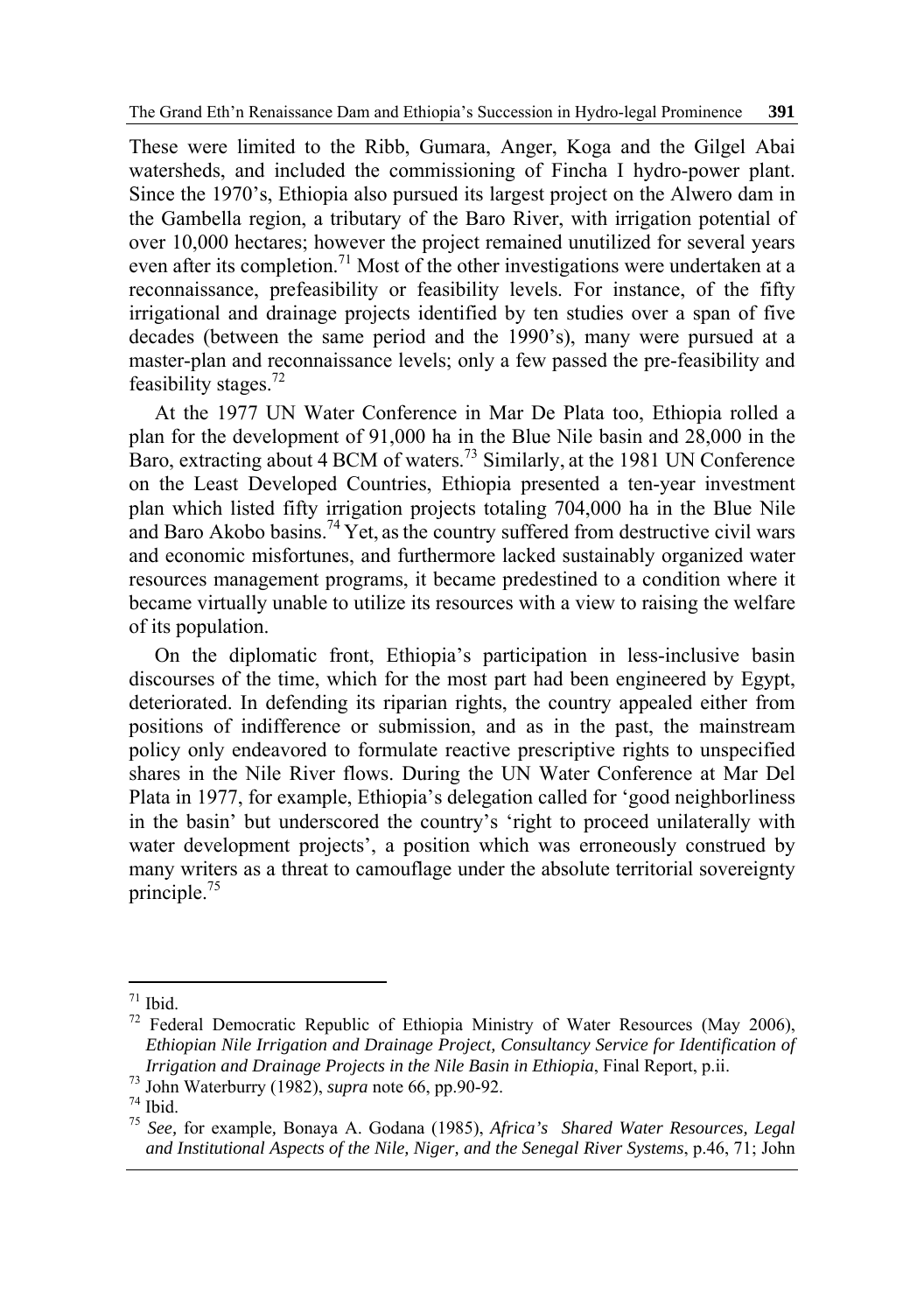During the same period, Ethiopia also protested against Egypt's expansion of out-of-basin projects. Egypt's right of executing plans that call for the diversion of Nile waters outside the natural course was disputed by Ethiopia, but more importantly, it was feared that such schemes would produce prior use facts on the ground –making future agreement on equitable uses of the Nile a far-flung prospect.

### **7. Restructuring Relationships with Downstream Nile: a Futile Enterprise? (1991-1993)**

In 1991, Ethiopia's political superstructure went through a transformation. With the overthrow of the Derg and the advent to power of a new regime, Ethiopia's water resources development and national security policies were tweaked afresh, in balanced but most critical tone, candidly reproaching the legal and developmental *status quo* in the basin. Financial, technical and legal hurdles notwithstanding, a speedy utilization of the Nile was settled high on the government's agenda, attended by diplomatic efforts to restructure relationships with Sudan and Egypt.

In 1991 and 1993, Ethiopia ventured in futility to radically reorganize relationships and improve its long-standing riparian antipathy with the states of Sudan and Egypt –by knotting two general agreements on the Nile. The Ethio-Sudanese Accord on Peace and Friendship was signed in Khartoum on 23 December 1991. Through the accord, both states endeavored to revive the deep and cooperative spirit that dominated their relationships in the pre-1950 period. With regard to Ethiopia, it should be noted, Sudanese policy had always contrasted with Egypt; Sudan had been conscious of the multifaceted impacts of upstream dams on its riparian interests.

Under the accord, Sudan conditionally embraced the principle of equitable utilization –along with another canon of international water law which highlights the obligation not to cause appreciable harm to one another. A series of meetings were held between the national delegates of the two riparian countries. Joint communiqués of the Ethio-Sudanese Technical Advisory Committee were issued between 1992 and 1994 wherein Sudan timidly came out of its comfort crate offered under the 1959 Nile Waters Agreement – explicitly acknowledging Ethiopia's rights in the shared resource. Both affirmed that 'existing arrangements in the Nile basin could not be peremptory to the rights of other states in the basin to equitably utilize the Nile waters'.<sup>76</sup> The

Waterbury (2002), *The Nile Basin, National Determinants of Collective Action*, Yale

University Press, p.46, 71. 76 Minutes of Ethio-Sudanese Joint Meeting on Nile Waters Resources Cooperation, 5-18 May 1992, Addis Ababa, Ethiopia, (unpublished), p.3.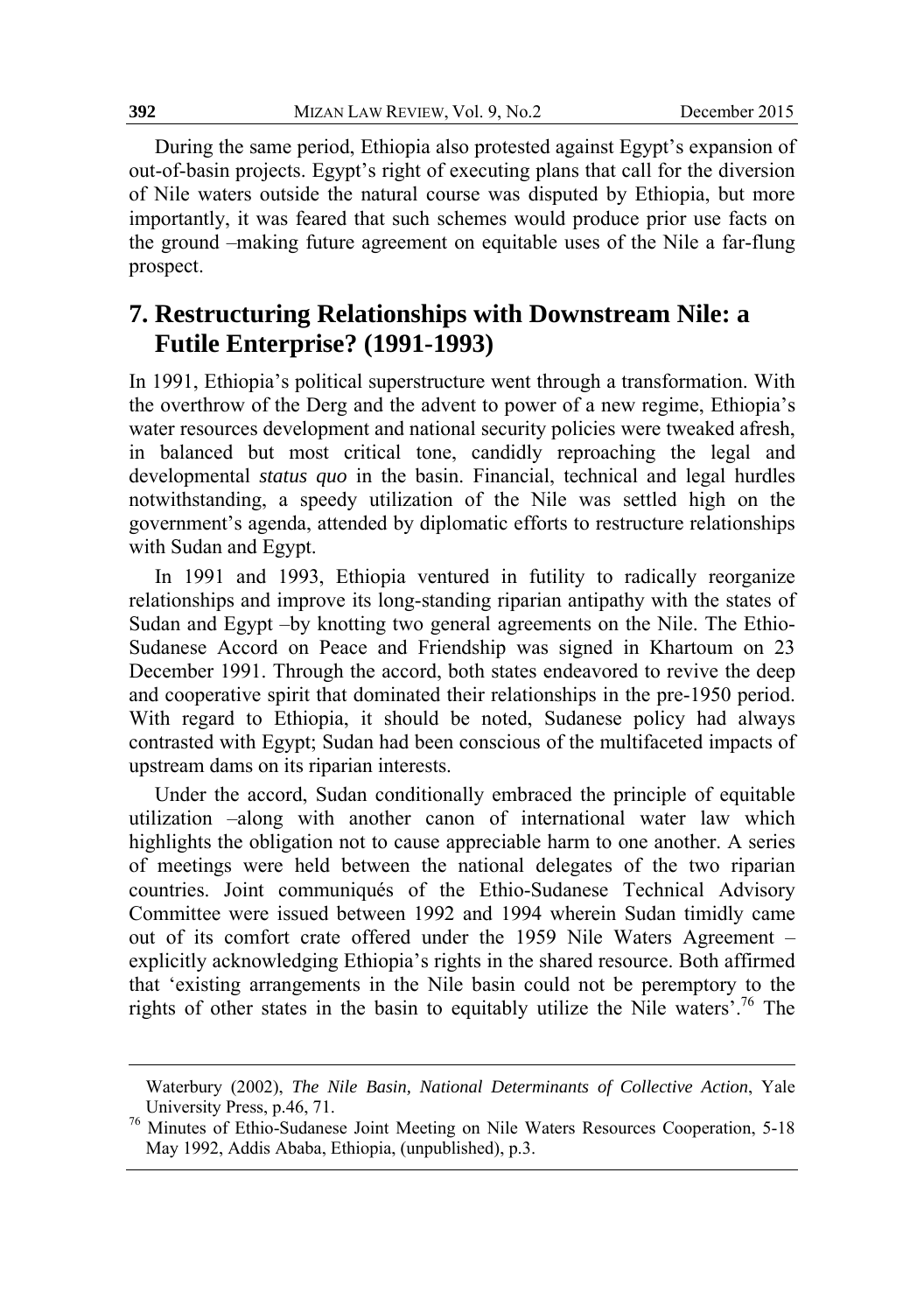Committee pledged to examine facts that impede equitable allocations and agreed to work on such setbacks that protract beneficial uses of the river in both jurisdictions.

Yet, Sudan refused to discuss the specific fate of the prior rights of use shielded under the 1959 treaty, a course which is incompatible with its recognition of Ethiopia's sovereignty in relation to the resource. Instead, Sudan chose to concentrate on the exchange of hydrological and meteorological data and watershed management –steadfastly warning that all water developments shall be carried 'without causing any appreciable harm to the interests of other co-basin states';77 the two basin states also disagreed over the list of 'facts and circumstances' considered in evaluating the equitability of any use of Nile waters.<sup>78</sup> Ethiopia, on the other hand, maintained a clear position: any figure that represents the pattern of existing uses would not be afforded absolute protection and in fact would be looked upon merely as *one* of the several factors considered in the process of equitable determination.<sup>79</sup>

The ever-changing approaches which Sudan took-on during the conventions posed serious challenge in fulfilling Ethiopia's crave for anew water-sharing regime, which, it sought, was the chief object of the bilateral undertaking. Still, Sudan's cautious endorsement of the equitable uses doctrine as the operational guide and its agreement, at least in principle, that existing legal regimes shall not impede the equitable entitlement of both states was in itself a great leap forward. In fact, this relative acquiescence in riparian positions represented one of the earliest marks of regression in extreme water use policy which Sudan had espoused in the past. It heralded a serious 'reconfiguration' in the stances of the two states. While it is admitted that this new development failed the test during the last legs of the negotiations on the Cooperative Framework Agreement in 2010 –with Sudan storming out of the NBI's diplomatic pursuits at a crucial stage, it nonetheless created a very strong parallel in user right perceptions of the two countries in the aftermath of Ethiopia's decision to construct the GERD.

Unfortunately, the spirited collaboration between the two states, initiated in the early 1990's, had to be curbed –not on account of grounded differentials which both countries presented in shielding riparian rights *per se*, but because of the ill-timed incidence of other geo-political twists which ruined all aspects of their relationships for years to come. It occurred after an Islamic organization

<sup>&</sup>lt;sup>77</sup> Ministry of Natural Resources Development and Environmental Protection, Minutes of the Fourth Regular Meeting of the Ethio-Sudan Technical Advisory Committee on Nile

Water Resources Cooperation, 5-17 October 1994, Addis Ababa, (unpublished), p.9. 78 Ethiopia's Technical Advisory Committee Proposal, Application of the Principle of Equitable Utilization and the Duty not to Cause Appreciable Harm in the Context of the Nile, ANNEX 10, Addis Ababa, (unpublished), pp.3-5. 79 Ibid.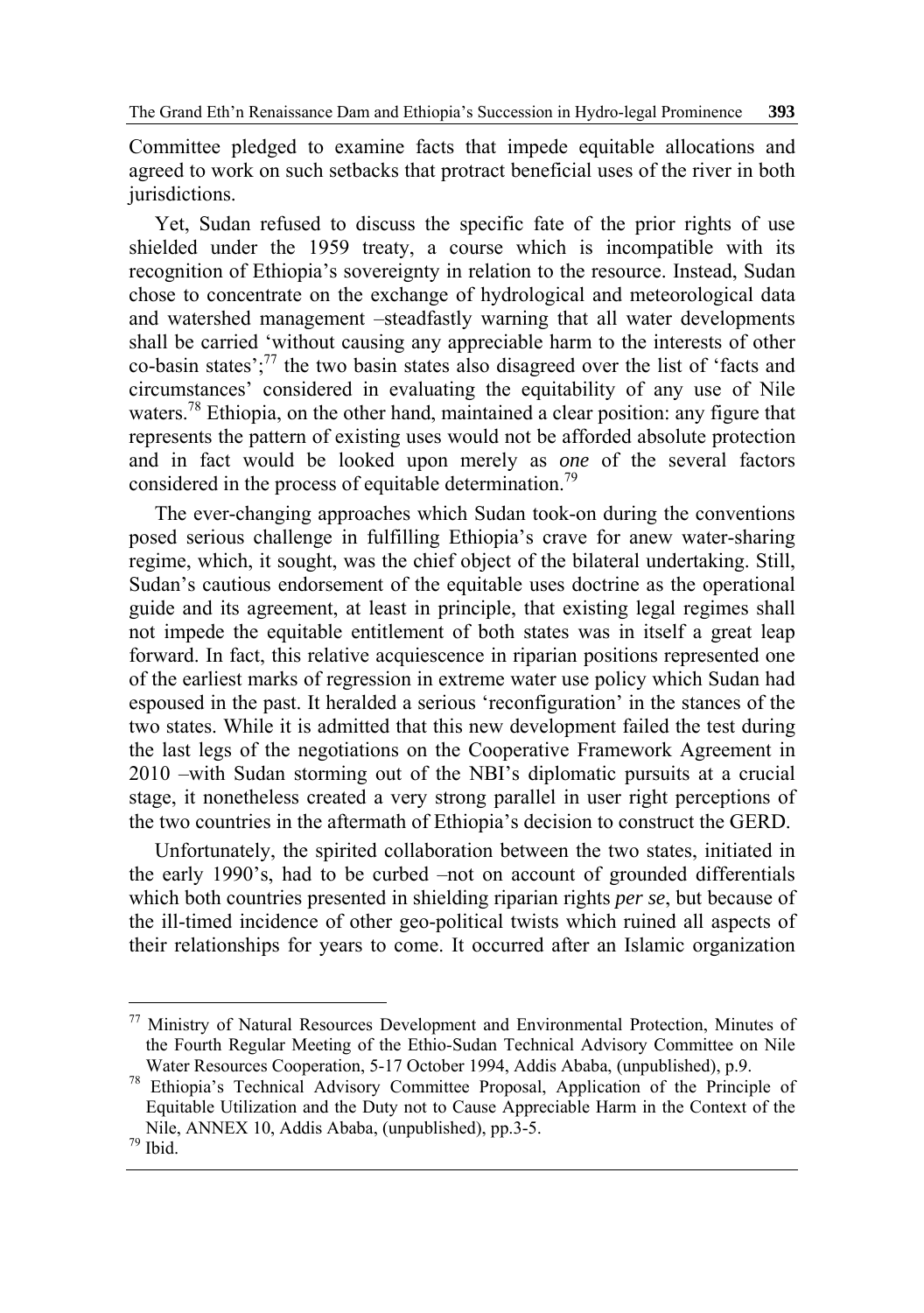attempted to assassin Egypt's President Hosni Mubarak in Addis Ababa on 26 June 1995 –as he was arriving for the OAU Summit; Egypt suspected the Islamist Government of Sudan under its spiritual mentor –Hassan al Turabi– was behind the terrorist plot. Ethiopia formally demanded Sudan to take immediate actions and ensure the extradition of three suspects who were believed to have sought refuge in its territory. Sudan's failure to comply with Ethiopia's demands and the instructions issued by the UN Security Council led to the slumping of its diplomatic relationships with Ethiopia to a historic low.<sup>80</sup>

Sudanese and Ethiopian Nile policy started to show robust realignment only after Ethiopia initiated the GERD national project on a unilateral basis. An array of hydrologic and geo-political considerations lured Omar Hassan al-Bashir's Sudan to drift away steadily from its traditional ally on the Nile –Egypt, and continued to play pivotal roles in reconciling Ethiopian and Egyptian positions in relation to the GERD. While, in the end, Sudan aspires to preserve its 'cohegemonic status' along with Egypt in line with the spirit of the 1959 accord, it also realizes that in the long-term its best interest depends on future water control and conservation works pursued on the Blue Nile watersheds in Ethiopia.

Upriver schemes reduce evaporation, deliver waters through controlled gravity, mitigate the effects of seasonal and intra-year variations, provide flood protection, decrease sedimentation, improve navigability, abate the impacts of successive draught seasons, and increase water yields and the expansion of irrigation downstream. Needless also to account is also the upsetting implications of the declining reservoirs at the Sennar and Roseires dams –both in terms of finance and agricultural productivity. By 1985, the storage capacities of the dams had already decreased by  $34\%$  and  $25\%$  respectively.<sup>81</sup> Sudan needed to look upstream. As early as in 1904, detailed insights offered by the studies of C.E. Dupius held that as reservoir on the Blue Nile 'feeding the canals irrigating the Gezira … the suitability of Lake Tana is so great and obvious that it seems almost inevitable that sooner or later in the world's history some solution of the political difficulties must be found, and advantage taken of it.<sup>82</sup> Subject to political exigencies, the overall strategy of the modern Sudanese state is influenced by such discernments –eying upstream and working with Ethiopia.

1

<sup>&</sup>lt;sup>80</sup> UN Security Council Press Release SC/6214, Security Council Demands Sudan Act to Extradite Suspects in Assassination Attempt of Egyptian President by 10 May or Face Limited Sanctions; adopted Resolution 1054 (1996) by 13-0-2 Vote, Demands Sudan

Desist From Terrorist Support, Other Measures Possible for Non-Compliance in 60 Days. A.M. Eldaw (2004), 'The Gezira Scheme: Perspectives for Sustainable Development',

University of Gezira, Reports and Working Papers 2/2004, Bonn, p.42. 82 C.E. Dupuis (1904), 'Report on Lake Tana and the Rivers of the Eastern Sudan', Parliamentary Papers, p.23.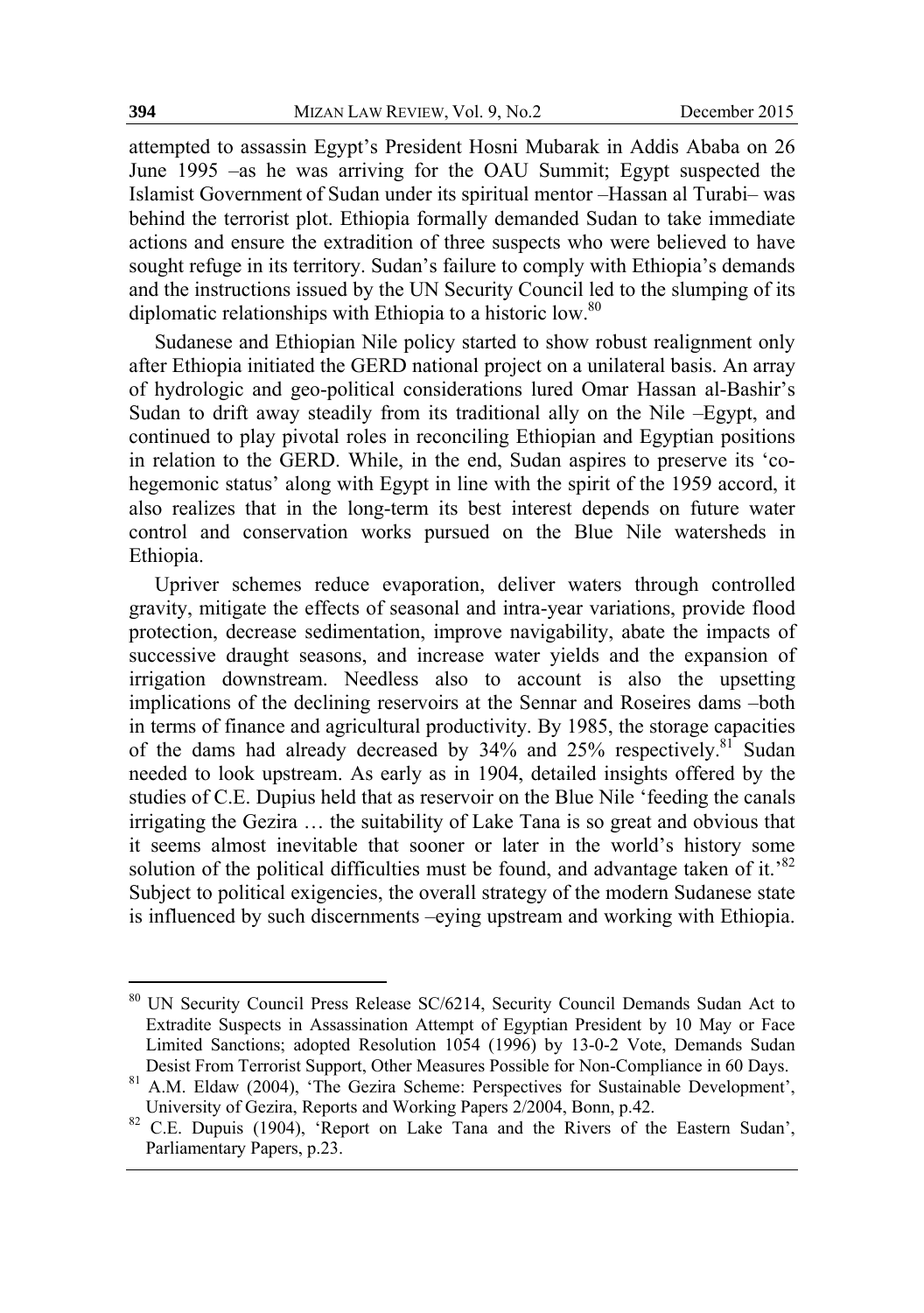With or without Egypt, therefore, Sudan continued to take greater interest in the GERD and the potential impacts of the Dam on its lifeline passing through the Gezira fields. Of course,only time will tell if the states would pursue cooperation beyond current levels.

During this particular period, Ethiopia's other diplomatic enterprise that in time proved to be less-rewarding relates to its attempt to restructure relations with Egypt. Even though geographical bond between Ethiopia and Egypt has interlocked their destiny, their relations have been overwhelmed by complex challenges. Egypt's foreign policy had been fundamentally informed by Khedive Ismael's pledge in the nineteenth century that his country holds no hostile intentions against Ethiopia for 'nature was already sending (Egypt) the best part of Ethiopia with each flood of the Nile (and hence) he had no desire for the residue'.83 In reality, however, both countries were engrossed in two fairly major wars of aggression (1875 and 1876) and in the post-Medieval Modern Period their relationship featured recurring policies of hostility.<sup>84</sup> An embedded cultural tension and political ill-fate for each other's sovereign interests made up a discernible order of the day –the chief causes of which could be traced to the sole river both share and to Egypt's extremism in promoting the idea of 'Unity of the Nile Valley' under one hegemon.

In 1993, Ethiopia and Egypt commenced a rare initiative to transmute the entrenched perceptions of resentment that in the past had defined their political and diplomatic relations. The Ethio-Egyptian Framework for General Cooperation signed in Cairo in July 1993 was the first step in this direction.<sup>85</sup> The agreement discussed several issues of concern to both states; its key provision on the Nile, Article 4 stipulated the agreement of the two countries' to 'work out in detail', through discussions by experts from both sides, their respective interests 'on the basis of the rules and principles of international law'. It was evident from the outset that the future of the framework hinged on the degree and details of continued collaboration both states choose to carry out.

Article 5 of the Framework, an unnecessary inclusion from Ethiopia's perspective, required both parties 'to refrain from engaging in any activity

<sup>83</sup> Czeslaw Jesman (1959), 'Egyptian Invasion of Ethiopia', *58.230 African Affairs*, p.76. 84 Ethiopia's statement of Foreign Policy (*see below*) explicitly underlined that its problem in the use of the Nile is principally one caused by Egyptian extremism; it accused Egypt of promoting instability in the Horn of Africa and Ethiopia, blocking and negatively influencing the grant of foreign aid/loans for Nile related development schemes. But the Foreign Policy also acknowledged that the interests of the two countries are not

necessarily irreconcilable.<br><sup>85</sup> Framework for General Cooperation between the Arab Republic of Egypt and Ethiopia, 1 July 1993.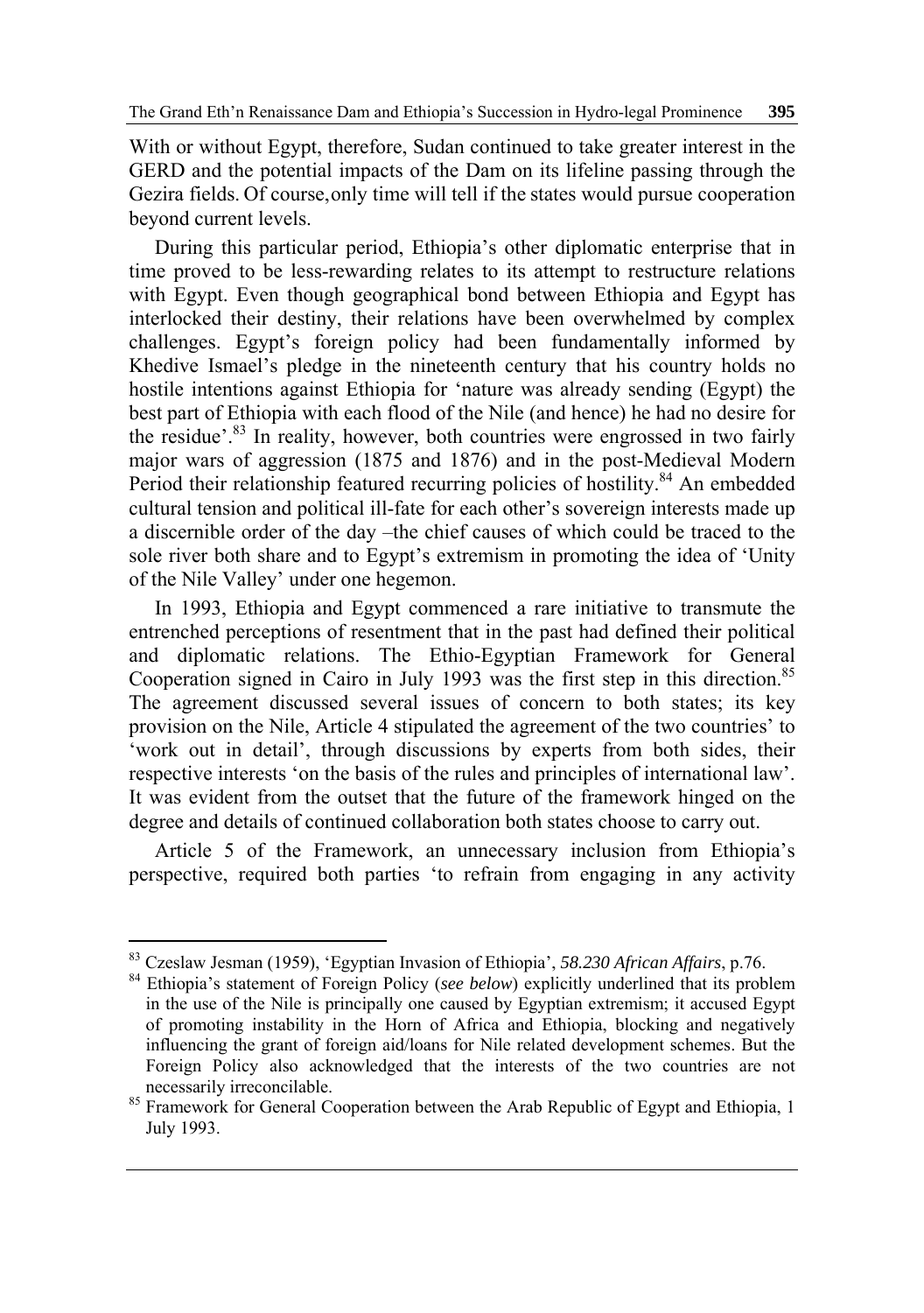related to the Nile waters that may cause appreciable harm to the interest of the other party.' The accord made no reference to the old treaties concluded on the Nile –the chief subject of Ethiopia's diplomatic scorn in the past six decades. In inadvertence, the agreement also failed to 'co-accommodate' one fundamental principle of international watercourses law alongside the no harm rule: the right to equitable utilization. Against such backdrop, the arrangement was subsequently read as imposing a limitation on Ethiopia's sovereign rights of undertaking projects that significantly affect the Nile River's flow regime.

Yet, from the overall organization of the framework itself and the practical anticipations of the parties under articles 4 and 7, 'rules and principles of international law' –providing both states with equivalent arms– constituted the basis on which future cooperative actions are predicated, the idea being a joint technical commission would be instituted to work on details of the framework. The framework and its legal ramifications on Ethiopia are better understood in this context. The framework agreement has not been transposed onto a treaty through parliamentary ratification.

Discussions were never pursued within the commission, nor had experts been convened to hammer down details of the framework. For different reasons, the future of the framework agreement was doomed *before* it kicked off. As the new government in Ethiopia came to grips with the sheer scale of Egyptian intransigence on the Nile, the enthusiasm faded; tossing contempt on the framework agreement, Egypt spared no moment implementing huge irrigational projects without the courtesy of consulting its new treaty partner-Ethiopia. The latter protested against Egypt's continued efforts 'to create facts on the ground which makes matters very difficult to deal with in the future'. Ethiopia also questioned Egypt's good faith in adhering to the spirit of the agreement and ridiculed the role of a joint technical commission –asserting that 'the facts created by Egyptians on the ground are not technical, but political and strategic' that could not be addressed by such a team.<sup>86</sup>

Ethiopia grasped that diplomatic and legal tools alone could hardly assure its equitable entitlements in the river basin. A clear consensus emerged in the ranks; the key drive for Ethiopia's absolution laid in embracing unilateralism in resource development initiatives both as a means of poverty reduction and as a tool for triggering genuine cooperation. Within the system of international law, while Ethiopia's equitable right over the Nile is recognized as a matter of settled principle, it had become evident that the law's actual working is a coefficient of prior hydraulic measures adopted on the ground rather than mere articulation of legal norms, diplomatic civility or altercations. The system of international law still remains vital in resolving transboundary water issues, and yet, the

<sup>86</sup> Mideast Mirror, *Ethiopia Challenges Egypt* (1998).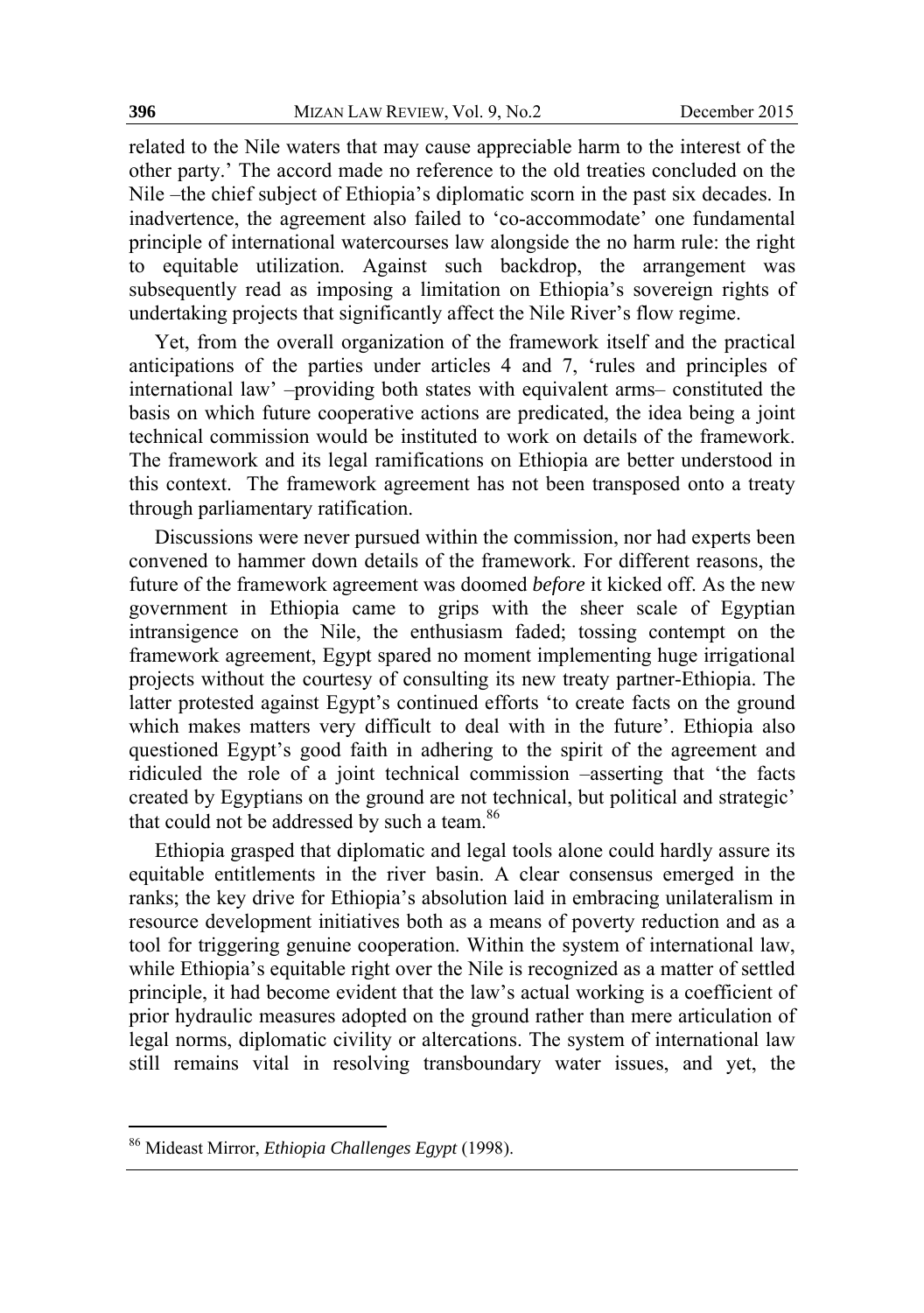mechanics of law could not function optimally outside of power politic, diplomatic dexterity and sincere commitment to the fundamental values it upholds.

Hence, in the context of downstream Nile, Ethiopia's juridical fervor tended to advocate that no rule of international law as such exists to proscribe a latecoming riparian state's recourse to unilateral utilization of the Nile River. Ethiopia's former Prime Minister submitted 'if we had the resources, we could store the water, irrigate our lands and provide for our livelihoods; ... the issue is whether we can use *some* of the this water (stored at Aswan) for irrigation purposes'; he stoutly concluded no treaty would bar Ethiopia, warning 'if and when we get the resources, we will use  $it^{87}$  even if such action distresses previously established patterns of use in certain measures.

## **8. Fundamental Makeover in the Post-1996 Period: a Changing Diplomatic Equilibrium?**

This vital episode in Ethiopia's diplomatic and legal history on the Nile saw four sweeping developments which furthered Ethiopia's sovereign interests and long-term hydro-political standing in the basin's discourse. These are –the reorganization of institutional, policy and legal frameworks governing the water sector with a clearer direction; the intensification of new water control schemes implemented on the Nile River system; the inception and part-realization of key objectives of the Nile Basin Initiative (including the Agreement on the Nile River Basin Cooperative Framework); and the start of construction on the Grand Ethiopian Renaissance Dam (GERD). Two of these developments deserve some discussion.

#### **8.1 The reorganization of policy, program and legal frameworks**

The Ethiopian Water Resources Management Policy was adopted in 1998/1999. The document admitted that in the water sector works implemented so far revealed a very low level of performance. The poor achievement, mainly attributed to the absence of well defined and coherent policy and lack of adequate investment, resulted in failure of the country's water resources to contribute to the overall socio-economic development of its population. To alleviate the problems, the Policy advocated that a sustainable and reliable development and use of the water resources of Ethiopia would be imperative, and, in particular, it stated detailed directions that should be followed in the irrigational and hydropower sectors.<sup>88</sup>

<sup>87</sup> TV 2 Documentary, 'Reise til vannets fremtid', Sunday 28 October 2007, Norway, Oslo.

<sup>88</sup> FDRE Ministry of Water Resources (1999), *Ethiopian Water Resources Management Policy*, Addis Ababa, p.1.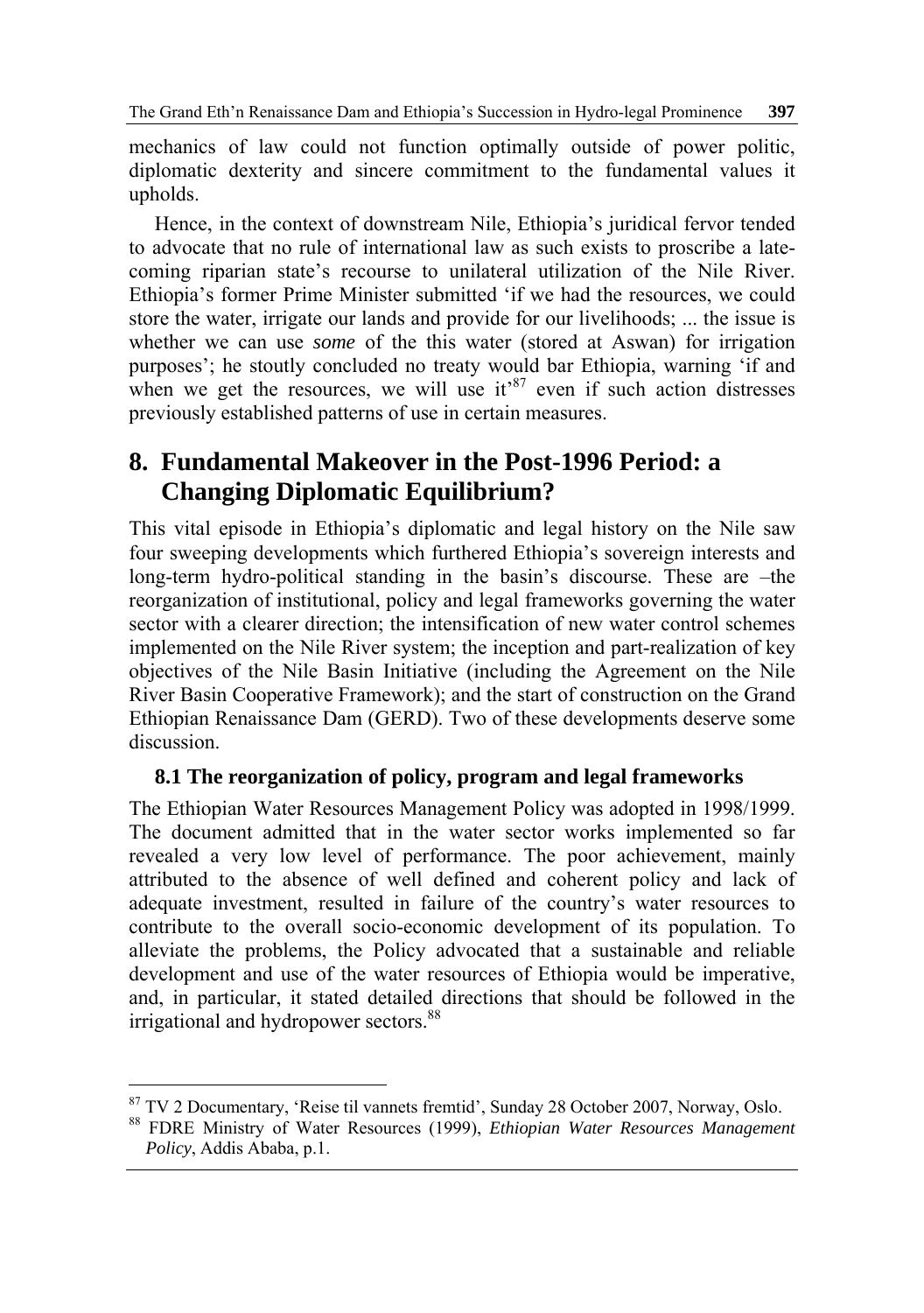On the complex issues of transboundary waters, the Policy set out –as its primary goal– to study, promote and ascertain Ethiopia's stakes in the allocation of shared watercourses, to establish integrated frameworks for joint and equitable cooperation on such resources, and to utilize transboundary waters on the basis of accepted international norms. $89$  Two vital executive tools of the Policy, the Ethiopian Water Sector Strategy and a 15-year Water Sector Development Programme (WSDP) were put in place in 2001 and 2002 respectively.<sup>90</sup> The Strategy identified priorities for a 15-year time horizon – including the establishment of short, medium and long-term action goals of water resources development in Ethiopia. It advocated the construction of a series of small, medium and large-scale dams to generate hydropower and sustain irrigated-agriculture economy. On the other hand, the WSDP listed in substantial detail the small, medium and large-scale irrigation schemes scheduled for implementation throughout the country during the planned period –including the Omo Ratti, the Koga, Alwero/Abobo, Gode West/South, Megech, Nagi Beach and Azena/Ayo.<sup>91</sup> In total, 274,612 ha of farmland would be developed under new irrigation schemes –raising the countrywide total area of irrigated farmland to 471,862 ha by the end of WSDP period.<sup>92</sup>

In the hydro-power sector, the program included the construction of six medium-scale plants with an aggregate installed capacity of about 950 MW, and fifteen small-scale plants (<10 MW each), as well as the feasibility study of thirty-seven sites, the prefeasibility study of forty-eight medium-scale hydropower sites, and reconnaissance studies of thirty medium-scale hydropower sites.  $93$  Obviously, this figure did not account for the intervening schemes pursued on the basis of GTP-I and the implementation of the GERD project itself. The Nile basin in Ethiopia already hosts the Fincha-Amarti (100 MW), Fincha  $4<sup>th</sup>$  Unit (33), Tis Abay I/II (11.5 and 75 MW), Tekeze I (300) MW) and the Tana Beles (460 MW) hydro-power facilities. The latter two were commissioned in 2010. In addition to existing power installations, several single and multi-purpose projects, including the Mendaia-Border-Mabil (5375 MW), Dedessa, Tekeze II, Fettam, Upper Guder, Aleltu East, ChemogaYada, Aleltu

<u>.</u>

93 Ibid.

<sup>89</sup> FDRE Ministry of Water Resources (Oct.2002), *Water Sector Development Program*,

Main Report, Executive Summary, vol.I, Addis Ababa, p.9.<br><sup>90</sup> Three additional legislations, the Ethiopian Water Resources Management Proclamation No.197/2000, the Ethiopian Water Resources Management Regulation No.115/2005 and the River Basin Councils and Authorities Proclamation No.534/2007 were also issued providing details of the powers, responsibilities and jurisdiction of state organs in the

management, utilization and administration of water resources in Ethiopia. FDRE Ministry of Water Resources (2002), *Irrigation Development Programme Report,* Volume I, Executive Summary, Addis Ababa, p.9. <sup>92</sup> Ibid.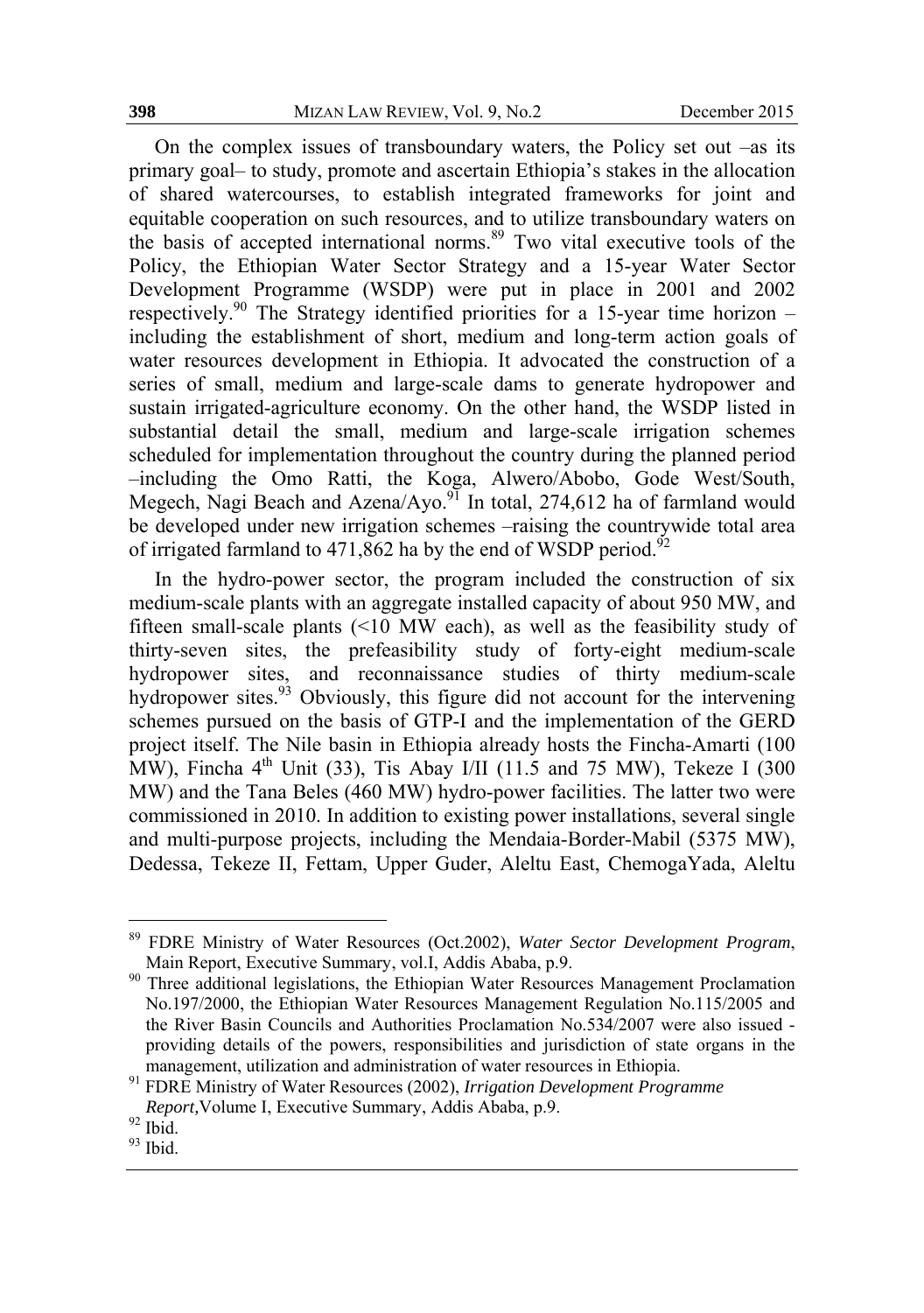West and Neshe had also been proposed on the main stream and the Nile tributaries.

In raising Ethiopia's hydro-political eminence in accelerated phases, a convenient stage was also set in place through the commissioning of studies for Integrated Master Plan Projects of the twelve national river basins, including river systems that form part of the Nile in Ethiopia (i.e., the Blue Nile, Baro-Akobo and Tekeze sub-basins), and the identification of irrigational and drainage projects. Several pre-feasibility and feasibility studies were undertaken on the principal course, tributaries and sub-tributaries of all rivers.<sup>94</sup> More pertinently to the Nile in Ethiopia, the Ministry of Water Resources published in 1999 a comprehensive technical report –the 'Abay (Blue Nile) River Basin Integrated Development Master Plan Project'. Under the Master Plan, two irrigation development scenarios, extending over a 50-year period (1999/2000- 2048/49), projected to develop a total area of  $235,000$ -350,000 hectares.<sup>95</sup> withdrawing about 6% (3.1-3.3 BCM/yr) of the mean annual discharge of the Blue Nile River.<sup>96</sup> The study also identified that the potential large and mediumscale irrigation in the sub-basin extends over a total net area of 526,000 hectares.<sup>97</sup>

On the other hand, the same period also witnessed the adoption of Ethiopia's Foreign Affairs and National Security Policy and Strategy. From international relations' point of view, the document laid the overall direction that informs Ethiopia's initiatives in developing water resources and in nurturing its relationships with Egypt. It highlighted the country's predisposition to develop the resources particularly in the field of hydro-power and irrigation, 'without affecting Egypt's fundamental interests' and through 'the balancing of interests'.<sup>98</sup> The policy document presumed the impact of projects pursued under the WSDP, and later the GERD, on the quality and quantity of flows of the Nile

<sup>-</sup>94 Ibid.

<sup>95</sup> FDRE Ministry of Water Resources (Apr.1999), *Abay River Integrated Development Master Plan Project*, Phase 3, vol. I, p.197. 96 Ibid, p.200.

 $97$  Ibid, p.245; note that in contrast, a 2005 assessment by the FAO estimated the eventual irrigation potential in the Blue Nile sub-basin at 1,001,500 ha; the irrigation potential in Baro-Akobo and Tekeze-Atbara sub-basins of the Ethiopian Nile system was assessed at 905,500 and 312,700 ha respectively.

FAO Water Report 29 (2005), *FAO's information system on water and agriculture,* 

*Ethiopia* <http://www.fao.org/nr/water/aquastat/countries/ethiopia/index.stm> 98 The Federal Democratic Republic of Ethiopia (2000), *Foreign Affairs and National Security Policy and Strategy*, Ministry of Information, Press & Audio-visual Department, Addis Ababa, p.124.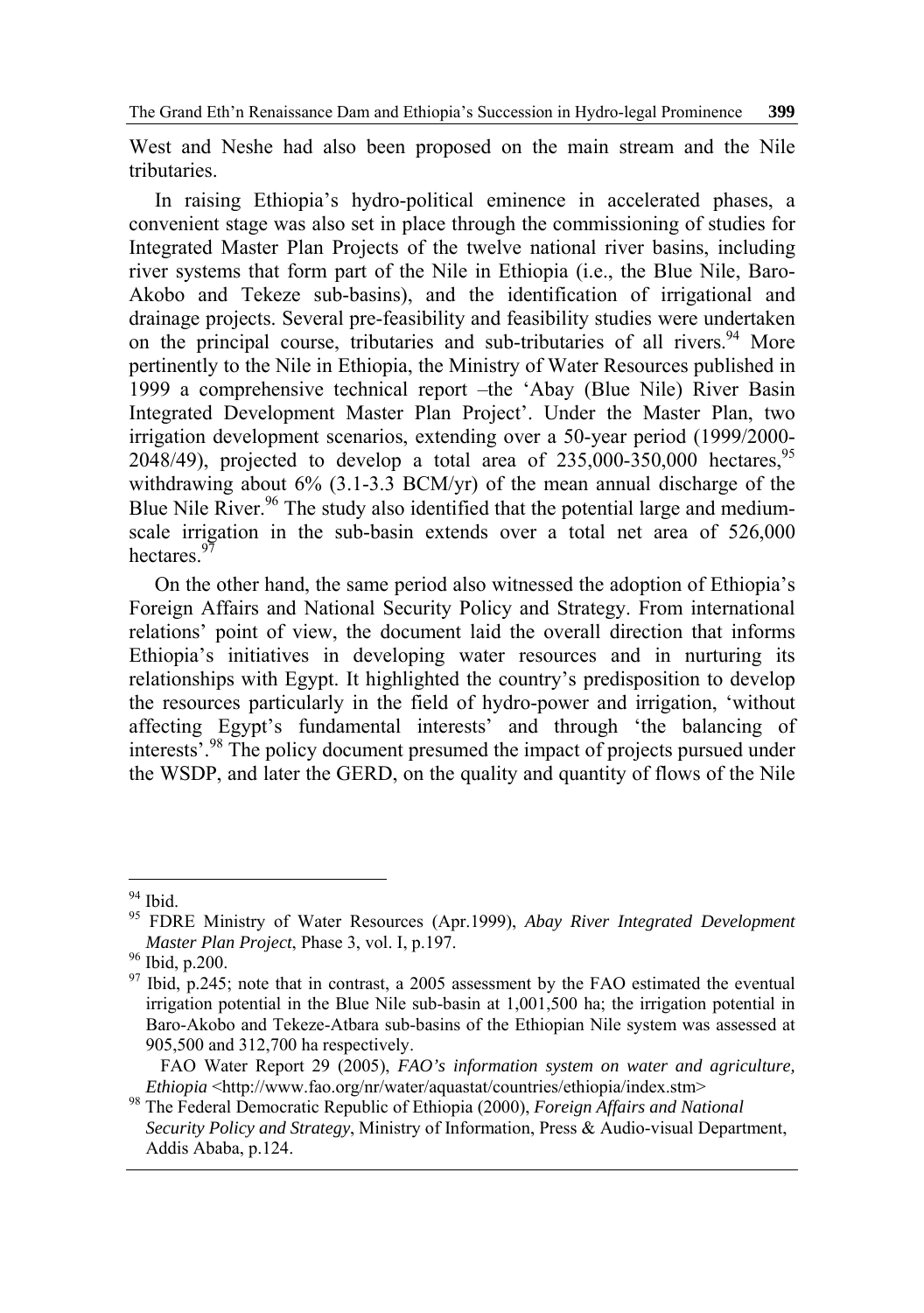downstream would be accommodated within the broader entitlements of each country under the principle of equitable utilization.<sup>99</sup>

It could be submitted that the utilization scenarios identified under the master plans and sector-specific programs are still *too low* to pose serious prejudice on downstream Nile. Yet, the concentrated programs have raised apprehension in Egypt and Sudan, and the new facts have set Ethiopia in the right developmental trajectory in the basin, commanding, as a result, a measure of influence in the contemporary trilateral discourses.

#### **8.2 The Grand Ethiopian Renaissance Dam: no more playing chicken on the Nile?**

The launch of the Nile Basin Initiative (NBI), the first truly comprehensive cooperative enterprise on the river, was attended by a radical transformation of Ethiopia's water sector –focusing on institutional re-organization, the redefinition of mandates and policy frames, and the implementation of numerous projects. In fulfilling its strategic interests, Ethiopia adopted a two-tracked approach. The *firs*t track focused on influencing the direction of riparian discourse within the NBI so that the upstream states' engrained perception of injustice is brought to the open and rectified. The *second* track involved the development of new water control schemes that counter the hegemonic status and flout the legitimacy of non-interference regimes espoused in Egyptian and Sudanese water diplomacy.

#### **8.2.1 Developments within the Nile Basin Initiative**

From Ethiopia's perspective, the accomplishments are fairly mixed. While the political ramification of the developments within the NBI leading to the conclusion of the Cooperative Framework Agreement could be read as an unprecedented diplomatic feat, the basin-wide legal framework was preordained to fail from the outset. In upper Nile and lower reaches of the river, the values, nationalist expectations and strategic designs that informed the decade-long negotiations process were incompatible, to say the least. The incentives for collaboration between the riparian states anticipated a wholly different set of economic and political payoffs.

True, during the first decade of the twenty-first century, the riparian position of downstream states ended to exhibit some measures of moderation. Sudan and Egypt participated in negotiations of the Transitional Institutional Mechanism of the Nile Basin Initiative (TIM-NBI) –launched in Tanzania on February 22, 1999 through a Council of Ministers' meeting of the Nile Basin States. The transitional process is mandated to set up the Nile River Basin Commission (NBC) and adopt the Agreement on Nile River Basin Cooperative Framework

<sup>&</sup>lt;sup>99</sup> Ibid.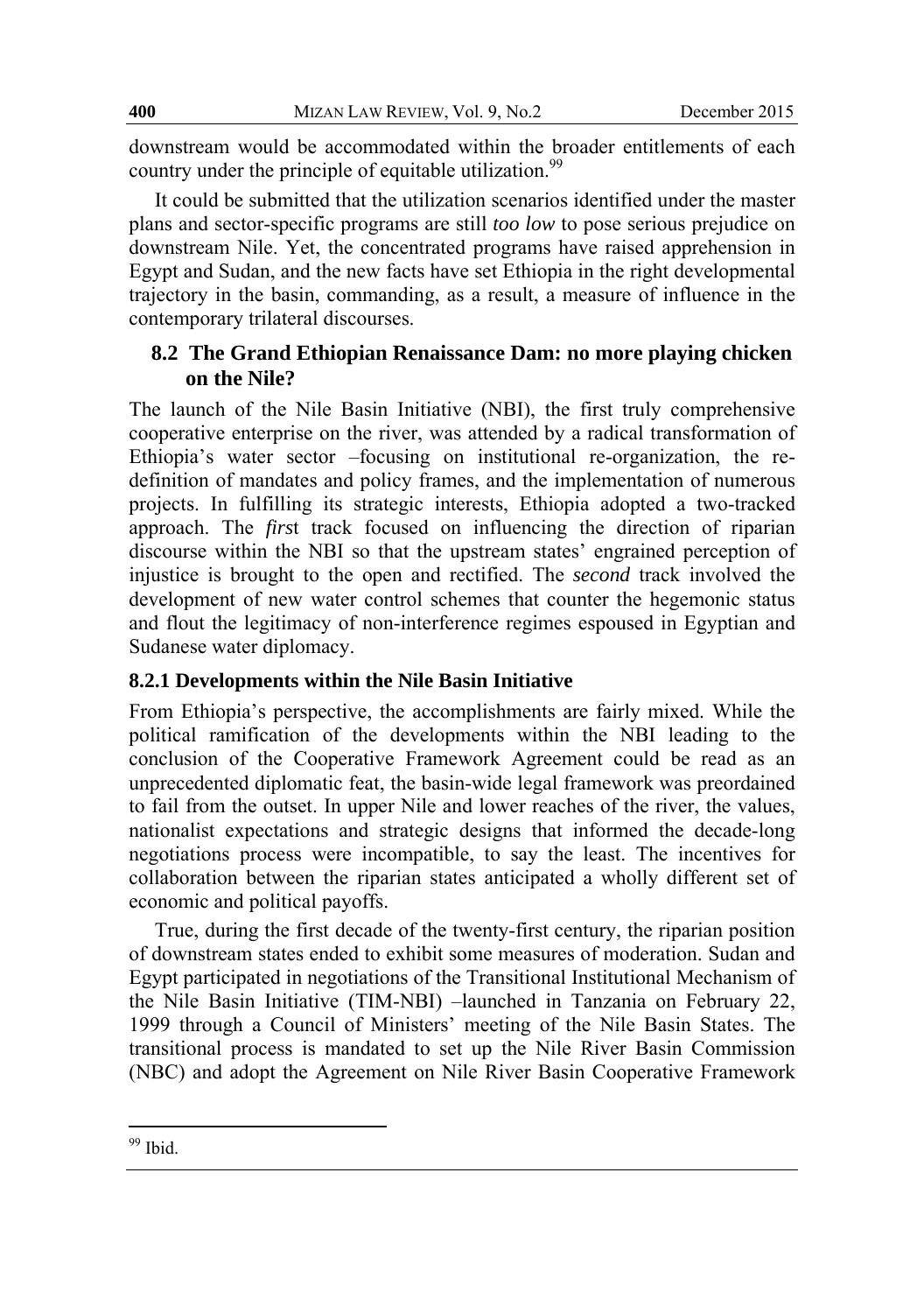(CFA) –based on a vision 'to achieve sustainable socio-economic development through equitable utilization of, and benefit from, the common Nile Basin water resources'.

By June 2007, the Nile Council of Ministers (Nile-COM) concluded in Uganda negotiations on the substantive and procedural aspects of the CFA –on the basis of technical works undertaken by the Panel of Experts, the Transitional Committee and the Negotiations Committee in the course of 1997-2005. However, serious divergences lingered with respect to a few provisions of the proposed legal instrument. Negotiations were re-launched hosting various rounds of political and technical congregations of the Nile-Com as well as the Joint Nile-Technical Advisory and Negotiators Committee in Kinshasa (May-2009), Nairobi (July-2009), Alexandria (July-2009), Entebbe (September-2009), Dar es Salam (December-2009) and Sharm El Sheikh (April-2010). However, the parties could not resolve their differences. On April 13, 2010 seven countries participating in the Extra-Ordinary Meeting of the Nile-Com in Sharm El Sheikh voted on a landmark resolution to proceed, at a later date, with a formal signature of the proposed CFA document based on decisions adopted in Kinshasa in May 2009. The resolution was passed in spite of outstanding discrepancies in national positions of the partaking states. Egypt and Sudan rejected the proposed move and expressed strong reservation.<sup>100</sup>

The CFA instrument was opened in Entebbe, Uganda for signature from May 14, 2010 for a period of not more than one year.<sup>101</sup> Against Egypt's declared anticipation that 'the upstream countries (would) reverse their decision to sign a unilateral framework agreement so that negotiations continue', $102$  the agreement has since been signed by six states: Uganda, Tanzania, Kenya, Ethiopia, Rwanda and Burundi. To date, three countries have ratified the instrument following domestic constitutional processes: Ethiopia (June-2013), Rwanda (August-2013) and Tanzania (March-2015). By virtue of Article 42, the CFA enters into force on the sixtieth day following the date of deposit of the sixth instrument of ratification or accession with the African Union.

<sup>&</sup>lt;sup>100</sup> Nile Basin Initiative, 'Ministers of Water Affairs End Extraordinary Meeting over the Cooperative Framework Agreement', Press Release, 14 April 2010.

<sup>&</sup>lt;http://www.nilebasin.org/index.php?option=com\_content&task=view&id=161&Itemid =102>, last accessed 15 December 2015; note that there had been discrepancy from first draft of the Framework which contemplated the signature to take place between 1August 2009 - 1 August 2011.<br><sup>101</sup> Nile Basin Initiative, 'Agreement on the Nile River Basin Cooperative Framework

opened for signature', Press Release, 14 May 2010.

<sup>&</sup>lt;http://www.nilebasin.org/index.php?option=com\_content&task=view&id=165&Itemid =102>, last accessed 15 December 2015. 102 Mohamed El-Sayed(2010) 'Dangers on the Nile', *Al-Ahram Weekly Online,* April Issue

<sup>995 &</sup>lt;http://weekly.ahram.org.eg/2010/995/eg3.htm>, last accessed 16 December 2015.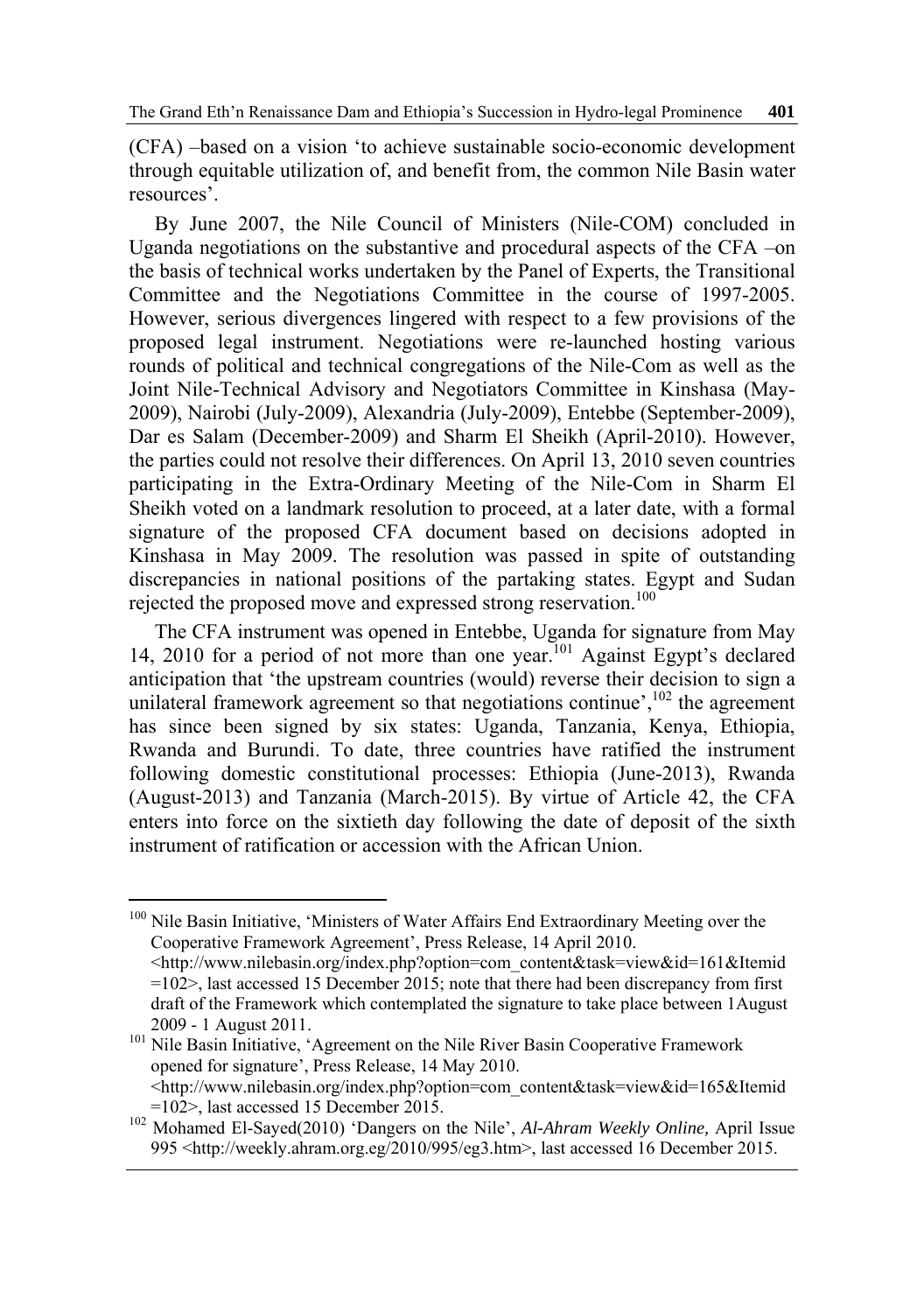While this landmark ratifications process marked the beginning of formal transformation of the NBI into a permanent river basin commission, the treaty remained restrained by serious problems related to two concepts which detract its chances of ever becoming a truly comprehensive legal instrument: 'water security' and 'the fate of pre-existing agreements'. Seven states in the upper reaches of the Nile, including Ethiopia, held a similar position on a version of the CFA which entailed the complete abrogation of all pre-existing treaty arrangements. Egypt and Sudan insisted on inserting a clause that requires each riparian state 'not to adversely affect the *water security* and *current uses and rights* of any other Nile Basin State',<sup>103</sup> and furthermore reiterated that any position adopted at the Extra-Ordinary Meeting of the Nile-Com 'reflects the views only of the states.'104 An alternative proposal for direct launching of the NBC 'within the framework of which further negotiations on the remaining pieces of the CFA would be undertaken' failed to garner an upstream favor.<sup>105</sup>

The result was that while efforts continued today to get Sudan and Egypt fully onboard, diplomatically, both states were sidelined as the 'unruly horses' who reigned on a realm of inequity. More concerning, however, is the fact that as institutional mechanism, it now appears that the CFA concluded its running course, potentially creating a 'rights regime' which would be applicable only as between the upriver states –with little chances of Egypt (or Sudan) accepting the treaty in its present form.

#### **8.2.2 The Grand Ethiopian Renaissance Dam**

The blow to any hopes of the CFA as a comprehensive pact comprising Egypt also came about in June 2013, following tense diplomatic altercations between two main players in the basin: Ethiopia and Egypt. Prompted by rapid economic development in the first decade of the twenty-first century, Ethiopia undertook concrete measures –drawing a specific outline of national policies and laying down arrangements for the development of projects on the Blue Nile. Unlike in the past, Ethiopia's relative stability and fiscal command evinced that the absence of cooperative arrangements in the basin or international financial provisioning could no longer deter its water resources development enterprises. The Grand Ethiopian Renaissance Dam project was conceived in such context. Mobilizing domestic resources, the Dam's construction began in May 2011 – generally coinciding with the outbreak of the Arab Spring revolution that rocked Egypt and the rest of the Middle East.

<sup>103</sup> This was not accepted at the Nile-COM's Kinshasa Meeting of 22 May 2009 where seven countries instead agreed to 'annex' Article 14b for subsequent resolution by the NRBC. 104 Nile Basin Initiative (2010), *supra* note 100. 105 Tadesse Kassa Woldetsadik (2013), *supra* note 8, p.165.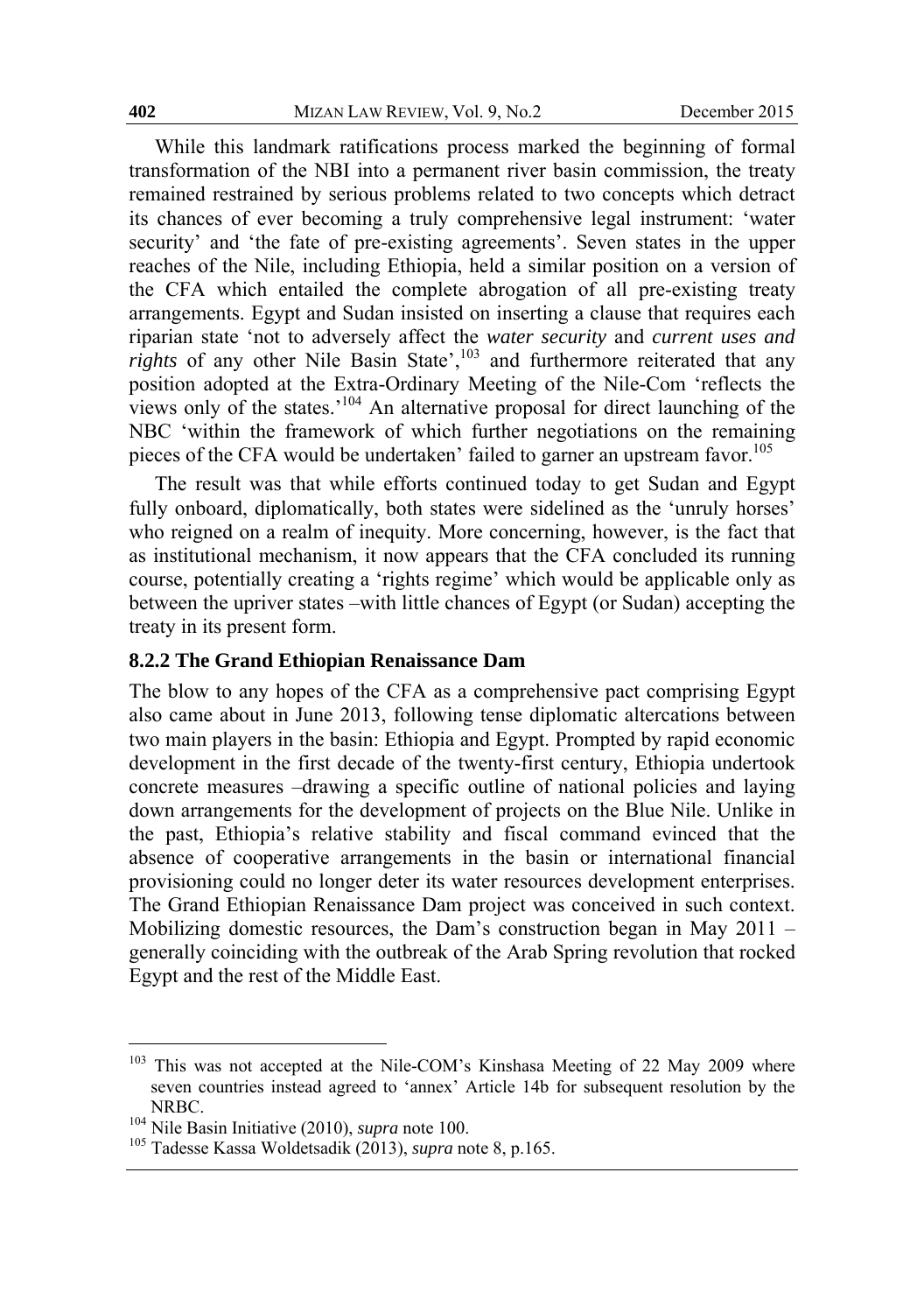The Dam, the greatest engineering feat in Africa and one of the biggest hydropower infrastructures in the world, is situated at Guba in the Benishangul Gumuz region, close to the Ethio-Sudanese border. It comprises a dam about 1,780m long and 145 m high and will host a power plant with installed generating capacity of 6,000 MW. The Dam will create Ethiopia's largest artificial lake, impounding about 74 BMC of the Blue Nile flows -i.e., more than twice the volumetric size of Lake Tana and nearly half of the absolute volume of waters stored at the Lake Nasser Reservoir. It has a total surface area of 1,680 sq. km.

By design, the project has been sketched as a non-consumptive utilization of Nile waters for the generation of hydro-electric power, and even more so, in diplomatic communications, it is presented as a scheme that could potentially help in fulfilling the social and economic goods of the peoples of Ethiopia, Sudan and Egypt. On the other hand, Egypt viewed the dam and a better part of its technical specifications as unsound and politically inspired, and consistently held that the project may constitute a means for inflicting harm on the security of its 'shares' recognized under the 1959 Nile waters agreement.

Ethiopia's initiation of the GERD scheme fundamentally changed its image. The widely accepted negative narrative and the old intuitive prophesy by Waterburry that 'it is in the *longer haul* that the great Ethiopian unknown will become relevant'106 –seemed now to have dashed its course. A centerpiece in all Nile-related negotiations today, Ethiopia turned out to be more than 'relevant', and in fact indispensable. The lingering differences in riparian perspectives notwithstanding, its determination 'not to any more play chicken on the Nile' prompted changes in the political and legal landscape of the basin, and consequently in the relative influence each state commands in contemporary riparian discourses. It was noted above that in the past despite its 'implorations' to participate, Ethiopia was wantonly excluded as a partner during negotiations on the 1959 Nile water treaty, leaving in the national ego an eternal hallmark of detest for downstream intransigence.

Faced with the unyielding enterprises of the NBI in terms of water-sharing and equitable benefits, Ethiopia's resort to unilateralism as the ultimate means of ensuring its rights under international law seemed only natural. Within the framework of the NBI, the pursuit of collective action values still continues – albeit without Egypt's full participation. But such process has little chance of enhancing the welfare of all riparian communities on equal footing or in altering the prior power relationships; in this context, Ethiopia's measure is but a logical outcome of decades of its yearn for a stake in a resource it co-owns. In typical upstream settings, Whittington noted, such a course of action seemed inevitable

<sup>106</sup> John Waterburry (1982), *supra* note 66, p.94.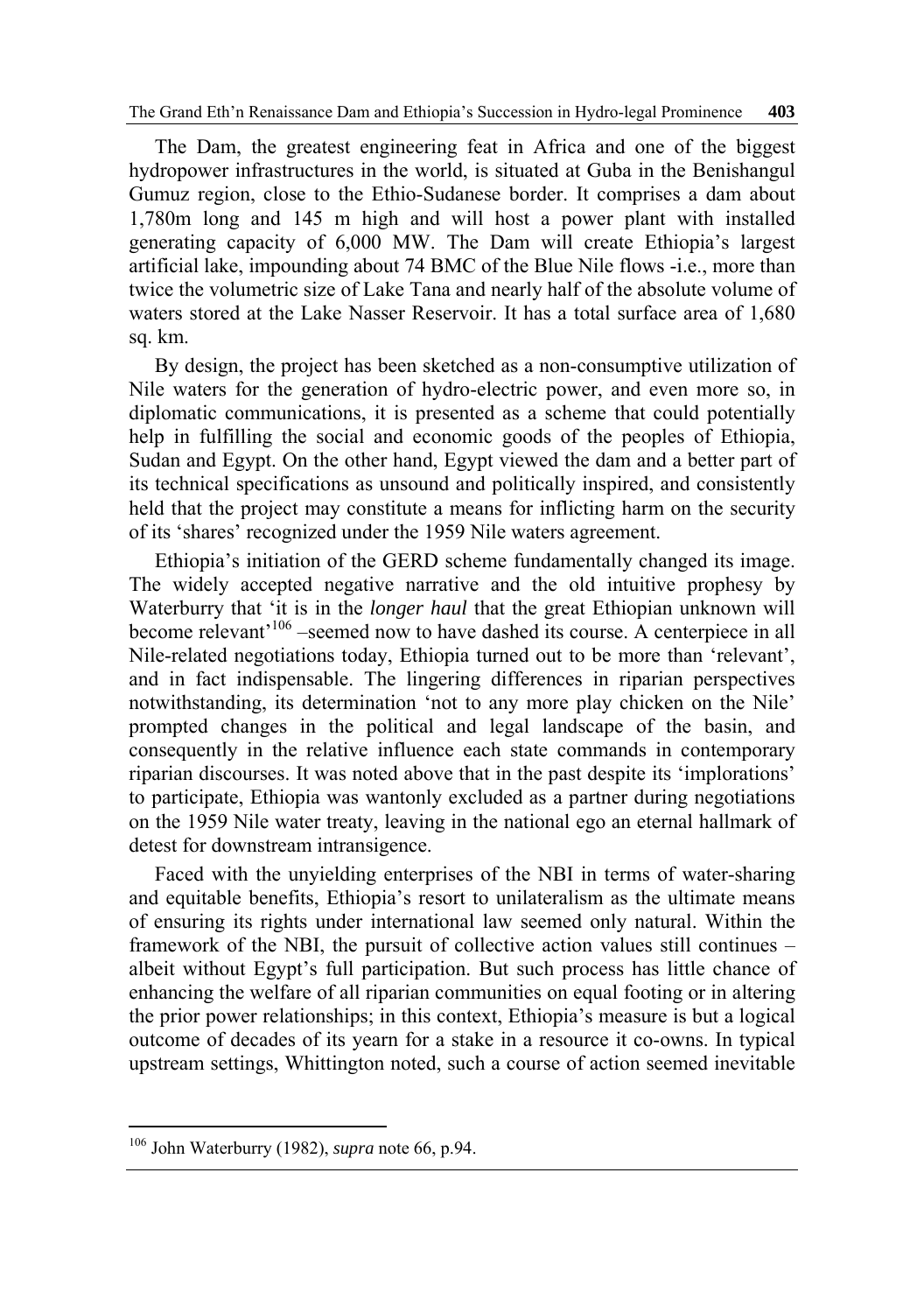where political leaderships (as in Ethiopia wait for a perfect moment to) make intuitive judgments on the basis of the assessment of socio-economic payoffs, political, diplomatic and military strengths, the character and intentions of leadership in downstream states, as well as financial and technical ability of the upriver state (itself) to launch a unilateral development.<sup>107</sup>

Since May 2011, the pace of construction on the GERD proceeded unabated but the events that unfolded in the aftermath depicted an extremely strained relationship between Egypt and Ethiopia. All the same, this historical episode also exposed that during this period it was Egypt and Sudan –the unequal traditional hegemons in the basin– who 'rushed to plead' with Ethiopia to sit for negotiations on the Nile. Of course, even the staunchest optimist would not contend that decisions to engage in serious dialogues about basin-wide cooperation (as in the NBI or the trilateral talks) represent irreversible commitments to forego unilateral development.<sup>108</sup> Indeed, in bringing forward the GERD scheme onto the implementations board, Ethiopia was only fulfilling its prior declaration that the country's participation in any regional or trilateral platform would not in any way detract its rights of unilateral action.

The pinnacle in Ethiopia's transition to a relative hydro-political eminence will yet have to be witnessed through the conclusion of the GERD; yet, in its present state, the developmental minutiae has already presented a reverse historical trend in the diplomatic and legal discourse of the basin. Ethiopia's voice had not only become sturdier; the traditional approach that accorded undisputed supremacy to Egypt's position also seemed shacked –spurring downstream states to re-tune the language of diplomatic engagements in the immediate aftermath. Ethiopia's influence in the bargaining processes was evident in its refusal to suspend construction on the GERD while the tripartite negotiations continue today, in the composition and effects of studies pursued by the International Panel of Experts, and in the powers, constitution and effects of specific studies pursued by the International Technical Experts Committee and the Tripartite National Technical Committee. Ironically, Ethiopia's moves on the GERD also confirmed that genuine cooperation among appropriating riparian states with the intention to settle occurs *only* when certain conditions are in place –as restated in many writings on 'game theory' and 'collective actions'.

Today, uncertainties with regard to impacts of the dam on Egyptian interests linger, and the true scale will not be fully known until such time when the impact assessment studies are undertaken by the International Technical Experts Committee. Whereas each state is entitled to interpret the project's possible

<u>.</u>

<sup>&</sup>lt;sup>107</sup> Dale Whittington (2004), 'Visions of Nile Basin Development', *6 Water Policy*, p.12. <sup>108</sup> Ibid, p.15.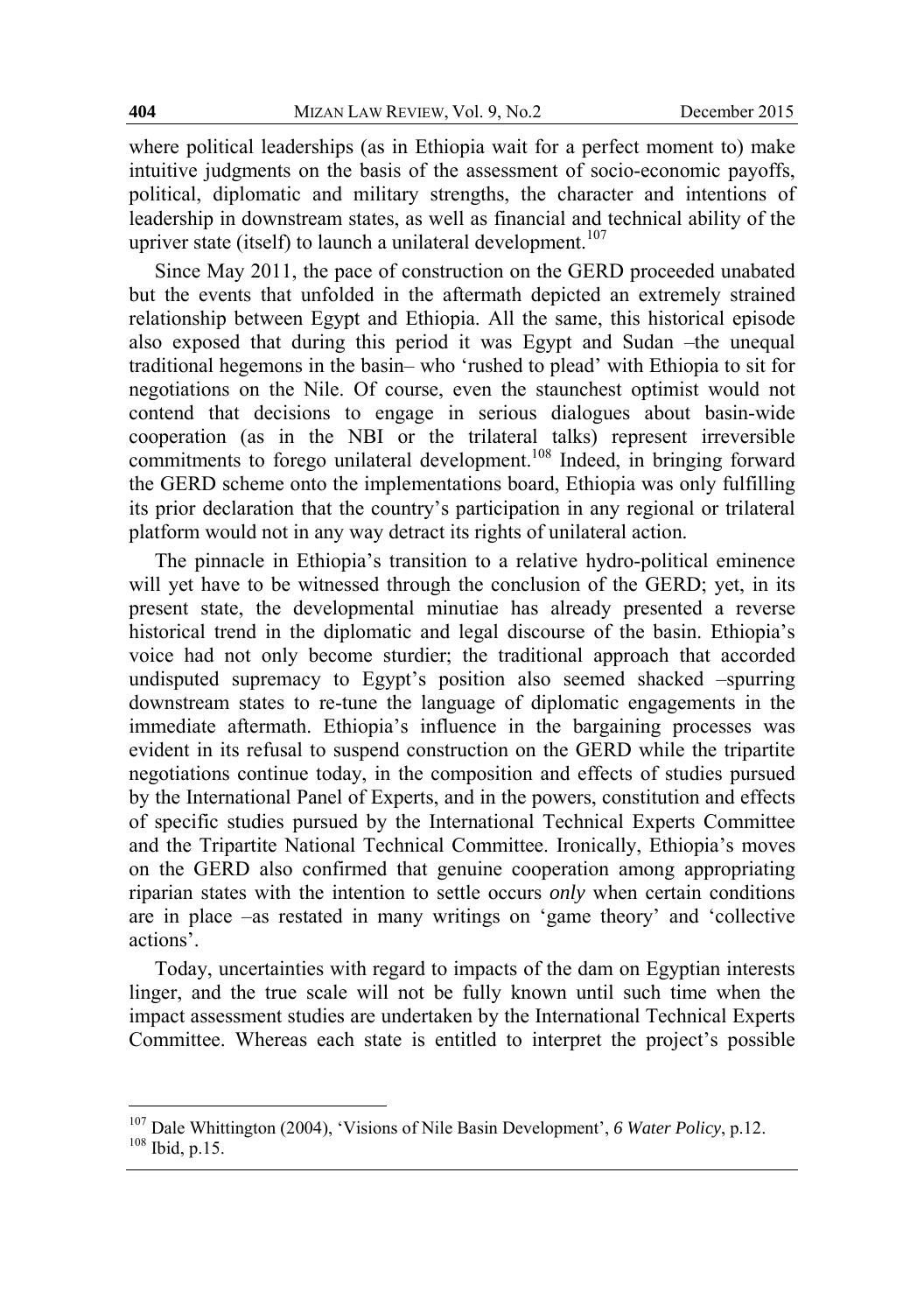effects quite differently, it is evident, from the diplomatic dealings exchanged on the subject that Ethiopia did not seek to maximize its welfare at the expense of downstream states. Sudan was first in picking this line, adhering to Caponera's guidance that reservoirs upstream in Ethiopia 'would offer greater advantages in the long-term for the integrated management of the Nile'; Egypt, too, has started making concessions (at least diplomatically) as it would otherwise 'remain vulnerable to unilateral water withdrawals' upstream –outside of a negotiated allocations regime– which in turn forces it to 'begin negotiations without placing preconditions ... such as those contained in the philosophy of the 1959 Nile Agreement.'<sup>109</sup>

On May 28, 2013 Ethiopia celebrated the second anniversary of the launch of dam construction by its late Premier with a national fanfare; the occasion was attended by 'diversion' of the Blue Nile River's course along a different route, an engineering procedure required to provide way for physical construction of the GERD. Already overawed by domestic political problems and disconcerted by Ethiopia's unparalleled defiance against downstream hegemony, Egypt reacted strongly, reintroducing the debate on water security and prior use rights in the most extreme style.

Under pressure from the Egyptian society, President Mohamed Morsi convened a meeting with opposition leaders just a few days before his ouster; in a televised address, he declared 'his country is ready to confront any threat that would endanger the country's water security', and that 'Egypt's water security cannot be violated at all'; should Egypt 'lose one drop, our blood is the alternative', the President confirmed to his people, further promising that 'all options are open' to forestall the predicament<sup> $2,110$ </sup> Apparently, the final scientific report of the International Panel of Experts on the GERD –already submitted on June 1, 2013 to the governments of Ethiopia, Sudan and Egypt after months of deliberation– played little role in swaying the hydro-political outlook in Egypt.

Outraged by the open declaration, Ethiopia summoned the Egyptian ambassador in Addis Ababa, expressed its displeasure and demanded official explanation. More significantly, Ethiopia's Foreign Ministry reaffirmed that the project would not be *stopped* for a second despite the stir caused in Egypt. The diplomatic confrontation subsided on June 18, 2013 –after Egypt's new government represented by Foreign Minister Mohamed Kamel Amr visited Addis Ababa and both countries pledged to engage in further consultations to resolve outstanding issues. Yet, the blotch of this brief incident lingered as a

<sup>&</sup>lt;sup>109</sup> Dante A. Caponera (1993), supranote 45, p.660.

<sup>&</sup>lt;sup>110</sup> 'Egypt's Live TV Coverage of Nile Crisis Meeting Draws Fire', Al-Ahram Weekly, Tuesday 4 June 2013, Available at:

<sup>&</sup>lt;http://english.ahram.org.eg/NewsContent/1/ 0/73174/Egypt/0/Egypts-live-TV-coverageof-Nile-crisis-meeting-dra.aspx>.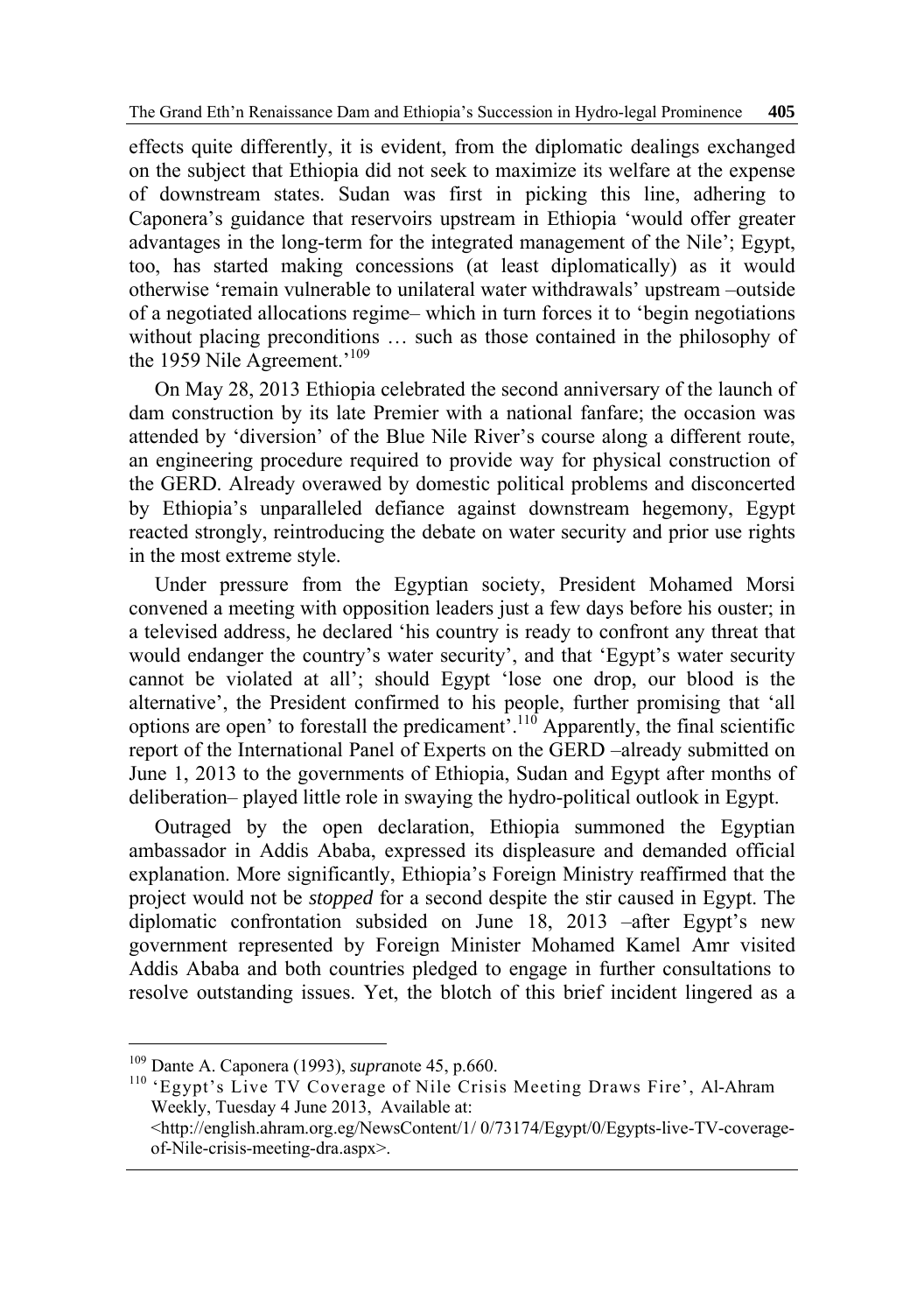somber reminder of how Egypt, not accustomed to detractions on its hegemonic status in the Nile basin, reacts with serious apprehension to the rise of a new hydraulic power in the region: Ethiopia.

#### **Conclusions**

It could be submitted that in relation to Ethiopia's equitable interests, the scale of moderation observed today with regard to downstream riparian positions is chiefly accounted to Ethiopia's resolve to unilaterally embark on the construction of the GERD. Whether the Nile continues to be a source of tension, rivalry and even conflict –or otherwise serves as a tool for maximizing the interdependent benefits of its communities– remains to be seen in future trilateral dialogues, and could not be analyzed in the abstract. However, given the entrenched and yet competitive stakes of each riparian state, there is little doubt that Egypt, Ethiopia and Sudan will eventually work on the outstanding issues and engage to tender certain compromises. If anything else, the more than two hundred water-related treaties now in force all over the world testify the fact that it is possible to settle, or at least confine, water disputes to manageable proportions.<sup>111</sup>

Yet, it also needs to be emphasized that genuine collaboration and equitable allocation are hard-won enterprises and function within the limits of domestic political workings and perceptions. Therefore, Ethiopia's 'long overdue' ambitions on the Blue Nile could not be expected to be fulfilled effortlessly. In such context, it suffices to reminisce of a perfectly fitting historical parallel – that it took six full-years of concentrated diplomacy and tempered negotiations – including a military confrontation in 1958 and a defiant unilateral heightening of the Sennar Dam,<sup>112</sup> before Sudan clutched a higher share of the Nile waters under the revised 1959 agreement (with Egypt).<sup>113</sup> Over the decades, the absolute interdependence which Egypt and Sudan had installed through the 1959 Nile treaty paved the way for greater cooperation in the sector –even when it operated against the background of tense geo-political relationships and conflicting socio-political orientations of both states.

 $111\,$ A Dan Tarlock (2008), 'Water Security, Fear Mitigation and International Water Law',

*<sup>31.3</sup> Hamline Law Review*, p.712.<br><sup>112</sup> Aron T. Wolf (1996), 'Middle East Water Conflicts and Directions for Conflict Resolution', Food, Agriculture and the Environment Discussion Paper, IFPRI,

Washington D.C., p.4. 113 In fact, the planning and some of the construction of the dam began before the two countries were able to reach an agreement over the division of the stored water in the High Dam. Only after a friendly government headed by Lt. General Ibrahim Abboud came to power were the two countries able to conclude a deal. Nurit Kliot (1994), *Water Resources and Conflicts in the Middle East*, Routledge, New York p.41.